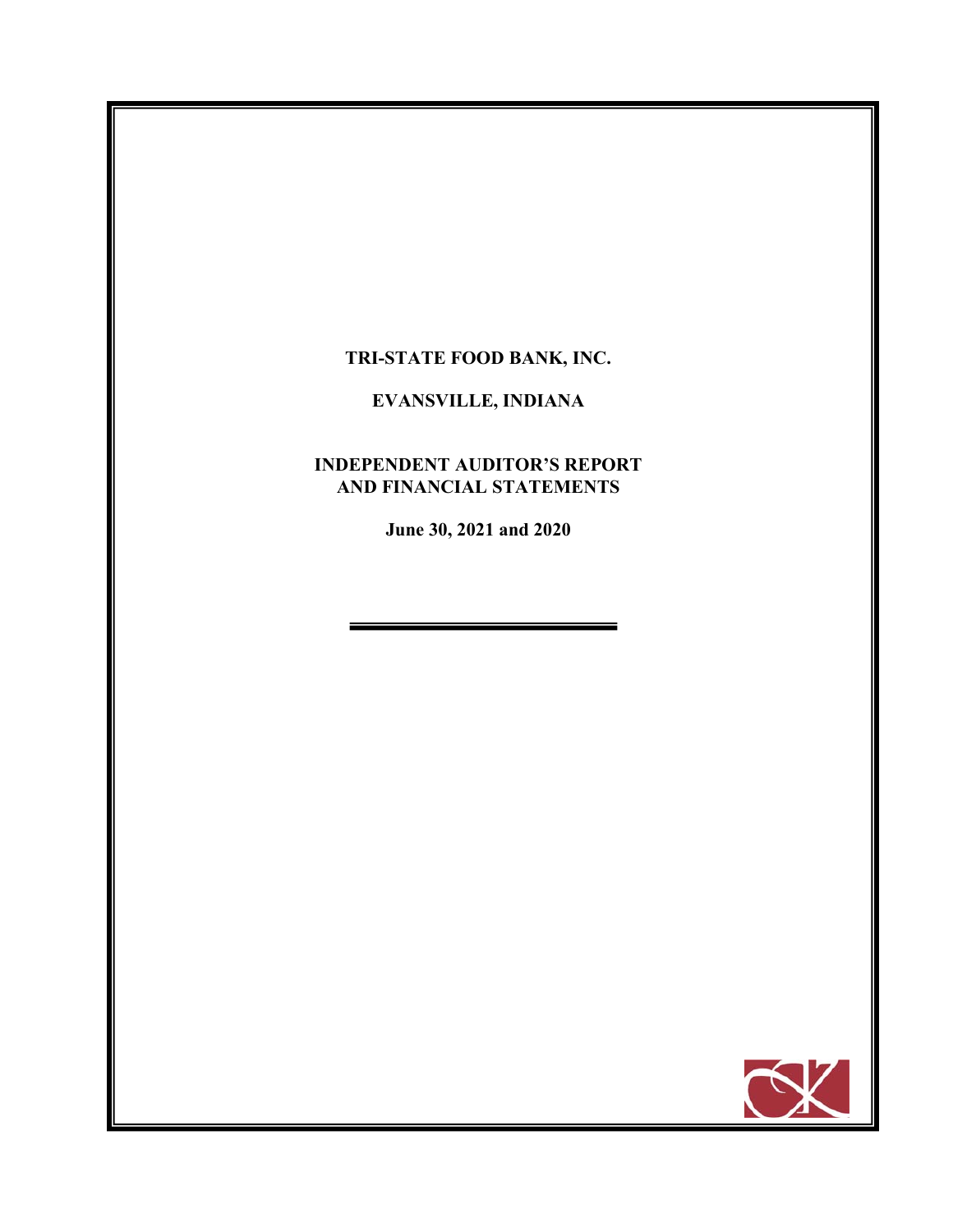# **TABLE OF CONTENTS**

|                                                                                                                                                                                                                             | Page      |
|-----------------------------------------------------------------------------------------------------------------------------------------------------------------------------------------------------------------------------|-----------|
| Independent Auditor's Report                                                                                                                                                                                                | $1 - 3$   |
| <b>Financial Statements:</b>                                                                                                                                                                                                |           |
| <b>Statements of Financial Position</b>                                                                                                                                                                                     | 4         |
| <b>Statements of Activities</b>                                                                                                                                                                                             | $5 - 6$   |
| <b>Statements of Functional Expenses</b>                                                                                                                                                                                    | $7 - 8$   |
| <b>Statements of Cash Flows</b>                                                                                                                                                                                             | 9         |
| <b>Notes to Financial Statements</b>                                                                                                                                                                                        | $10 - 24$ |
| Supplementary Information                                                                                                                                                                                                   |           |
| <b>Consolidated Financial Report:</b>                                                                                                                                                                                       |           |
| Illinois Grant Accountability and Transparency Act<br>Grantee Portal - Audit Consolidated Year-End Financial Report                                                                                                         | $25 - 31$ |
| <b>Additional Information:</b>                                                                                                                                                                                              |           |
| Schedule of Expenditures of Federal Awards                                                                                                                                                                                  | $32 - 33$ |
| Notes to Schedule of Expenditures of Federal Awards                                                                                                                                                                         | $34 - 35$ |
| Independent Auditor's Report on Internal Control Over Financial<br>Reporting and on Compliance and Other Matters Based on an<br>Audit of Financial Statements Performed in Accordance<br>with Government Auditing Standards | $36 - 37$ |
| Independent Auditor's Report on Compliance for<br>Each Major Program and on Internal Control Over Compliance<br>Required by The Uniform Guidance                                                                            | $38 - 40$ |
| Summary Schedule of Prior Audit Findings                                                                                                                                                                                    | 41        |
| Schedule of Findings and Questioned Costs                                                                                                                                                                                   | $42 - 43$ |
| Corrective Action Plan                                                                                                                                                                                                      | 44        |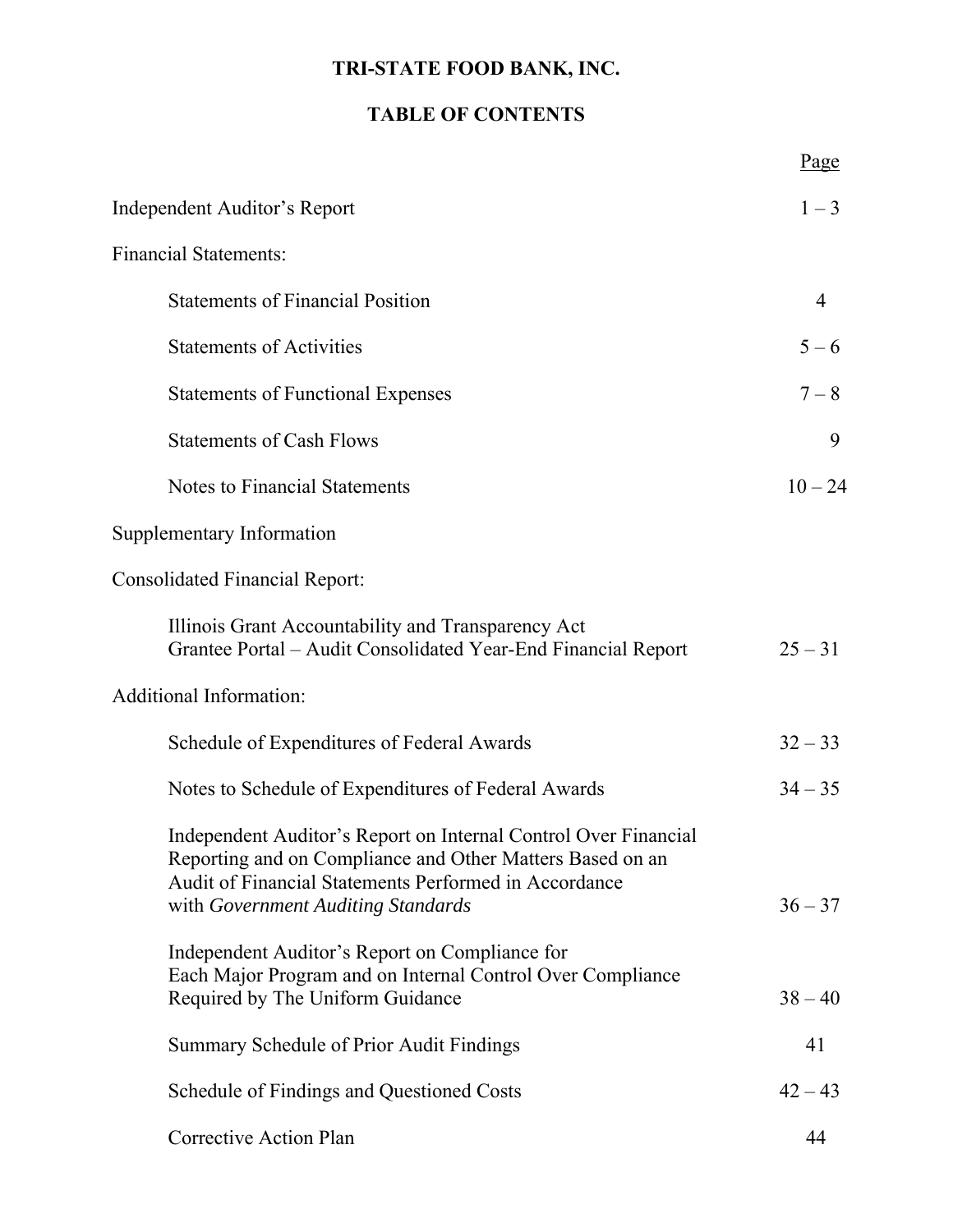

#### **INDEPENDENT AUDITOR'S REPORT**

To the Board of Directors Tri-State Food Bank, Inc. Evansville, Indiana

#### **Report on the Financial Statements**

We have audited the accompanying financial statements of the Tri-State Food Bank, Inc. (a nonprofit organization), which comprise the statements of financial position as of June 30, 2021 and 2020, and the related statements of activities, functional expenses, and cash flows for the years then ended, and the related notes to the financial statements.

#### *Management's Responsibility for the Financial Statements*

Management is responsible for the preparation and fair presentation of these financial statements in accordance with accounting principles generally accepted in the United States of America; this includes the design, implementation, and maintenance of internal control relevant to the preparation and fair presentation of financial statements that are free from material misstatement, whether due to fraud or error.

#### *Auditor's Responsibility*

Our responsibility is to express opinions on these financial statements based on our audits. We conducted our audits in accordance with auditing standards generally accepted in the United States of America and the standards applicable to financial audits contained in *Government Auditing Standards*, issued by the Comptroller General of the United States. Those standards require that we plan and perform the audit to obtain reasonable assurance about whether the financial statements are free from material misstatement.

An audit involves performing procedures to obtain audit evidence about the amounts and disclosures in the financial statements. The procedures selected depend on the auditor's judgment, including the assessment of the risks of material misstatement of the financial statements, whether due to fraud or error. In making those risk assessments, the auditor considers internal control relevant to the entity's preparation and fair presentation of the financial statements in order to design audit procedures that are appropriate in the circumstances, but not for the purpose of expressing an opinion on the effectiveness of the entity's internal control. Accordingly, we express no such opinion. An audit also includes evaluating the appropriateness of accounting policies used and the reasonableness of significant accounting estimates made by management, as well as evaluating the overall presentation of the financial statements.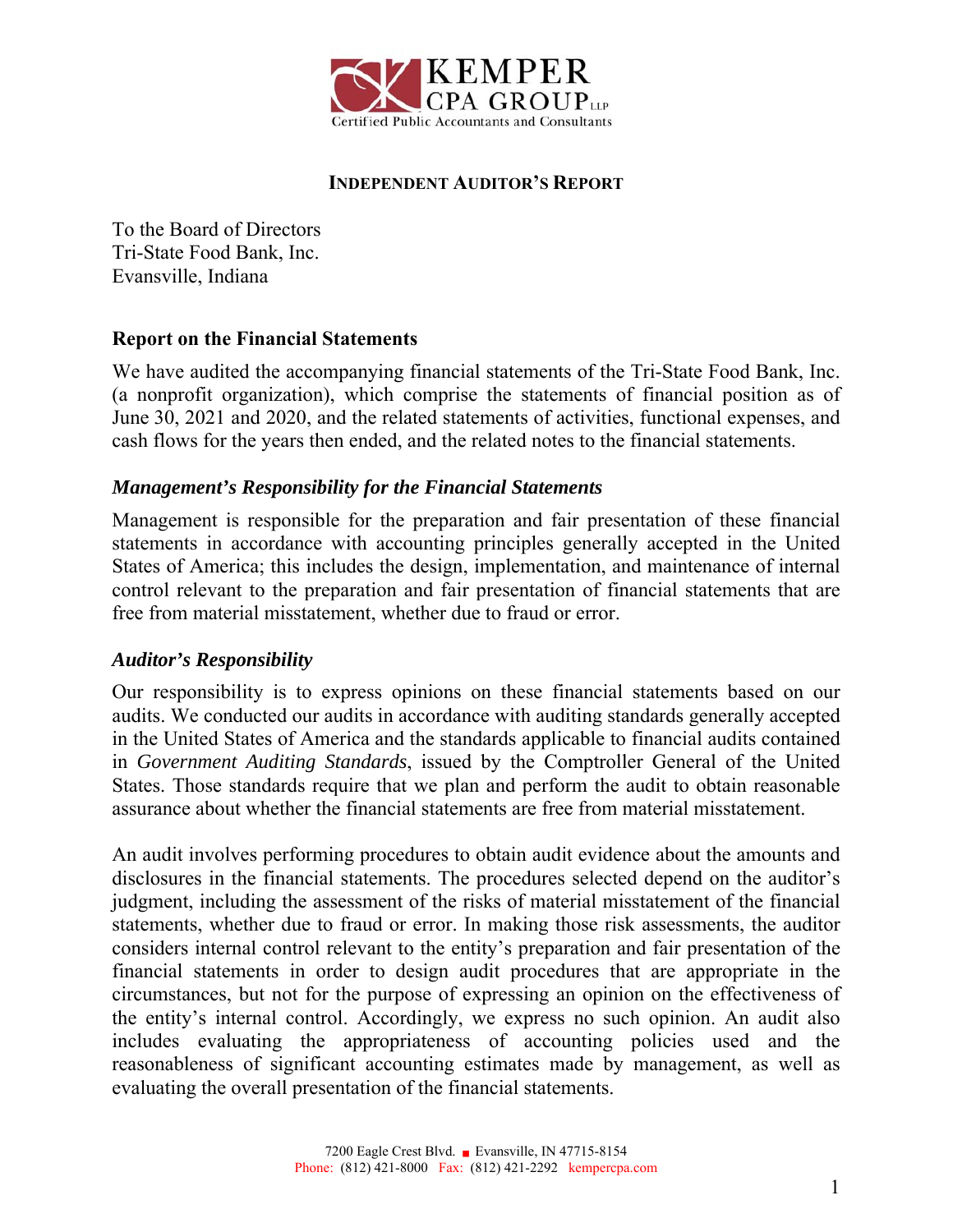To the Board of Directors Tri-State Food Bank, Inc.

We believe that the audit evidence we have obtained is sufficient and appropriate to provide a basis for our audit opinions.

### *Opinion*

In our opinion, the financial statements referred to above present fairly, in all material respects, the financial position of the Tri-State Food Bank, Inc., as of June 30, 2021 and 2020, and the changes in its net assets, and its cash flows for the years then ended in accordance with accounting principles generally accepted in the United States of America.

### *Other Matters*

### *Supplementary and Other Information*

Our audit was conducted for the purpose of forming opinions on the financial statements as a whole. The accompanying schedule of expenditures of federal awards, as required by Title 2 U.S. *Code of Federal Regulations* (CFR) Part 200, *Uniform Administrative Requirements, Cost Principles, and Audit Requirements for Federal Awards*, and the Consolidated Year-End Financial Report for the State of Illinois for the fiscal year ended June 30, 2021 as required by the Illinois Department of Human Services (DHS) are presented for purposes of additional analysis and are not a required part of the financial statements. Such information is the responsibility of management and was derived from and relates directly to the underlying accounting and other records used to prepare the financial statements. The information has been subjected to the auditing procedures applied in the audit of the financial statements and certain additional procedures, including comparing and reconciling such information directly to the underlying accounting and other records used to prepare the financial statements or to the financial statements themselves, and other additional procedures in accordance with auditing standards generally accepted in the United States of America. In our opinion, the information is fairly stated, in all material respects, in relation to the financial statements as a whole.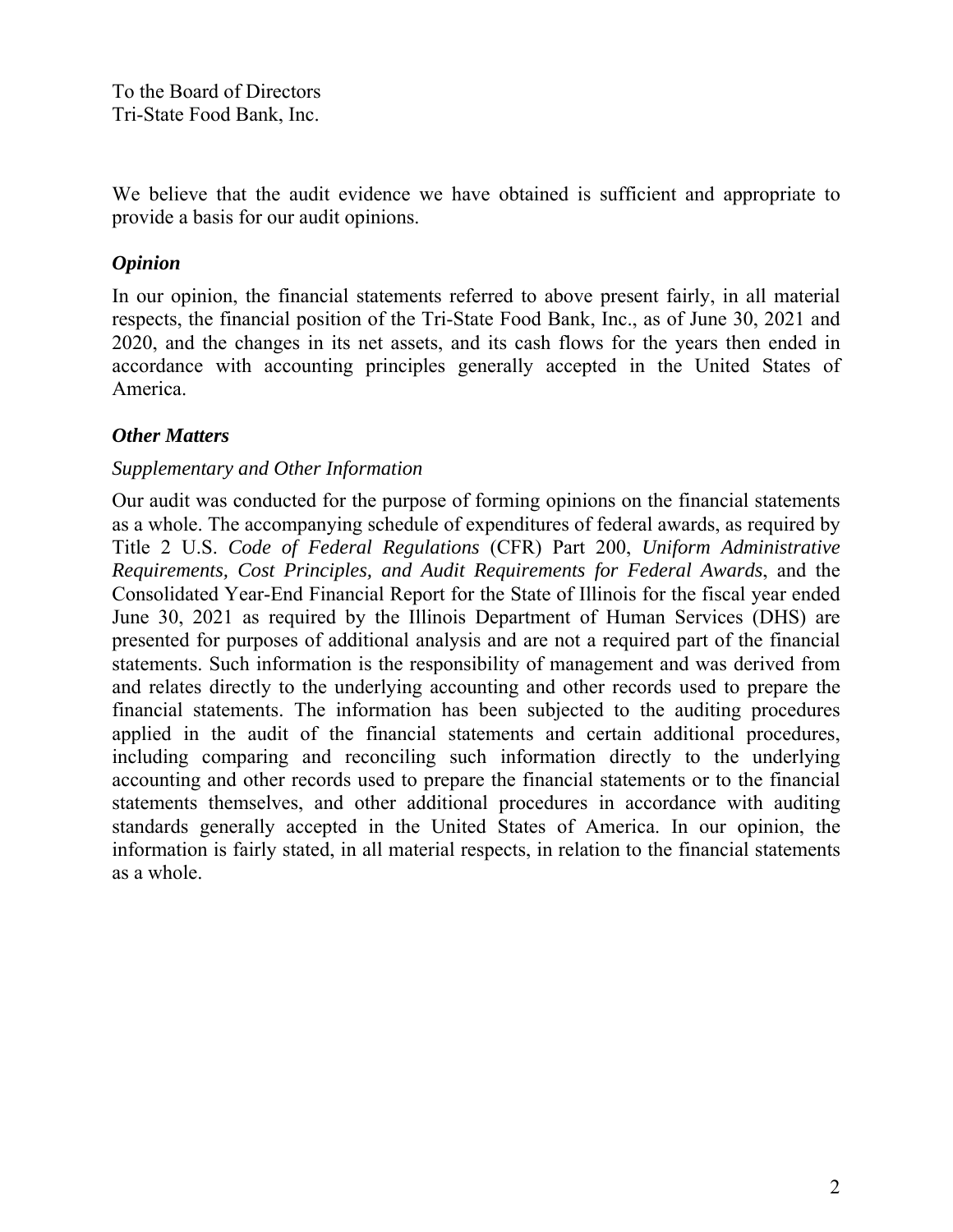To the Board of Directors Tri-State Food Bank, Inc.

#### **Other Reporting Required by** *Government Auditing Standards*

In accordance with *Government Auditing Standards*, we have also issued our report dated December 16, 2021, on our consideration of the Tri-State Food Bank, Inc.'s internal control over financial reporting and on our tests of its compliance with certain provisions of laws, regulations, contracts, and grant agreements and other matters. The purpose of that report is to describe the scope of our testing of internal control over financial reporting and compliance and the results of that testing, and not to provide an opinion on internal control over financial reporting or on compliance. That report is an integral part of an audit performed in accordance with *Government Auditing Standards* in considering the Tri-State Food Bank, Inc.'s internal control over financial reporting and compliance.

Kemper CPA though up

Evansville, Indiana

December 16, 2021 Certified Public Accountants and Consultants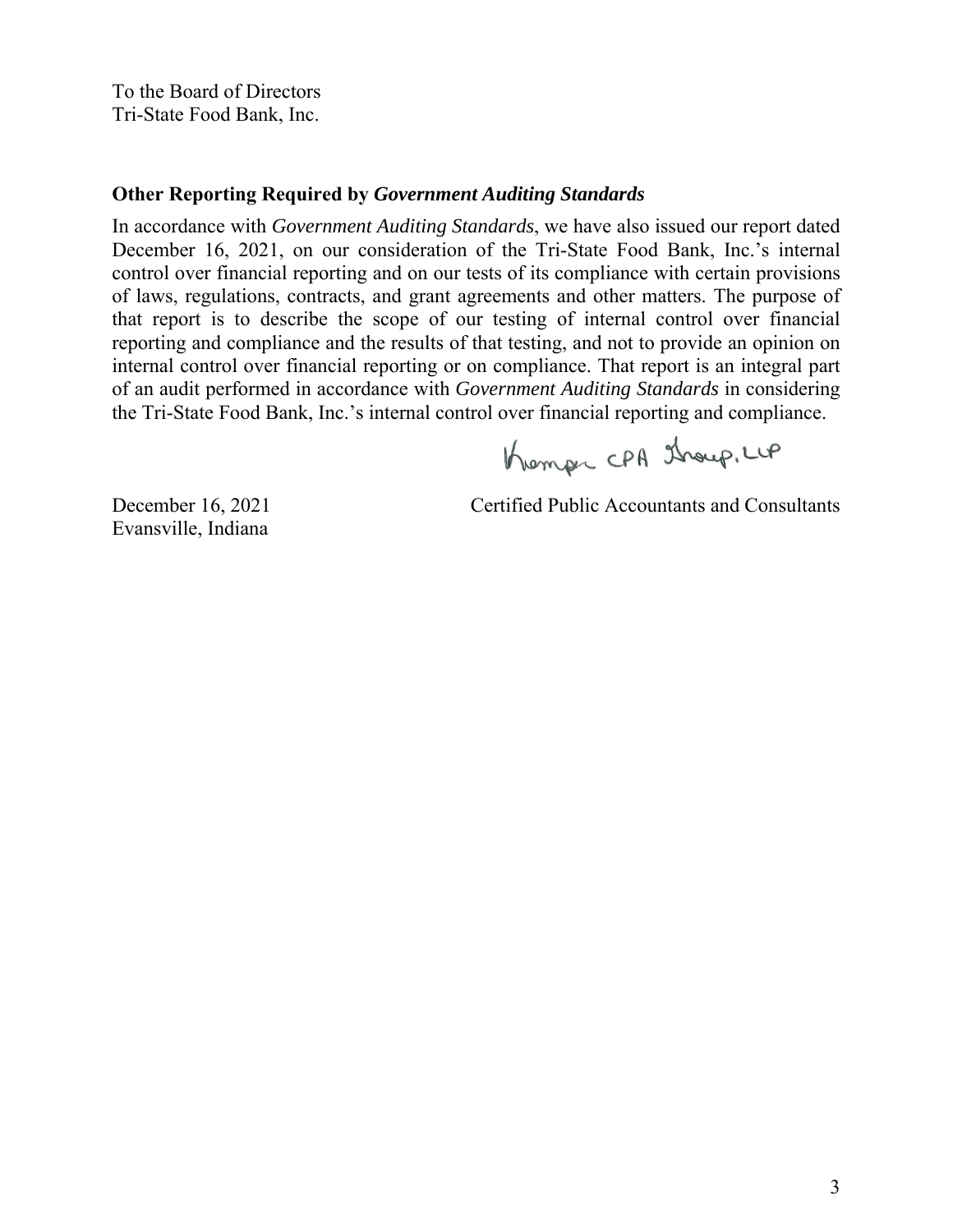# **STATEMENTS OF FINANCIAL POSITION**

### **June 30, 2021 and 2020**

| <b>ASSETS</b>                                 | 2021                    | 2020                    |
|-----------------------------------------------|-------------------------|-------------------------|
| Cash and cash equivalents                     | $\mathbb{S}$<br>273,963 | $\mathbb{S}$<br>282,425 |
| Investments                                   | 1,137,775               | 548,783                 |
| Accounts receivable                           | 27,137                  | 1,326                   |
| Grants receivable                             | 124,554                 | 108,611                 |
| Unconditional promises to give, net           | 397,785                 | 606,281                 |
| Inventory                                     | 3,429,429               | 2,443,288               |
| Prepaid expenses                              | 23,169                  | 38,520                  |
| Beneficial interest in trust                  | 783,787                 | 424,725                 |
| Property and equipment, net                   | 6,405,195               | 5,761,690               |
|                                               | 12,602,794              | \$10,215,649            |
| <b>LIABILITIES AND NET ASSETS</b>             |                         |                         |
| Liabilities                                   |                         |                         |
| Accounts payable                              | \$<br>114,119           | \$<br>279,738           |
| Accrued expenses                              | 55,445                  | 212,616                 |
| Advance payment - paycheck protection program | $\overline{0}$          | 138,000                 |
| Mortgage payable                              | 2,074,176               | 1,947,489               |
| Lease payable                                 | 208,121                 | 0                       |
| Deferred revenue                              | 265,006                 | 138,975                 |
| <b>Total Liabilities</b>                      | 2,716,867               | 2,716,818               |
| Net Assets                                    |                         |                         |
| Without donor restriction                     |                         |                         |
| Undesignated                                  | 8,873,504               | 6,353,947               |
| Board designated for capital expansion        | $\boldsymbol{0}$        | 307,877                 |
| With donor restriction                        |                         |                         |
| Time-restricted for future periods            | 1,012,423               | 837,007                 |
| <b>Total Net Assets</b>                       | 9,885,927               | 7,498,831               |
|                                               | \$12,602,794            | \$10,215,649            |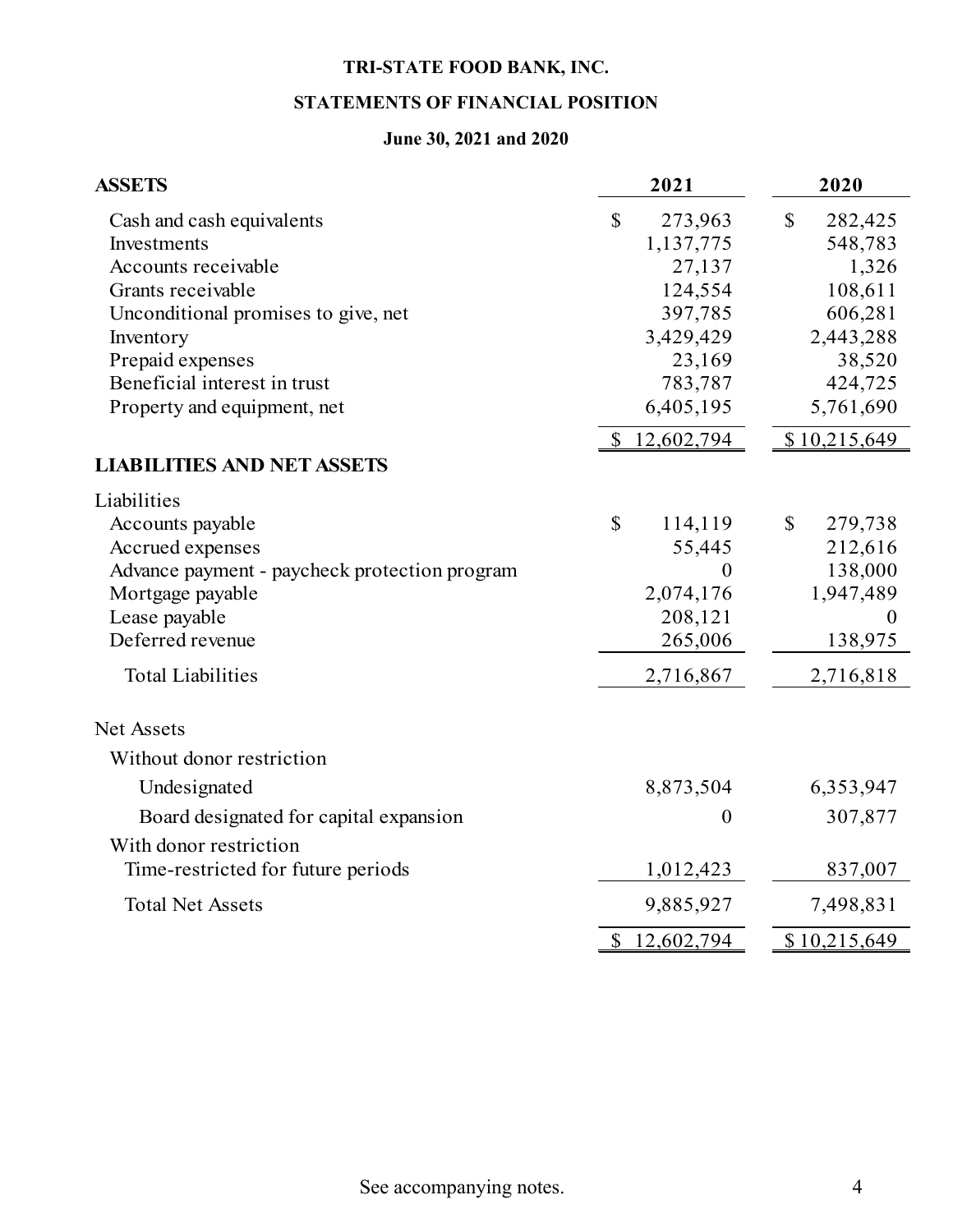### **STATEMENTS OF ACTIVITIES**

|                                        | Year Ended June 30, 2021  |                           |                  |  |
|----------------------------------------|---------------------------|---------------------------|------------------|--|
| <b>Without Donor</b>                   |                           | <b>With Donor</b>         |                  |  |
|                                        | <b>Restriction</b>        | <b>Restriction</b>        | <b>Total</b>     |  |
| Revenues, Support, and Gains           |                           |                           |                  |  |
| Program services                       |                           |                           |                  |  |
| Shared maintenance                     |                           |                           |                  |  |
| Donations                              | \$<br>96,585              | \$<br>$\overline{0}$      | \$<br>96,585     |  |
| Purchased product                      | 393,872                   | $\overline{0}$            | 393,872          |  |
| Backpack program                       | 88,032                    | $\theta$                  | 88,032           |  |
| Delivery                               | 26,260                    | $\boldsymbol{0}$          | 26,260           |  |
| Contributions                          | 2,840,746                 | 15,335                    | 2,856,081        |  |
| Grants                                 |                           |                           |                  |  |
| Government - cash                      | 1,229,726                 | $\boldsymbol{0}$          | 1,229,726        |  |
| Government - USDA noncash              |                           |                           |                  |  |
| Indiana                                | 4,402,254                 | $\boldsymbol{0}$          | 4,402,254        |  |
| Kentucky                               | 4,383,928                 | $\boldsymbol{0}$          | 4,383,928        |  |
| Illinois                               | 2,152,460                 | $\theta$                  | 2,152,460        |  |
| Other                                  | $\theta$                  | $\boldsymbol{0}$          | $\overline{0}$   |  |
| Food products donations - noncash      | 17,471,238                | $\boldsymbol{0}$          | 17,471,238       |  |
| Investment return                      | 91,117                    | $\boldsymbol{0}$          | 91,117           |  |
| Gain/(loss) on sale of assets          | (256, 953)                | $\boldsymbol{0}$          | (256, 953)       |  |
| Miscellaneous                          | 228,087                   | $\boldsymbol{0}$          | 228,087          |  |
| Special events, net                    | 57,563                    | $\boldsymbol{0}$          | 57,563           |  |
| Less cost of direct benefits to donors | (16,514)                  | $\boldsymbol{0}$          | (16, 514)        |  |
| Net special events revenue             | 41,049                    | $\boldsymbol{0}$          | 41,049           |  |
| Distributions and change in value of   |                           |                           |                  |  |
| beneficial interest in trusts          | $\boldsymbol{0}$          | 385,063                   | 385,063          |  |
| Net assets released from restrictions  | 224,982                   | (224,982)                 | $\boldsymbol{0}$ |  |
| Total Revenues, Support, and Gains     | 33,413,383                | 175,416                   | 33,588,799       |  |
| Expenses                               |                           |                           |                  |  |
| Program services                       | 30,654,916                | $\boldsymbol{0}$          | 30,654,916       |  |
| Management and general                 | 286,616                   | $\boldsymbol{0}$          | 286,616          |  |
| Fundraising                            | 260,171                   | $\boldsymbol{0}$          | 260,171          |  |
|                                        |                           |                           |                  |  |
| <b>Total Expenses</b>                  | 31,201,703                | $\boldsymbol{0}$          | 31,201,703       |  |
| <b>INCREASE IN NET ASSETS</b>          | 2,211,680                 | 175,416                   | 2,387,096        |  |
| Net Assets at Beginning of Year        | 6,661,824                 | 837,007                   | 7,498,831        |  |
| NET ASSETS AT END OF YEAR              | $\mathbb{S}$<br>8,873,504 | 1,012,423<br>$\mathbb{S}$ | \$9,885,927      |  |

See accompanying notes. 5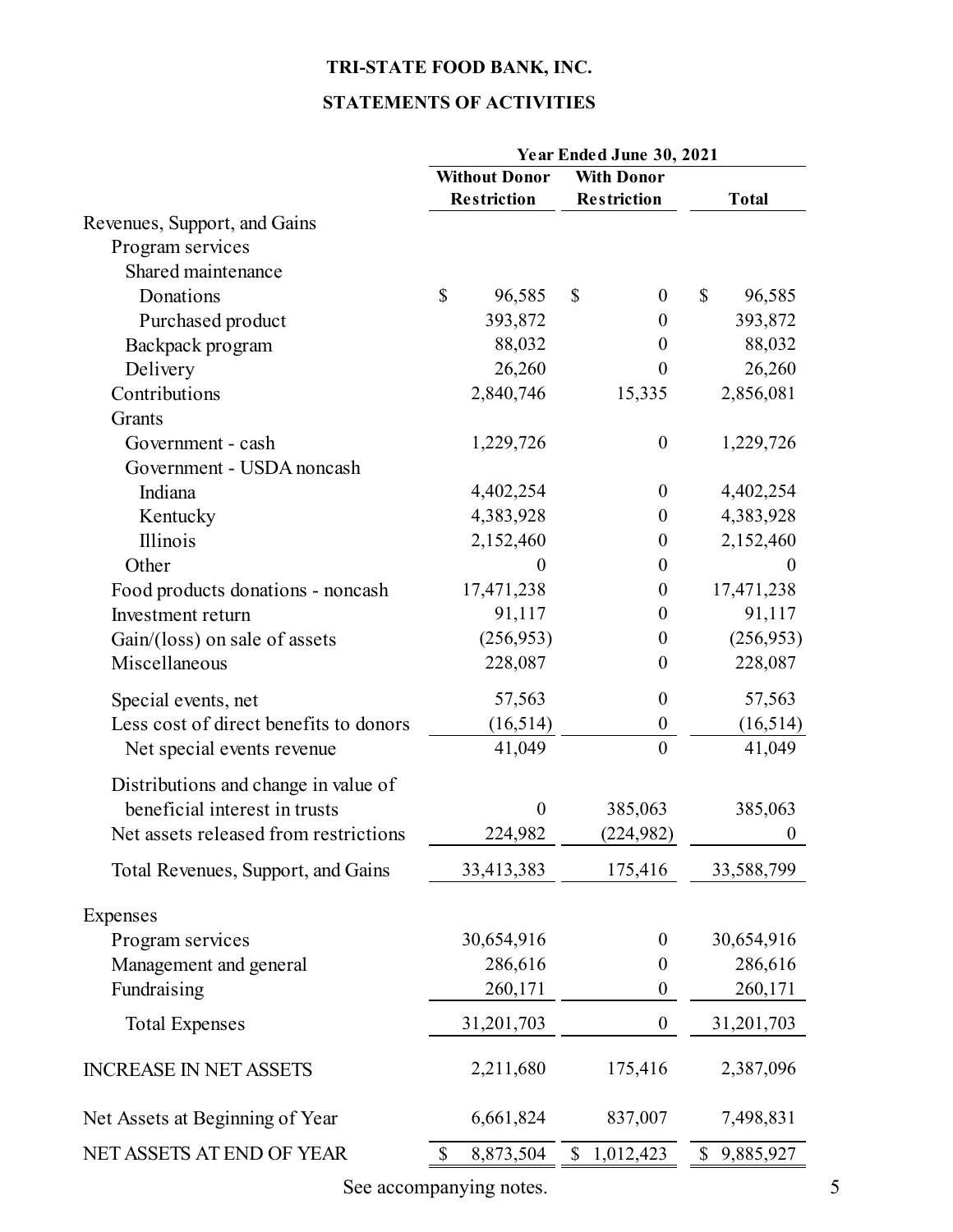### **STATEMENTS OF ACTIVITIES**

|                                        | Year Ended June 30, 2020 |                        |                  |
|----------------------------------------|--------------------------|------------------------|------------------|
|                                        | <b>Without Donor</b>     | <b>With Donor</b>      |                  |
|                                        | <b>Restriction</b>       | <b>Restriction</b>     | <b>Total</b>     |
| Revenues, Support, and Gains           |                          |                        |                  |
| Program services                       |                          |                        |                  |
| Shared maintenance                     |                          |                        |                  |
| Donations                              | \$<br>91,580             | \$<br>$\boldsymbol{0}$ | \$<br>91,580     |
| Purchased product                      | 301,042                  | $\theta$               | 301,042          |
| Backpack program                       | 96,079                   | $\boldsymbol{0}$       | 96,079           |
| Delivery                               | 20,030                   | $\boldsymbol{0}$       | 20,030           |
| Contributions                          | 3,200,441                | 412,282                | 3,612,723        |
| Grants                                 |                          |                        |                  |
| Government - cash                      | 808,702                  | $\boldsymbol{0}$       | 808,702          |
| Government - USDA noncash              |                          |                        |                  |
| Indiana                                | 4,539,154                | $\boldsymbol{0}$       | 4,539,154        |
| Kentucky                               | 3,477,726                | $\boldsymbol{0}$       | 3,477,726        |
| Illinois                               | 1,897,848                | $\boldsymbol{0}$       | 1,897,848        |
| Other                                  | 35,000                   | $\boldsymbol{0}$       | 35,000           |
| Food products donations - noncash      | 7,165,726                | $\boldsymbol{0}$       | 7,165,726        |
| Investment return                      | 37,289                   | $\boldsymbol{0}$       | 37,289           |
| Gain/(loss) on sale of assets          | 25,974                   | $\boldsymbol{0}$       | 25,974           |
| Miscellaneous                          | 11,983                   | $\boldsymbol{0}$       | 11,983           |
| Special events, net                    | 83,028                   | $\boldsymbol{0}$       | 83,028           |
| Less cost of direct benefits to donors | (18, 777)                | $\boldsymbol{0}$       | (18, 777)        |
| Net special events revenue             | 64,251                   | $\boldsymbol{0}$       | 64,251           |
| Distributions and change in value of   |                          |                        |                  |
| beneficial interest in trusts          | $\boldsymbol{0}$         | 18,302                 | 18,302           |
| Net assets released from restrictions  | 166,251                  | (166, 251)             | $\boldsymbol{0}$ |
| Total Revenues, Support, and Gains     | 21,939,076               | 264,333                | 22,203,409       |
| Expenses                               |                          |                        |                  |
| Program services                       | 18,158,233               | $\boldsymbol{0}$       | 18,158,233       |
| Management and general                 | 320,381                  | $\boldsymbol{0}$       | 320,381          |
| Fundraising                            | 218,650                  | $\boldsymbol{0}$       | 218,650          |
| <b>Total Expenses</b>                  | 18,697,264               | $\boldsymbol{0}$       | 18,697,264       |
| <b>INCREASE IN NET ASSETS</b>          | 3,241,812                | 264,333                | 3,506,145        |
| Net Assets at Beginning of Year        | 3,420,012                | 572,674                | 3,992,686        |
| NET ASSETS AT END OF YEAR              | 6,661,824                | \$<br>837,007          | \$<br>7,498,831  |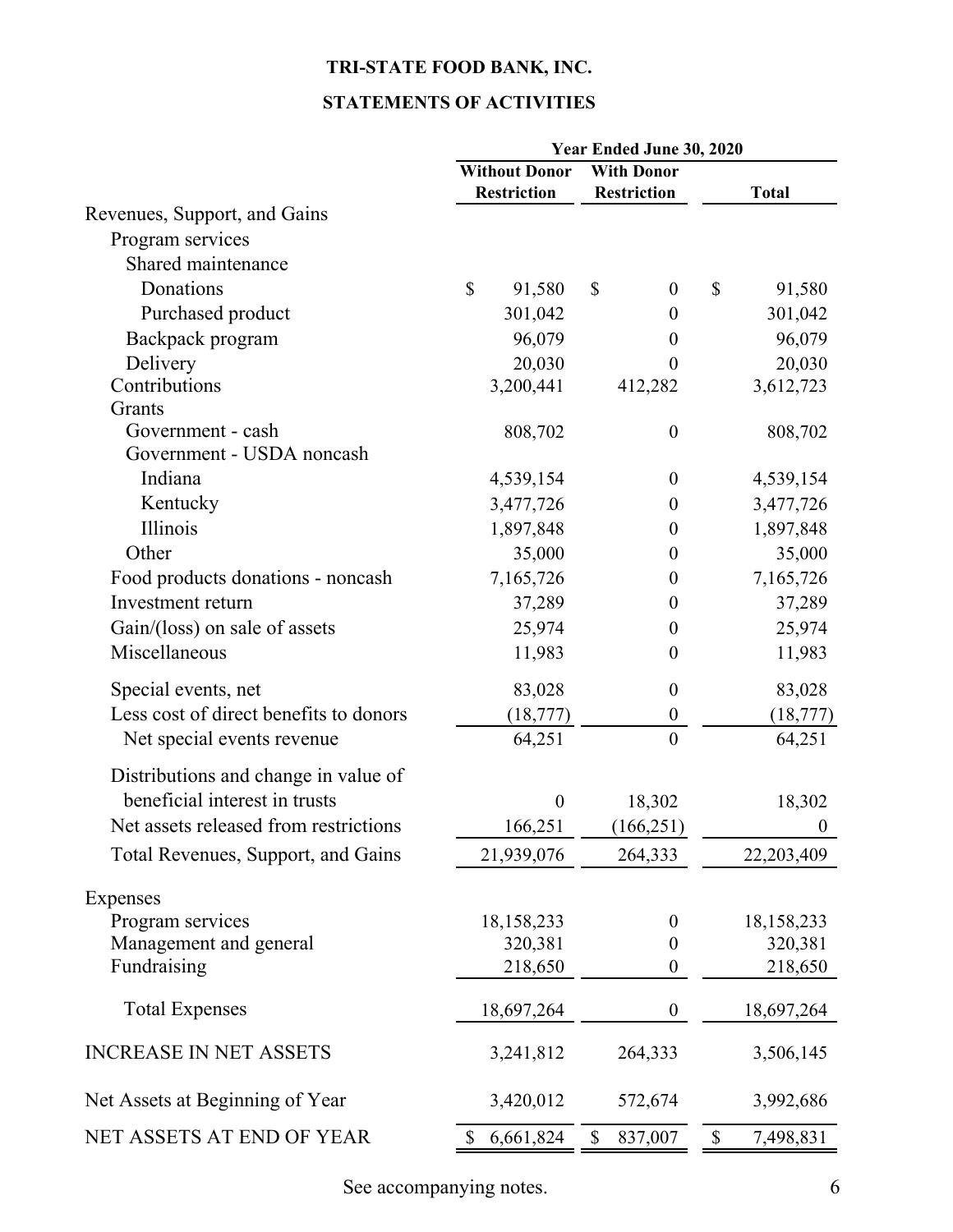# **STATEMENTS OF FUNCTIONAL EXPENSES**

|                                           | For the Year Ended June 30, 2021 |                  |                           |                  |                        |    |              |
|-------------------------------------------|----------------------------------|------------------|---------------------------|------------------|------------------------|----|--------------|
|                                           | Program                          |                  |                           | Management       |                        |    |              |
|                                           |                                  | <b>Services</b>  |                           | and General      | <b>Fundraising</b>     |    | <b>Total</b> |
| IN USDA commodity                         |                                  |                  |                           |                  |                        |    |              |
| disbursement - noncash                    | \$                               | 4,106,989        | $\boldsymbol{\mathbb{S}}$ | $\boldsymbol{0}$ | \$<br>$\boldsymbol{0}$ | \$ | 4,106,989    |
| KY USDA commodity                         |                                  |                  |                           |                  |                        |    |              |
| disbursement - noncash                    |                                  | 4,115,066        |                           | $\boldsymbol{0}$ | $\boldsymbol{0}$       |    | 4,115,066    |
| IL USDA commodity                         |                                  |                  |                           |                  |                        |    |              |
| disbursement - noncash                    |                                  | 1,885,902        |                           | $\boldsymbol{0}$ | $\boldsymbol{0}$       |    | 1,885,902    |
| Food products disbursement -              |                                  |                  |                           |                  |                        |    |              |
| noncash                                   |                                  | 16,462,636       |                           | $\boldsymbol{0}$ | $\boldsymbol{0}$       |    | 16,462,636   |
| Noncash commodity disbursement - spoilage |                                  | 955,075          |                           | $\boldsymbol{0}$ | $\theta$               |    | 955,075      |
| Purchased products                        |                                  | 1,139,152        |                           | 0                | $\boldsymbol{0}$       |    | 1,139,152    |
| Professional dues and services            |                                  | 50,933           |                           | 21,292           | $\boldsymbol{0}$       |    | 72,225       |
| Fundraising                               |                                  | $\boldsymbol{0}$ |                           | $\boldsymbol{0}$ | 34,793                 |    | 34,793       |
| Advertising                               |                                  | 21,215           |                           | 7,577            | 1,515                  |    | 30,307       |
| Repairs and maintenance                   |                                  | 152,146          |                           | 7,207            | 801                    |    | 160,154      |
| Lease expense                             |                                  | 27,878           |                           | $\theta$         | $\boldsymbol{0}$       |    | 27,878       |
| Insurance                                 |                                  | 46,556           |                           | 9,110            | 224                    |    | 55,890       |
| Miscellaneous                             |                                  | 11,248           |                           | 2,201            | 54                     |    | 13,503       |
| Network dues and fees                     |                                  | 7,739            |                           | 1,514            | 37                     |    | 9,290        |
| Depreciation                              |                                  | 532,908          |                           | 104,278          | 2,559                  |    | 639,745      |
| Interest expense                          |                                  | 82,432           |                           | 16,130           | 396                    |    | 98,958       |
| Postage                                   |                                  | 843              |                           | 843              | 1,686                  |    | 3,372        |
| Property taxes                            |                                  | 30,010           |                           | 5,872            | 144                    |    | 36,026       |
| Wages and salaries                        |                                  | 608,079          |                           | 74,925           | 159,795                |    | 842,799      |
| Employee benefits                         |                                  | 149,636          |                           | 16,097           | 44,962                 |    | 210,695      |
| <b>Taxes</b>                              |                                  | 44,285           |                           | 5,457            | 11,637                 |    | 61,379       |
| Supplies                                  |                                  | 66,662           |                           | 6,666            | 741                    |    | 74,069       |
| Utilities                                 |                                  | 157,210          |                           | 7,447            | 827                    |    | 165,484      |
| Bad debt expense                          |                                  | 316              |                           | $\boldsymbol{0}$ | $\boldsymbol{0}$       |    | 316          |
|                                           | \$                               | 30,654,916       |                           | \$286,616        | \$260,171              | \$ | 31,201,703   |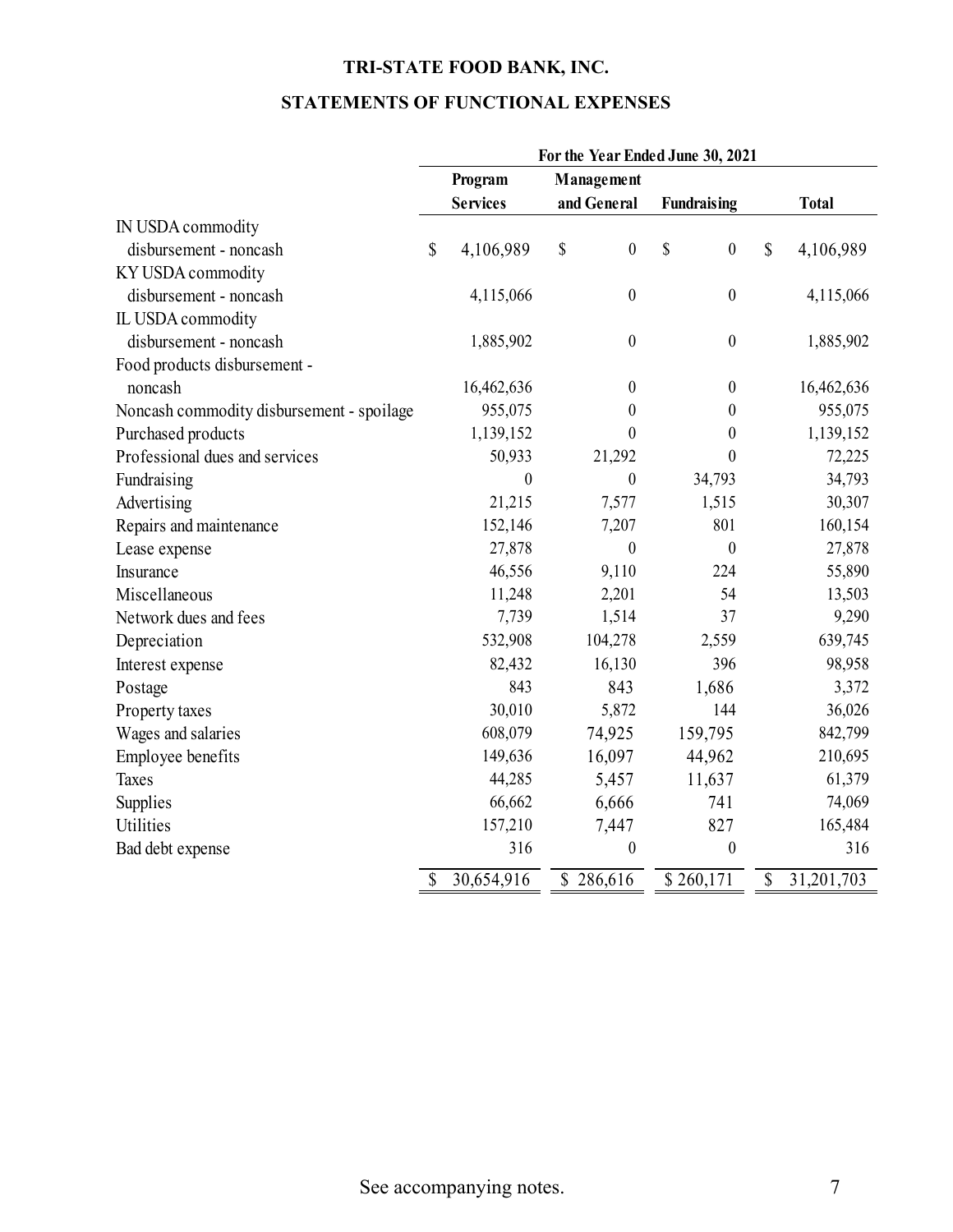# **STATEMENTS OF FUNCTIONAL EXPENSES**

|                                           | For the Year Ended June 30, 2020 |                        |                        |                 |
|-------------------------------------------|----------------------------------|------------------------|------------------------|-----------------|
|                                           | Program                          | Management             |                        |                 |
|                                           | <b>Services</b>                  | and General            | <b>Fundraising</b>     | <b>Total</b>    |
| IN USDA commodity                         |                                  |                        |                        |                 |
| disbursement - noncash                    | 3,751,484<br>\$                  | \$<br>$\boldsymbol{0}$ | \$<br>$\boldsymbol{0}$ | 3,751,484<br>\$ |
| KY USDA commodity                         |                                  |                        |                        |                 |
| disbursement - noncash                    | 2,897,435                        | $\boldsymbol{0}$       | $\boldsymbol{0}$       | 2,897,435       |
| IL USDA commodity                         |                                  |                        |                        |                 |
| disbursement - noncash                    | 1,954,940                        | $\boldsymbol{0}$       | $\boldsymbol{0}$       | 1,954,940       |
| Food products disbursement -              |                                  |                        |                        |                 |
| noncash                                   | 7,067,344                        | $\boldsymbol{0}$       | $\boldsymbol{0}$       | 7,067,344       |
| Noncash commodity disbursement - spoilage | 165,749                          | $\boldsymbol{0}$       | $\boldsymbol{0}$       | 165,749         |
| Purchased products                        | 998,271                          | $\overline{0}$         | $\mathbf{0}$           | 998,271         |
| Professional dues and services            | 61,034                           | 23,050                 | $\mathbf{0}$           | 84,084          |
| Fundraising                               | $\boldsymbol{0}$                 | $\boldsymbol{0}$       | 74,944                 | 74,944          |
| Advertising                               | 3,715                            | 1,857                  | 1,857                  | 7,429           |
| Repairs and maintenance                   | 127,570                          | 12,757                 | 1,417                  | 141,744         |
| Lease expense                             | 32,155                           | $\overline{0}$         | $\overline{0}$         | 32,155          |
| Insurance                                 | 42,450                           | 10,747                 | 537                    | 53,734          |
| Miscellaneous                             | 6,399                            | 1,619                  | 81                     | 8,099           |
| Network dues and fees                     | 12,728                           | 3,222                  | 161                    | 16,111          |
| Depreciation                              | 150,200                          | 38,025                 | 1,901                  | 190,126         |
| Interest expense                          | 40,168                           | 10,169                 | 508                    | 50,845          |
| Postage                                   | 845                              | 1,182                  | 1,351                  | 3,378           |
| Property taxes                            | 2,622                            | 664                    | 33                     | 3,319           |
| Wages and salaries                        | 488,126                          | 147,917                | 103,542                | 739,585         |
| Employee benefits                         | 109,362                          | 33,140                 | 23,198                 | 165,700         |
| Taxes                                     | 35,307                           | 10,699                 | 7,489                  | 53,495          |
| Supplies                                  | 59,536                           | 5,954                  | 662                    | 66,152          |
| Utilities                                 | 76,547                           | 19,379                 | 969                    | 96,895          |
| Bad debt expense                          | 74,246                           | $\boldsymbol{0}$       | $\boldsymbol{0}$       | 74,246          |
|                                           | \$18,158,233                     | \$ 320,381             | \$218,650              | \$18,697,264    |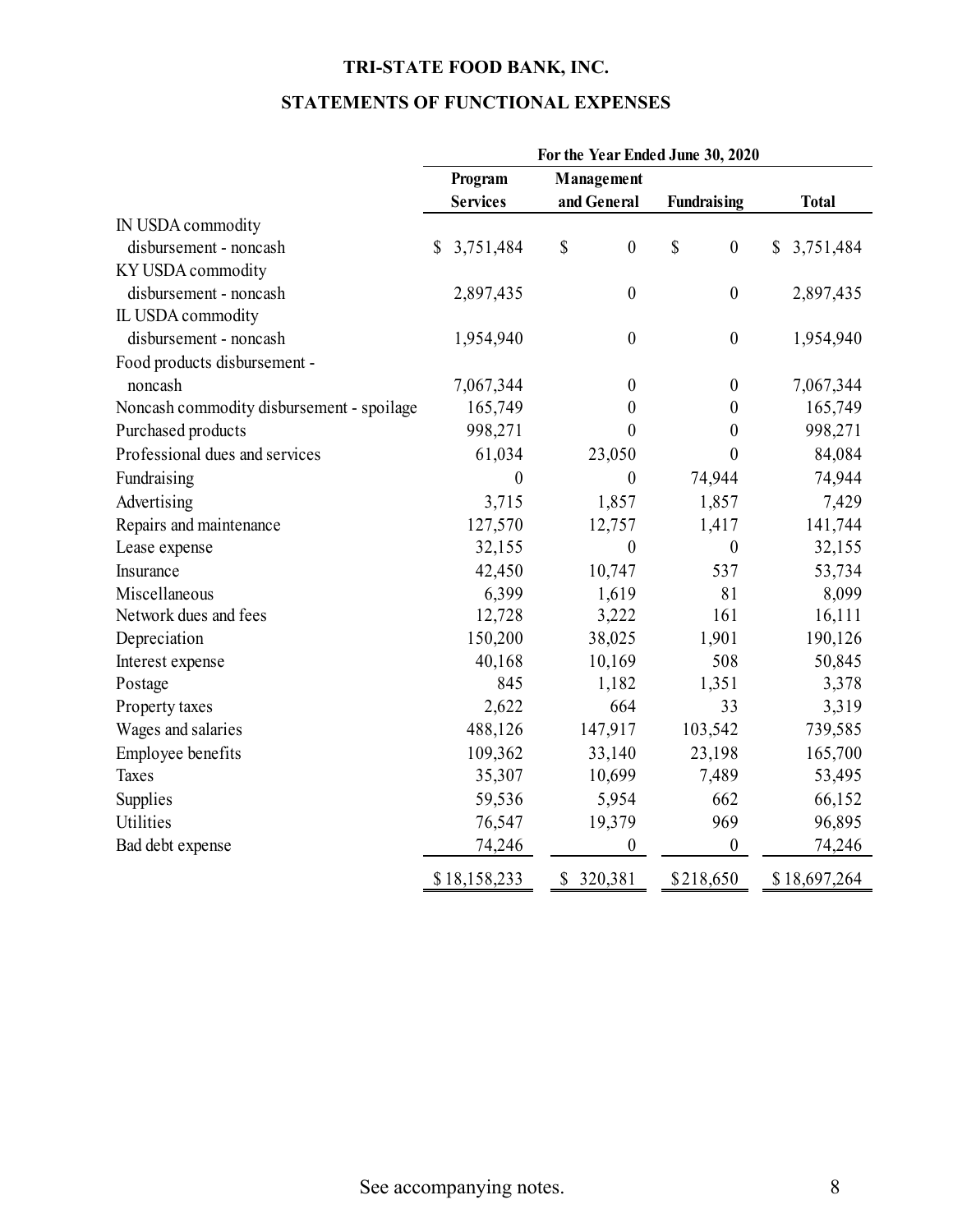# **STATEMENTS OF CASH FLOWS**

# **Years Ended June 30, 2021 and 2020**

|                                                 | <b>Years Ended June 30,</b> |            |                  |
|-------------------------------------------------|-----------------------------|------------|------------------|
|                                                 |                             | 2021       | 2020             |
| CASH FLOWS FROM OPERATING ACTIVITIES            |                             |            |                  |
| Change in net assets                            | \$                          | 2,387,096  | \$3,506,145      |
| Adjustments to reconcile increase in net assets |                             |            |                  |
| to net cash provided by operating activities:   |                             |            |                  |
| Depreciation                                    |                             | 639,745    | 190,127          |
| (Gain) loss on disposal of fixed assets         |                             | 256,953    | (25, 974)        |
| Unrealized (gain)loss on investments            |                             | (72,991)   | 24,884           |
| Realized (gain)loss on sale of investments      |                             | (5,397)    | (40,636)         |
| (Increase) decrease in:                         |                             |            |                  |
| Accounts and other receivables                  |                             | 166,742    | (360, 725)       |
| Inventory                                       |                             | (986, 141) | (987, 308)       |
| Prepaid expenses                                |                             | 15,351     | (8,168)          |
| Beneficial interest in trust                    |                             | (359,062)  | (6,302)          |
| Increase (decrease) in:                         |                             |            |                  |
| Accounts payable                                |                             | (165, 619) | 230,036          |
| Accrued expenses                                |                             | (157, 171) | 159,524          |
| Deferred revenue                                |                             | 126,031    | 36,944           |
| Advance payments                                |                             | $\theta$   | 138,000          |
| <b>NET CASH PROVIDED BY</b>                     |                             |            |                  |
| <b>OPERATING ACTIVITIES</b>                     |                             | 1,845,537  | 2,856,547        |
|                                                 |                             |            |                  |
| CASH FLOWS FROM INVESTING ACTIVITIES            |                             |            |                  |
| Proceeds from sales of property and equipment   |                             | 323,700    | 34,765           |
| Purchase of investments                         |                             | (510, 604) | (1,910,820)      |
| Proceeds from sales of investments              |                             | $\theta$   | 2,326,812        |
| Purchase of property and equipment              |                             | (720, 848) | (2,055,780)      |
| <b>NET CASH USED IN</b>                         |                             |            |                  |
| <b>INVESTING ACTIVITIES</b>                     |                             | (907, 752) | (1,605,023)      |
|                                                 |                             |            |                  |
| <b>CASH FLOWS FROM FINANCING ACTIVITIES</b>     |                             |            |                  |
| Principal payments on capital leases            |                             | (74, 539)  | $\boldsymbol{0}$ |
| Principal payments on long-term debt            |                             | (871, 708) | (1, 156, 511)    |
|                                                 |                             |            |                  |
| NET CASH USED IN<br><b>FINANCING ACTIVITIES</b> |                             |            |                  |
|                                                 |                             | (946, 247) | (1,156,511)      |
| <b>INCREASE (DECREASE) IN CASH</b>              |                             |            |                  |
| AND CASH EQUIVALENTS                            |                             | (8, 462)   | 95,013           |
|                                                 |                             |            |                  |
| CASH AND CASH EQUIVALENTS                       |                             |            |                  |
| AT BEGINNING OF YEAR                            |                             | 282,425    | 187,412          |
| CASH AND CASH EQUIVALENTS                       |                             |            |                  |
| AT END OF YEAR                                  | \$                          | 273,963    | \$<br>282,425    |
|                                                 |                             |            |                  |
| Noncash investing and financing activities      |                             |            |                  |
| Capital assets purchased with debt              | \$                          | 1,143,055  | \$ 3,104,000     |

See accompanying notes. 9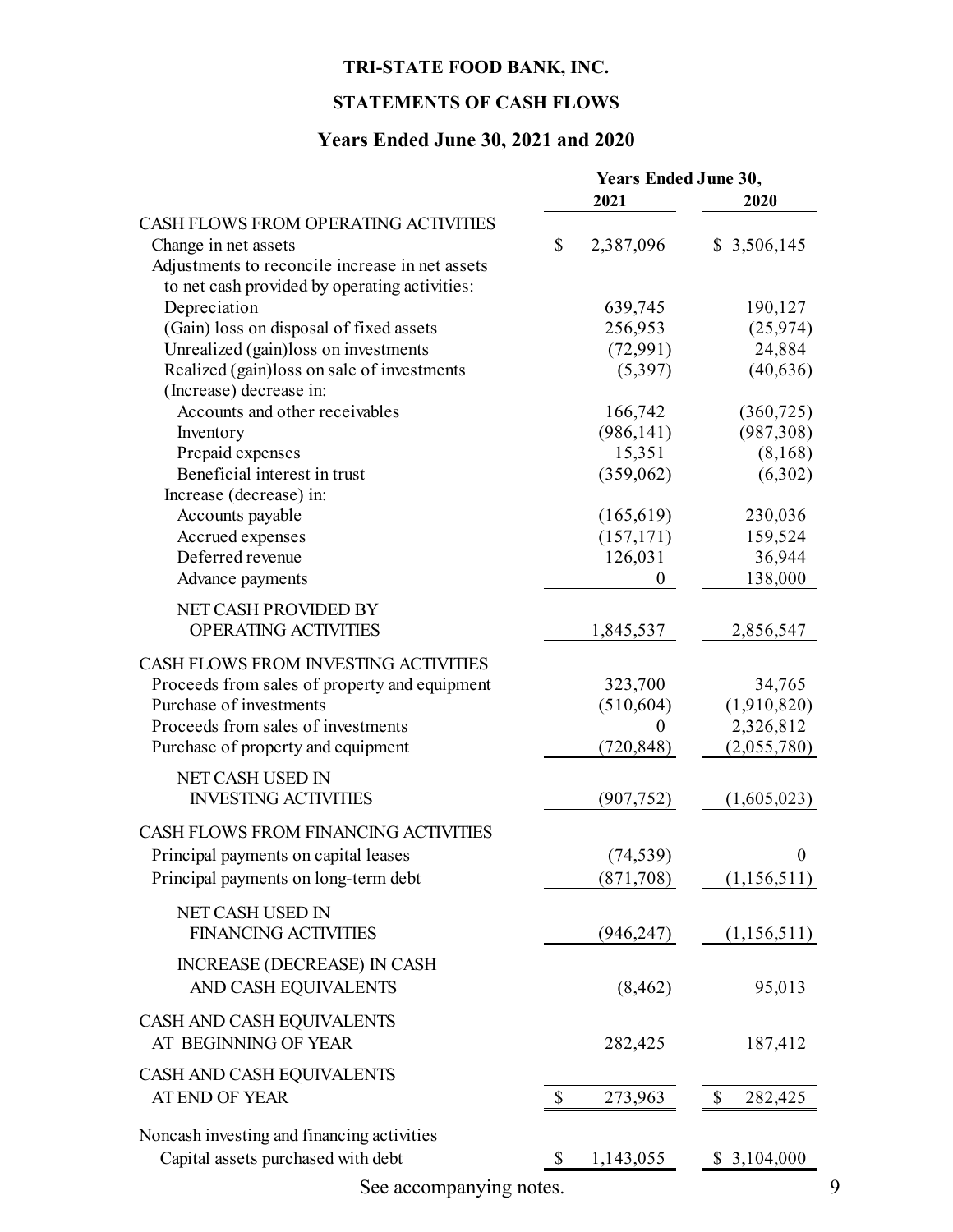#### **NOTES TO FINANCIAL STATEMENTS**

#### **June 30, 2021 and 2020**

#### **Note 1 – Summary of Significant Accounting Policies**

#### **Nature of Operations**

Tri-State Food Bank, Inc. (Organization) is a not-for-profit corporation located in Evansville, Indiana, the mission and principal activities of which are to solicit, warehouse and distribute donated food products to other not-for-profit organizations in Indiana, Illinois, and Kentucky. The Organization is supported primarily through donations of food and commodities, grants and individual donations. Depending on the food source and the organization, the Organization charges a shared maintenance fee to some of the organizations to which they distribute food. This fee is not for the food, but it is to help recover a portion of the transportation, storage, and distribution costs incurred by the Organization.

#### **Basis of Accounting**

The accompanying financial statements have been prepared on the accrual basis of accounting which follows generally accepted accounting principles.

#### **Net Assets**

Net assets, revenues, gains, and losses are classified based on the existence or absence of donor or grantor imposed restrictions. Accordingly, net assets and changes therein are classified and reported as follows:

*Net Assets Without Donor Restrictions* – Net assets available for use in general operations and not subject to donor (or certain grantor) restrictions.

*Net Assets With Donor Restrictions* – Net assets subject to donor (or certain grantor) imposed restrictions. Some donor-imposed restrictions are temporary in nature, such as those that will be met by the passage of time or other events specified by the donor. Other donor-imposed restrictions are perpetual in nature, where the donor stipulates that resources be maintained in perpetuity. Donor-imposed restrictions are released when a restriction expires, that is, when the stipulated time has elapsed, when the stipulated purpose for which the resource was restricted has been fulfilled, or both. When donorimposed restrictions are received and met in the same reporting period, they are classified as net assets without donor restrictions.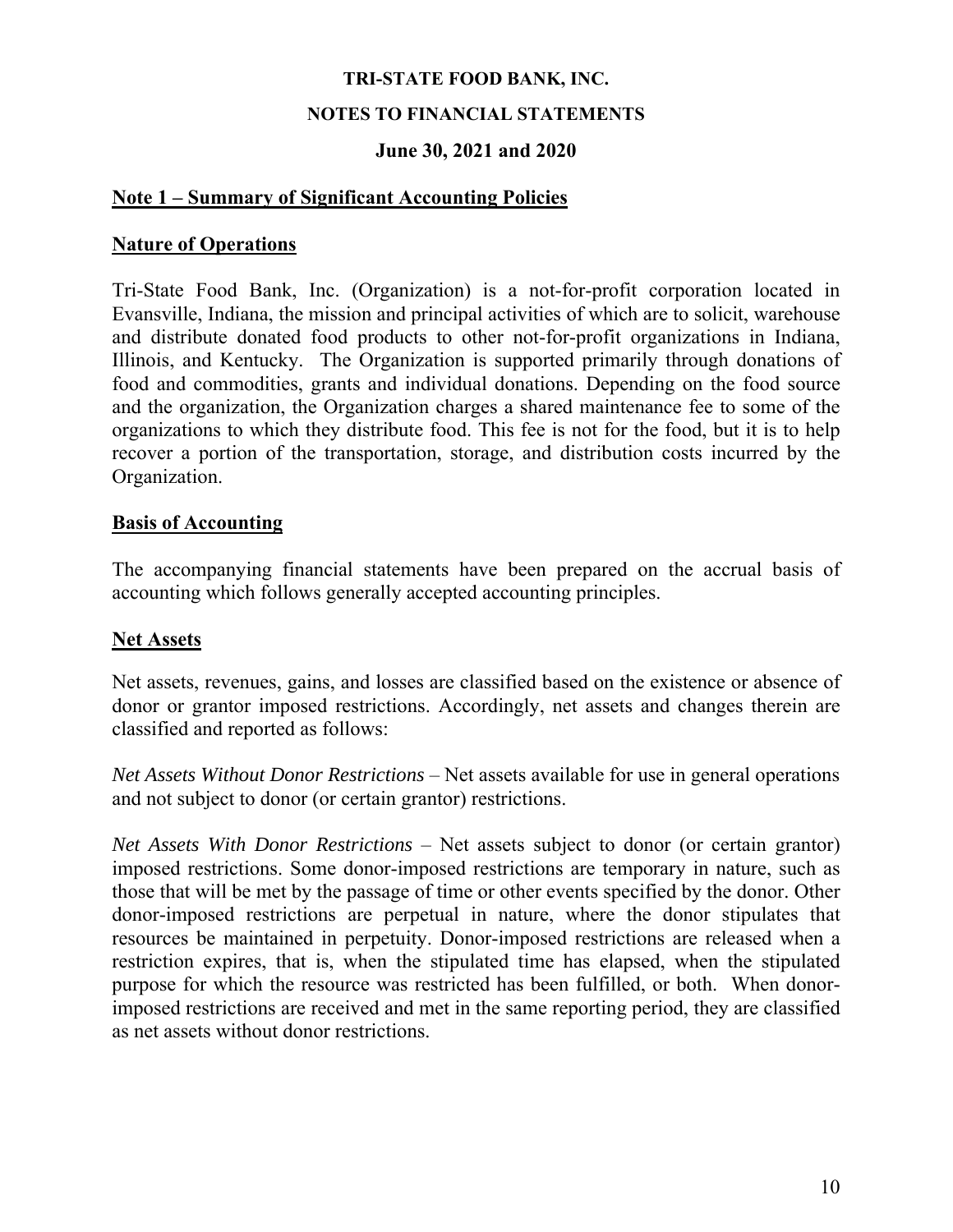### **NOTES TO FINANCIAL STATEMENTS**

### **June 30, 2021 and 2020**

### **Note 1 – Summary of Significant Accounting Policies (Continued)**

### **Cash and Cash Equivalents**

The Organization considers all liquid investments with original maturities of three months or less to be cash equivalents. At June 30, 2021 and 2020, cash and cash equivalents consisted primarily of money market funds and certificates of deposit. Certificates of deposit are stated at cost plus accrued interest, which approximates market value.

The Federal Deposit Insurance Corporation (FDIC) insures the amounts in the bank up to \$250,000 per bank. At June 30, 2021, the Organization had \$33,413 in cash and certificate of deposit accounts exceeding FDIC insured limits. At June 30, 2020, the Organization had no cash and certificate of deposit accounts exceeding FDIC insured limits.

### **Investments**

The Organization records investment purchases at cost, or if donated, at fair value on the date of donation. Thereafter, investments are reported at their fair values in the statements of financial position. Net investment return/(loss) is reported in the statements of activities and consists of interest and dividend income, realized and unrealized capital gains and losses, less external and direct internal investment expenses.

#### **Accounts Receivable**

Accounts receivable are stated at the amount billed to agencies. Accounts receivable are ordinarily due 30 days after the issuance of the invoice. Accounts past due more than 90 days are considered delinquent. Delinquent receivables are written off based on the individual agencies' credit evaluation and specific circumstances. Currently, the Organization does not have a reserve for doubtful accounts, because all accounts are considered to be fully collectible.

### **Inventory**

Inventory consists of food products. Donated and commodities inventory are valued based on the average wholesale value of one pound of product as determined by an independent source. Purchased products are valued at the lower of cost or net realizable value.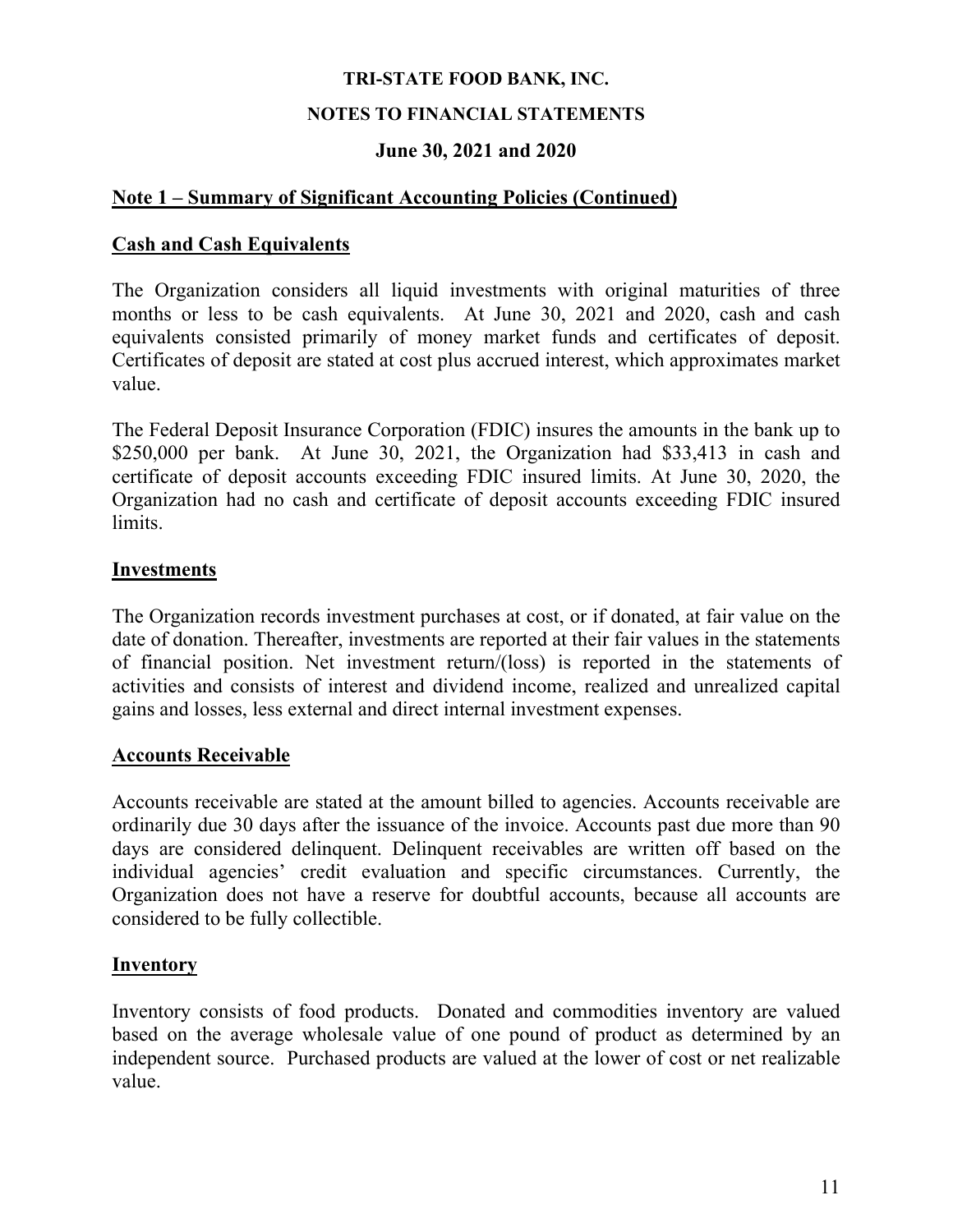### **NOTES TO FINANCIAL STATEMENTS**

### **June 30, 2021 and 2020**

### **Note 1 – Summary of Significant Accounting Policies (Continued)**

### **Grants**

Individual governmental and private grant arrangements are evaluated and determined whether they are nonreciprocal, meaning the granting entity has not received a direct benefit of commensurate value in exchange for the resources provided. Instead, revenue is recognized like a conditional contribution, when the barrier to entitlement is overcome. The barrier to entitlement is considered overcome when expenditures associated with each grant are determined to be allowable and all other significant conditions of the grant are met. Amounts received from agencies and organizations that are unspent are included in deferred revenue.

For the individual governmental and private grant arrangements that are reciprocal, revenue is recognized as services are provided, which is generally as allowable expenditures are incurred. The Organization did not have any reciprocal grants for the years ended June 30, 2021 and 2020.

### **Property and Equipment**

The Organization records property and equipment additions over \$500 at cost, or if donated, at fair value on the date of donation. Depreciation and amortization are computed using the straight-line method over the estimated useful lives of the assets ranging from 5 to 39 years, or in the case of capitalized leased assets or leasehold improvements, the lesser of the useful life of the asset or the lease term. When assets are sold or otherwise disposed of, the cost and related depreciation or amortization are removed from the accounts, and any resulting gain or loss is included in the statements of activities. Costs of maintenance and repairs that do not improve or extend the useful lives of the respective assets are expensed currently.

The Organization reviews the carrying values of property and equipment for impairment whenever events or circumstances indicate that the carrying value of an asset may not be recoverable from the estimated future cash flows expected to result from its use and eventual disposition. When considered impaired, an impairment loss is recognized to the extent carrying value exceeds the fair value of the asset. There were no indicators of asset impairment during the year ended June 30, 2021.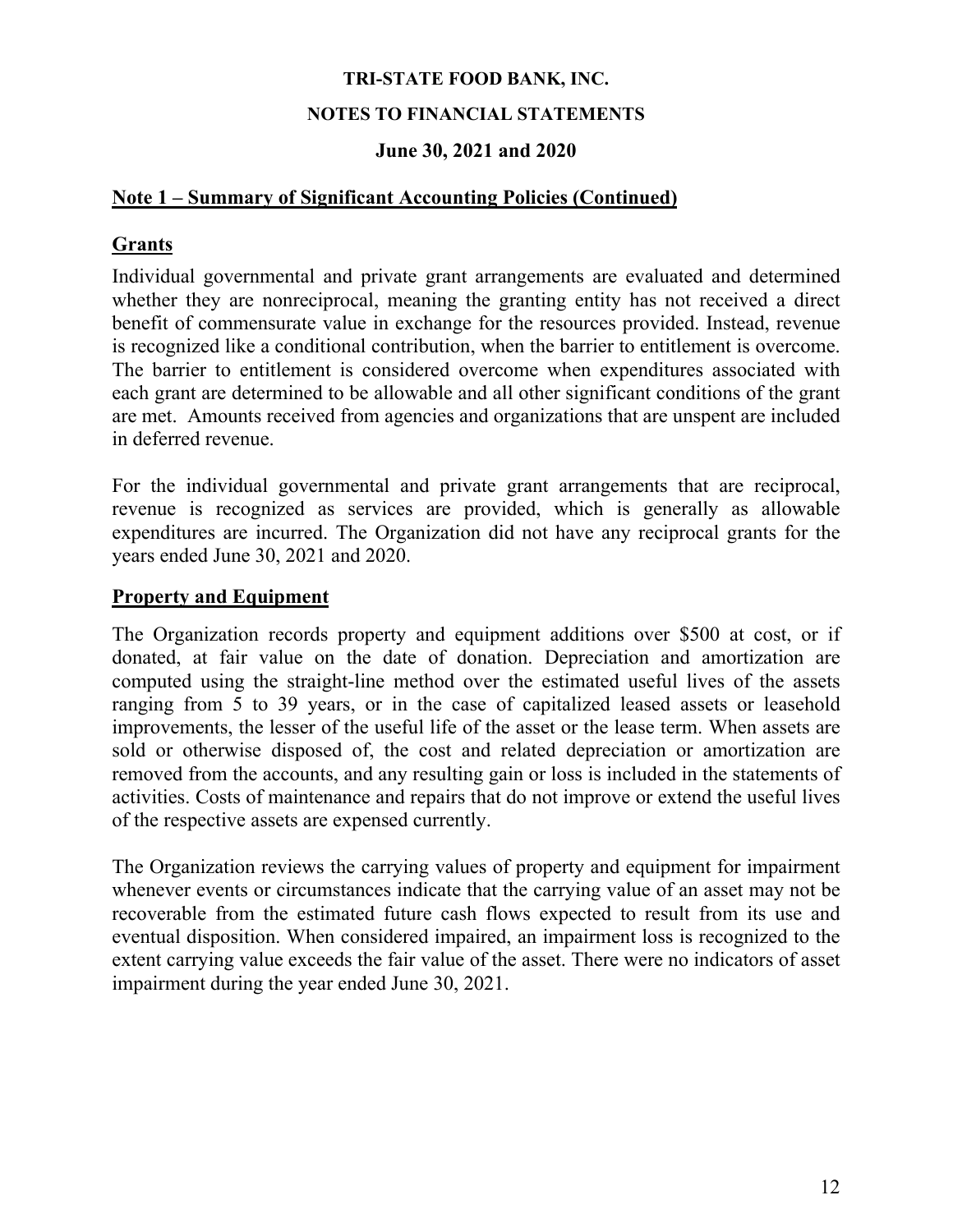### **NOTES TO FINANCIAL STATEMENTS**

### **June 30, 2021 and 2020**

### **Note 1 – Summary of Significant Accounting Policies (Continued)**

#### **Unconditional Promises to Give**

Unconditional promises to give are recorded as receivables and revenue when received. The Organization distinguishes between contributions received for each net asset category in accordance with donor-imposed restrictions. Pledges received after June 30, 2021 are discounted to the anticipated net present value of the future cash flows. Because the majority of unconditional promises to give are from reputable local entities with a solid history of supporting local non-profits, management has determined that 90% of the promises to give are collectible.

### **Contributions**

Contributions, including cash, other assets, and unconditional promises to give, are recognized as revenues in the period received. Contributions whose restrictions are met in the same period they are received are recorded as revenue in net assets with donor restrictions and as net assets released from restrictions. Unconditional pledges with terms greater than one year are initially recorded at fair value based on their estimated future cash flows. Pledges are discounted to present value using a discount rate commensurate with the risk involved (See Note 15). Conditional promises to give are not recognized until they become unconditional; that is, when the conditions on which they depend are substantially met. Gifts of assets other than cash are recorded at their estimated fair value.

#### **Contributed Services**

Contributions of services are recognized as revenue at their estimated fair value only when the services received create or enhance nonfinancial assets or require specialized skills possessed by the individuals providing the service and the service would typically need to be purchased if not donated. For the years ended June 30, 2021 and 2020, 1,080 and 1,020 volunteers donated a total of 11,193 and 8,315 hours, respectively.

#### **In-kind Contributions**

In addition to receiving cash contributions, the Organization receives in-kind contributions of property from various donors. It is the policy of the Organization to record the estimated fair value of certain in-kind donations as an expense in its financial statements and similarly increase contribution revenue by a like amount. In-kind contributions received by the Organization during the years ended June 30, 2021 and 2020 were \$0 and \$453, respectively.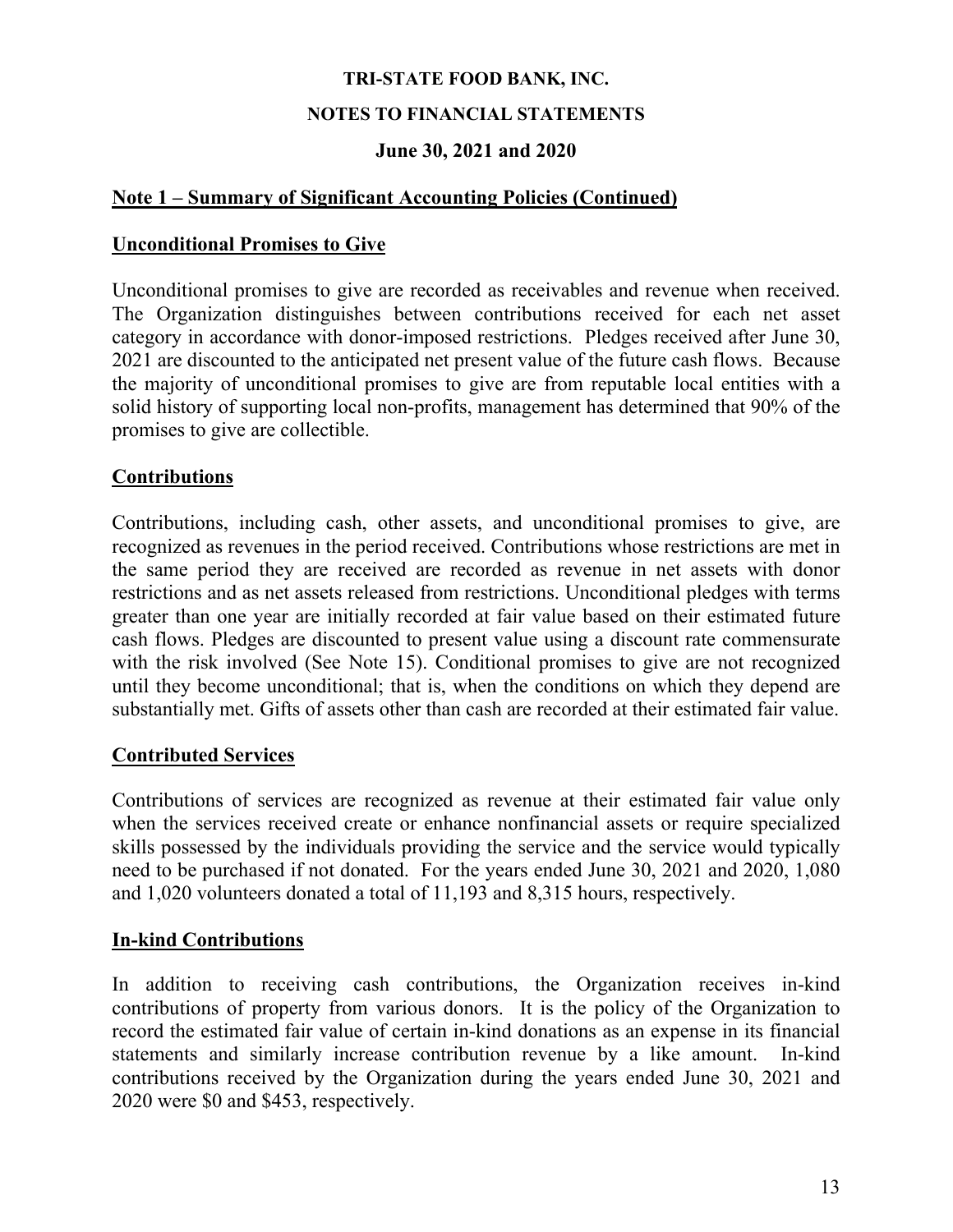### **NOTES TO FINANCIAL STATEMENTS**

#### **June 30, 2021 and 2020**

### **Note 1 – Summary of Significant Accounting Policies (Concluded)**

### **Government Grants**

Support funded by grants is recognized as the Organization performs the contracted services or incurs outlays eligible for reimbursement under the grant agreements. Grant activities and outlays are subject to audit and acceptance by the granting agency and, as a result of such audit, adjustments could be required.

### **Income Taxes**

The Organization is exempt from income taxes under Section 501 of the Internal Revenue Code and a similar provision of state law. However, the Organization is subject to the federal income tax on any unrelated business taxable income. The Organization files tax returns in the U.S. federal jurisdiction.

### **Advertising**

The Organization uses advertising for promoting programs and recruiting employees. These costs are expensed as incurred.

### **COVID-19**

On January 30, 2020, the World Health Organization (WHO) announced a global health emergency stemming from a new strain of coronavirus that was spreading globally (the COVID-19 outbreak). On March 11, 2020, the WHO classified the COVID-19 outbreak as a pandemic, triggering volatility in financial markets and a significant negative impact on the global economy. The full impact of the COVID-19 outbreak continues to evolve as of the date of this report.

#### **Date of Management's Review**

Subsequent events have been evaluated through December 16, 2021, the date which the financial statements were available to be issued.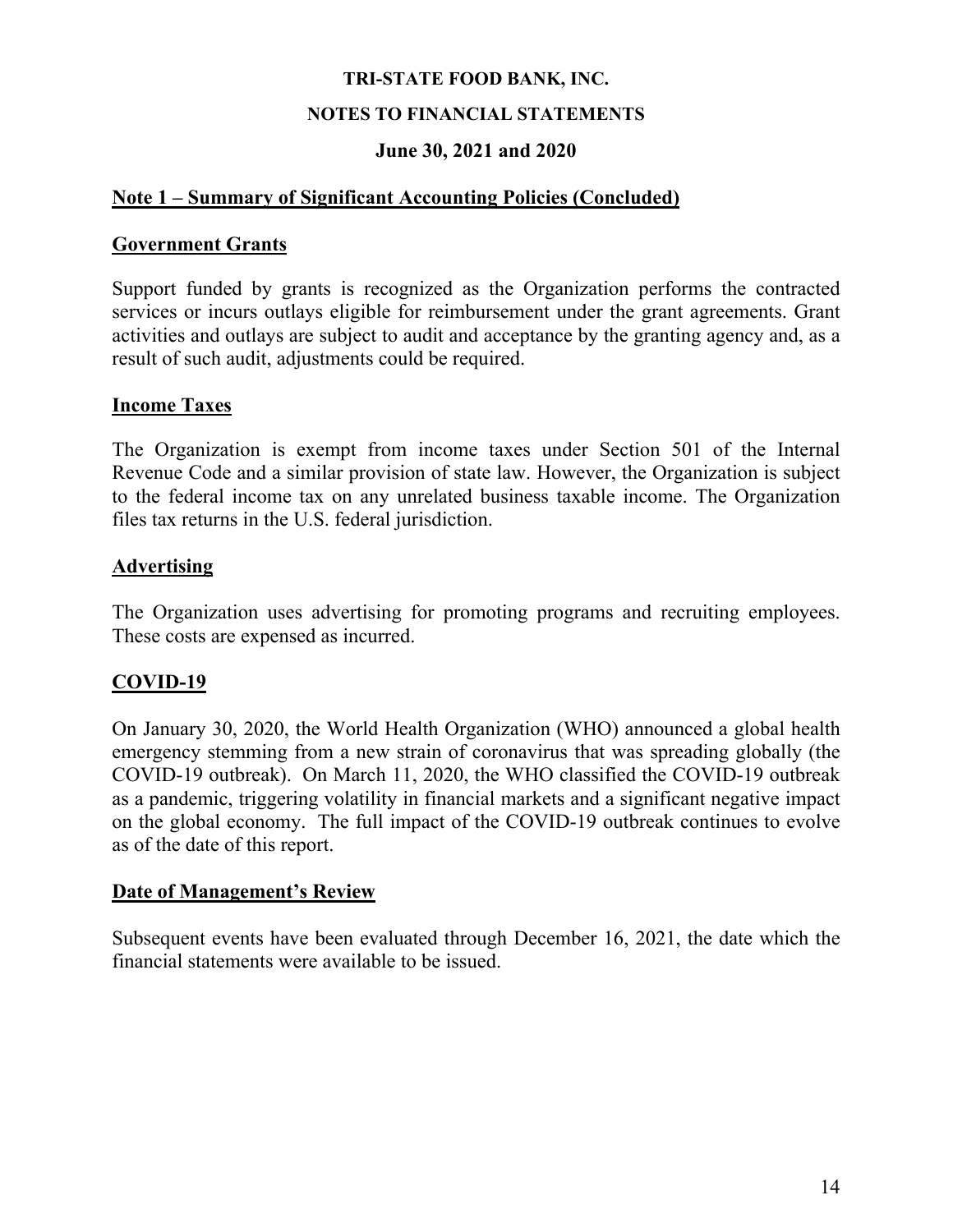#### **NOTES TO FINANCIAL STATEMENTS**

#### **June 30, 2021 and 2020**

#### **Note 2 – Inventory**

Inventory consists of food, commodities and various supplies for food and home service. Inventory at June 30, 2021 and 2020, consisted of:

|                                                                                                                              |               | 2021       |               | 2020       |
|------------------------------------------------------------------------------------------------------------------------------|---------------|------------|---------------|------------|
| IN USDA and Commodity Supplemental<br>Food Program                                                                           | $\mathbb{S}$  | 1,281,790  | $\mathcal{S}$ | 1,051,759  |
| KY USDA Commodities                                                                                                          |               | 911,526    |               | 698,044    |
| IL USDA and Commodity Supplemental<br>Food Program                                                                           |               | 435,062    |               | 125,294    |
| Donated and purchased food and supplies                                                                                      |               | 801,051    |               | 568,191    |
|                                                                                                                              | $\mathcal{S}$ | 3,429,429  | $\mathcal{S}$ | 2,443,288  |
| <u><b>Note 3 – Non Cash Activity</b></u><br>Noncash investing and financing activities<br>Capital assets purchased with debt |               | 1,143,055  | $\mathcal{S}$ | 3,104,000  |
| Noncash operating activities                                                                                                 |               |            |               |            |
| Donated food received                                                                                                        | \$            | 28,409,880 | \$            | 17,080,454 |
| Donated food distributed                                                                                                     |               | 27,525,668 |               | 15,836,952 |
|                                                                                                                              | \$            | 884,212    | $\mathcal{S}$ | 1,243,502  |

#### **Note 4 – Beneficial Interest in Trust**

The Organization is the beneficiary under an irrevocable trust administered by an outside party. Under the terms of the trust, the Organization has the right to receive income earned on the trust assets for 50 years following the first distribution at which time the Organization will receive the remaining assets held in trust. The estimated value of the expected future cash flows is \$783,787 and \$424,725, which represents the fair value of the trust assets at June 30, 2021 and 2020, respectively. Distributions received were \$26,000 and \$12,000 for the years ended June 30, 2021 and 2020, respectively.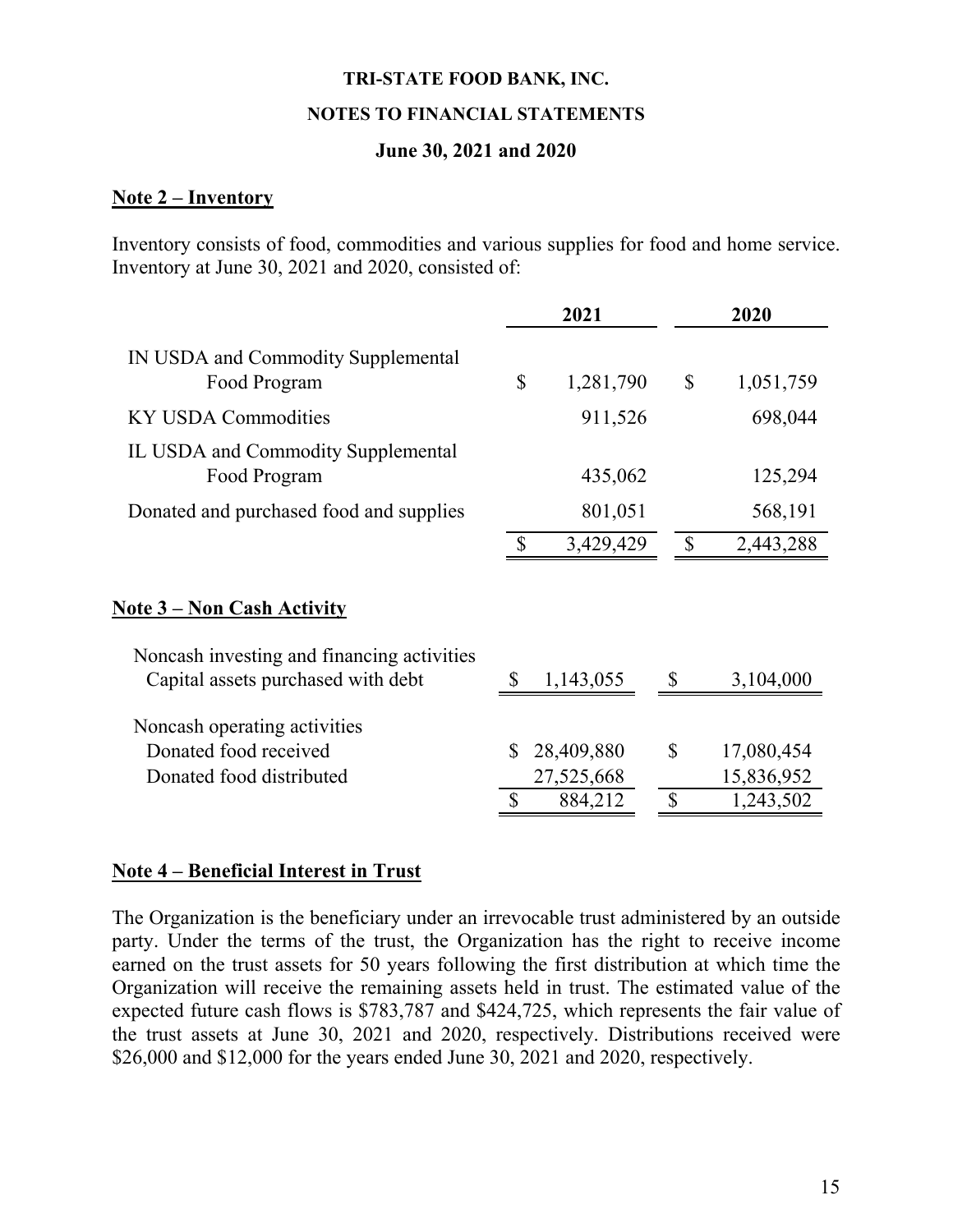### **NOTES TO FINANCIAL STATEMENTS**

### **June 30, 2021 and 2020**

### **Note 5 – Property and Equipment**

Property and equipment at June 30, 2021 and 2020 was summarized as follows:

|                                 |               | 2021           |               |
|---------------------------------|---------------|----------------|---------------|
|                                 |               | Accumulated    |               |
|                                 | Cost          | Depreciation   | Net           |
| Land                            | 341,000<br>\$ | \$<br>$\theta$ | 341,000<br>\$ |
| Vehicles                        | 1,242,116     | 307,304        | 934,812       |
| Buildings and improvements      | 5,238,110     | 494,194        | 4,743,916     |
| Machinery and equipment         | 613,956       | 228,489        | 385,467       |
|                                 | \$7,435,182   | \$1,029,987    | \$6,405,195   |
|                                 |               |                |               |
|                                 |               |                |               |
|                                 |               | 2020           |               |
|                                 |               | Accumulated    |               |
|                                 | Cost          | Depreciation   | Net           |
| Land                            | \$<br>403,153 | \$<br>$\theta$ | 403,153<br>\$ |
| Vehicles                        | 189,121       | 162,682        | 26,439        |
| Buildings and improvements      | 5,699,714     | 911,624        | 4,788,090     |
| Machinery and equipment         | 646,477       | 385,128        | 261,349       |
| <b>Construction in Progress</b> | 282,659       | $\theta$       | 282,659       |

### **Note 6 – Net Assets With Donor Restrictions**

Net assets with donor restrictions are restricted for the following purposes:

|                                                                 | 2021     | 2020      |
|-----------------------------------------------------------------|----------|-----------|
| Subject to the passage of time:<br>Beneficial interest in trust | 783,787  | \$424,725 |
| Promises to give that are not restricted by donors,             |          |           |
| but which are unavailable for expenditure until due             | 228,636  | 412,282   |
|                                                                 | ,012,423 | \$837,007 |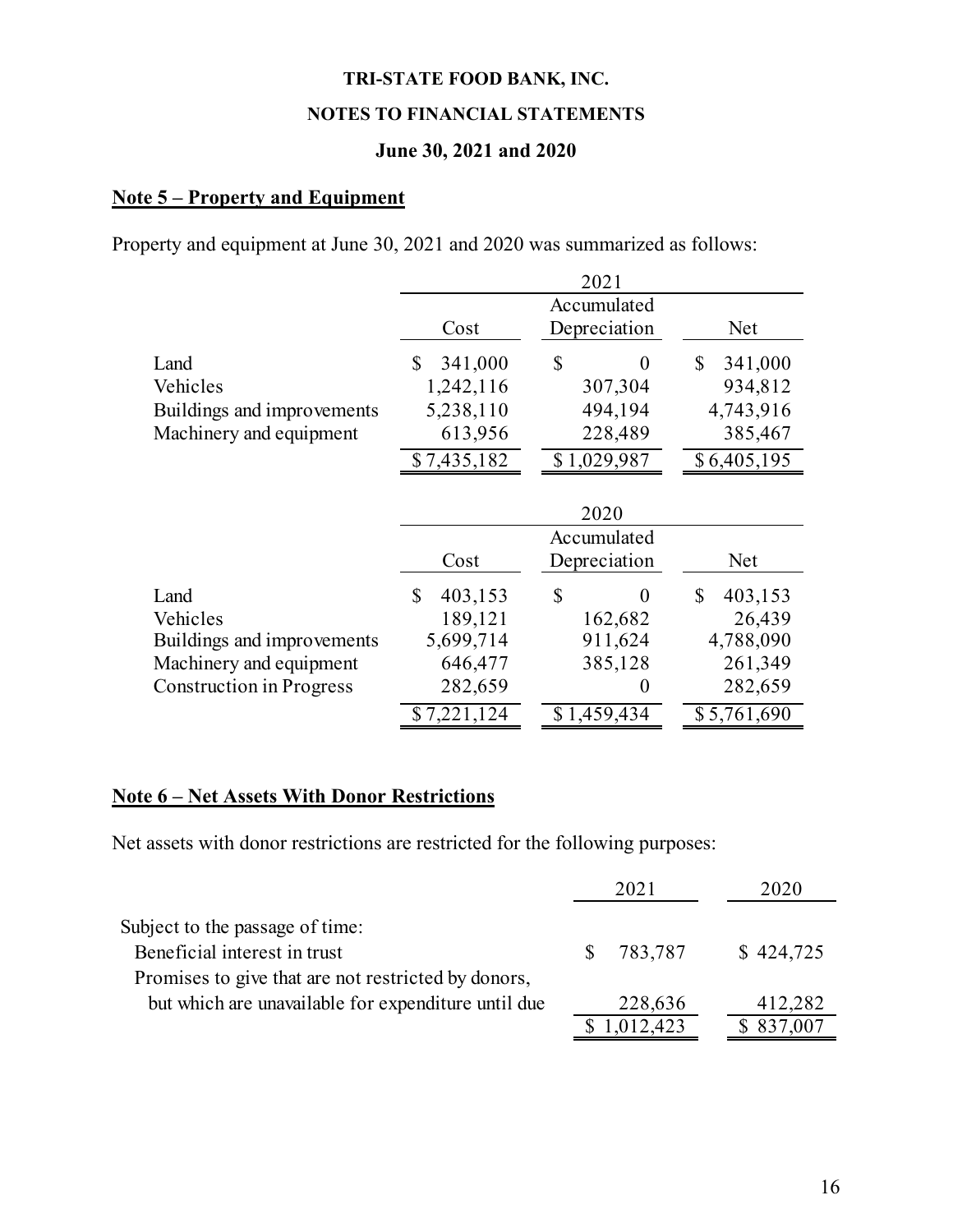### **NOTES TO FINANCIAL STATEMENTS**

#### **June 30, 2021 and 2020**

#### **Note 6 – Net Assets With Donor Restrictions (Concluded)**

Net assets are released from donor restrictions by incurring expenses satisfying the restricted purposes or by occurrence of other of the passage of time or other events specified by donors as follows for the years ended June 30, 2021 and 2020.

|                                  | 2021    | 2020      |  |
|----------------------------------|---------|-----------|--|
| Satisfaction of time restriction | 224,982 | \$166,251 |  |
|                                  | 224,982 | \$166,251 |  |

#### **Note 7 – Pension Benefit Plan**

The Organization provides an Individual Retirement Account (IRA) program for employees who meet certain length-of-service requirements. The Organization contributes toward an IRA for each eligible employee. The Organization's expense related to this plan for 2021 and 2020 was \$31,500 and \$30,000, respectively.

#### **Note 8 – Investment Return**

Investment return as of June 30, 2021 and 2020 consisted of the following:

|                        | 2021 |        | 2020 |        |
|------------------------|------|--------|------|--------|
| Investment Return      |      |        |      |        |
| Interest and Dividends |      | 12.729 |      | 21,537 |
| Unrealized gain/(loss) |      | 78,388 |      | 15,752 |
|                        |      | 91,117 |      | 37,289 |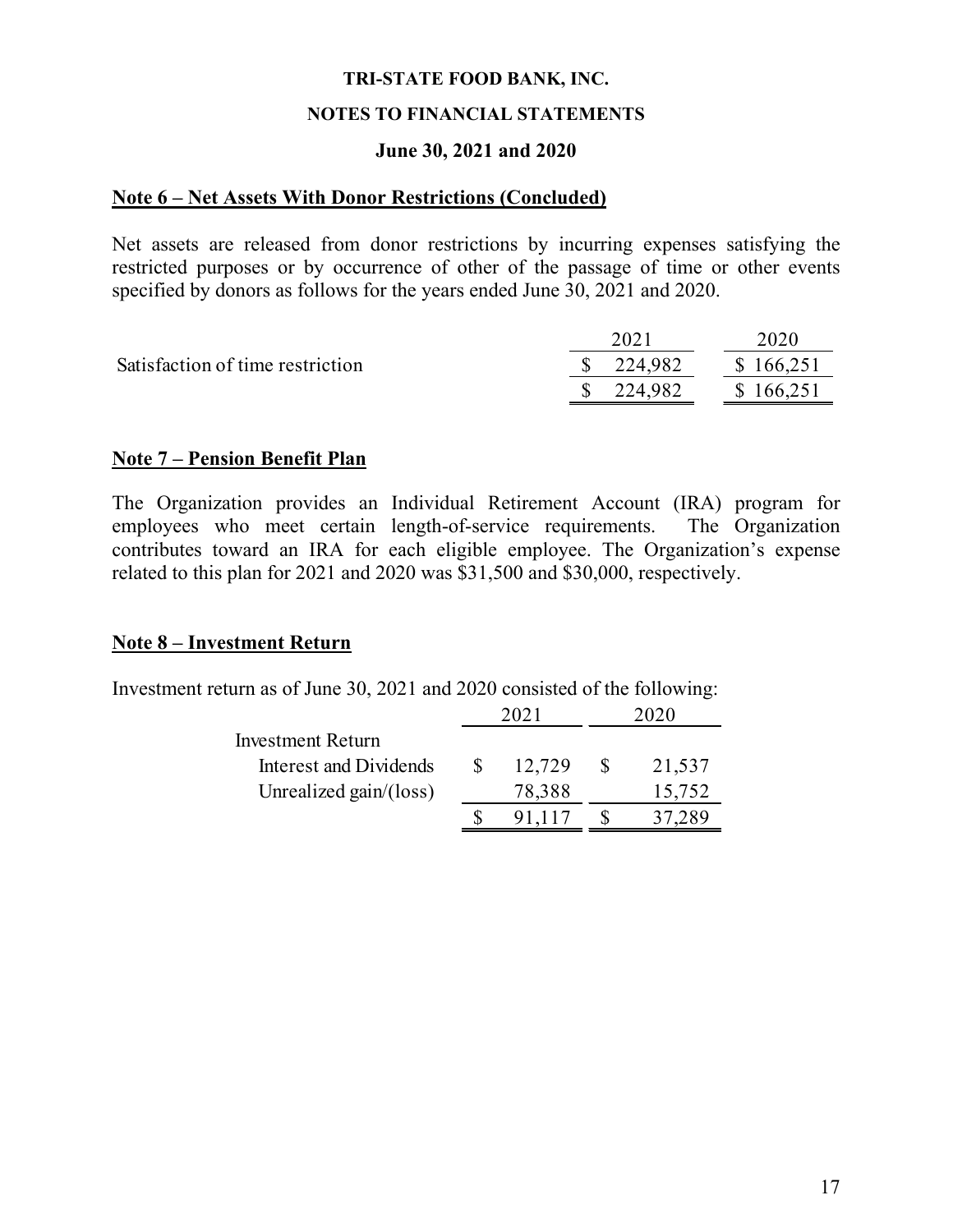#### **NOTES TO FINANCIAL STATEMENTS**

#### **June 30, 2021 and 2020**

#### **Note 9 – Functional Allocation of Expenses**

The costs of supporting the various programs and other activities have been summarized on a functional basis in the statements of activities. Certain costs have been allocated among the program services, management and general and fundraising based on actual direct expenditures square footage and time studies.

#### **Note 10 –Grant Commitments**

The Organization receives its grant support through periodic claims filed with the respective funding sources, not to exceed a limit specified in the funding agreement. Since the financial statements of the Organization are prepared on the accrual basis, all earned portions of the grants not yet received as of June 30 have been recorded as receivables. Following are the grant commitments that extend beyond June 30, 2021:

| Grant                                       | Term                 | Grant<br>Amount | <b>Earned as of</b><br><b>June 30, 2021</b> | Funding<br>Available<br>June 30, 2021 |
|---------------------------------------------|----------------------|-----------------|---------------------------------------------|---------------------------------------|
| <b>Emergency Food Assistance</b><br>Program |                      |                 |                                             |                                       |
| State of Indiana                            | $10/01/20 - 9/30/21$ | \$144,995       | 84.547                                      | 60.448                                |

#### **Note 11 – Fair Value Measurements**

The Organization reports certain assets and liabilities at fair value in the consolidated financial statements. Fair value is the price that would be received to sell an asset or paid to transfer a liability in an orderly transaction in the principal, or most advantageous, market at the measurement date under current market conditions regardless of whether that price is directly observable or estimated using another valuation technique. Inputs used to determine fair value refer broadly to the assumptions that market participants would use in pricing the asset or liability, including assumptions about risk. Inputs may be observable or unobservable. Observable inputs are inputs that reflect the assumptions market participants would use in pricing the asset or liability based on market data obtained from sources independent of the reporting entity. Unobservable inputs are inputs that reflect the reporting entity's own assumptions about the assumptions market participants would use in pricing the asset or liability based on the best information available. A three-tier hierarchy categorizes the inputs as follows:

Level 1 – Quoted prices (unadjusted) in active markets for identical assets or liabilities that we can access at the measurement date.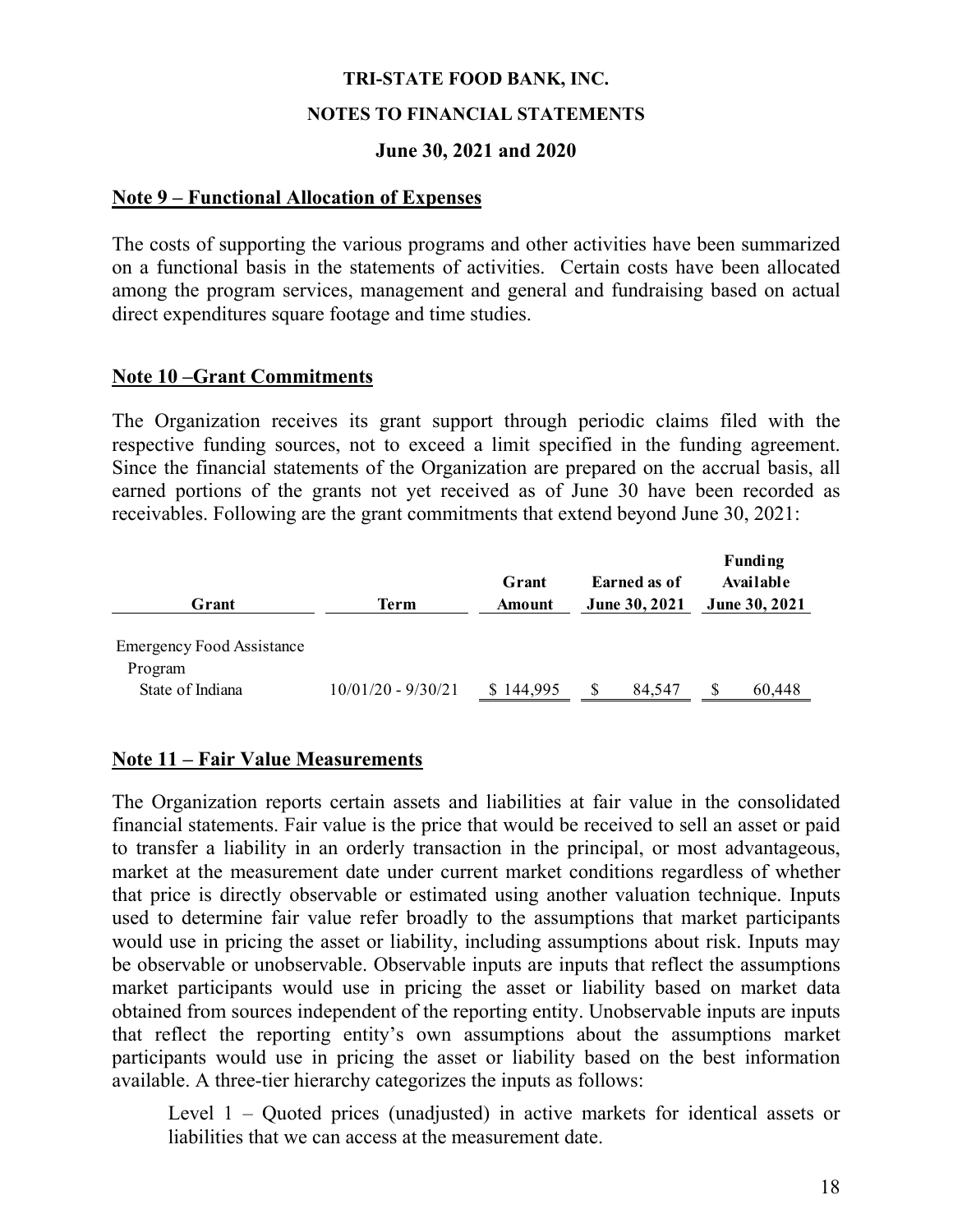#### **NOTES TO FINANCIAL STATEMENTS**

#### **June 30, 2021 and 2020**

#### **Note 11 – Fair Value Measurements (Continued)**

Level 2 – Inputs other than quoted prices included within Level 1 that are observable for the asset or liability, either directly or indirectly. These include quoted prices for similar assets or liabilities in active markets, quoted prices for identical or similar assets or liabilities in markets that are not active, inputs other than quoted prices that are observable for the asset or liability, and marketcorroborated inputs.

Level 3 – Unobservable inputs for the asset or liability. In these situations, we develop inputs using the best information available in the circumstances.

In some cases, the inputs used to measure the fair value of an asset or a liability might be categorized within different levels of the fair value hierarchy. In those cases, the fair value measurement is categorized in its entirety in the same level of the fair value hierarchy as the lowest level input that is significant to the entire measurement. Assessing the significance of a particular input to entire measurement requires judgment, taking into account factors specific to the asset or liability. The categorization of an asset within the hierarchy is based upon the pricing transparency of the asset and does not necessarily correspond to our assessment of the quality, risk, or liquidity profile of the asset or liability.

Following is a description of the valuation methodologies used for assets measured at fair value. There have been no changes in the methodologies used at June 30, 2021 and 2020.

*Investments:* Fair values for equity securities are based on quoted market prices, where available. If quoted market prices are not available, fair values are based on quoted market prices of comparable instruments.

*Beneficial Interest in Trust:* Fair value for beneficial interest in trusts is derived using the present value of the future distributions expected to be received over the terms of the agreement.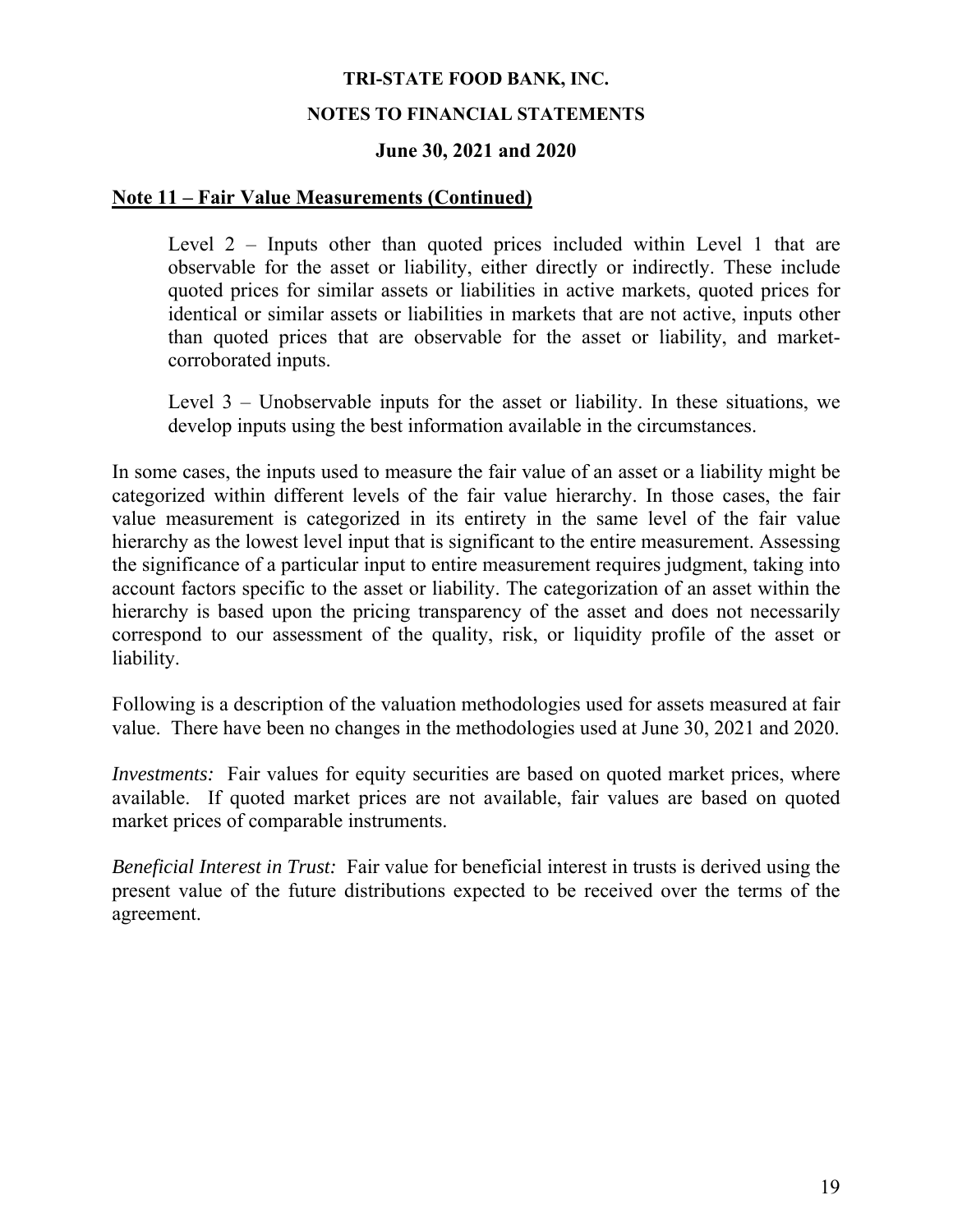#### **NOTES TO FINANCIAL STATEMENTS**

#### **June 30, 2021 and 2020**

#### **Note 11 – Fair Value Measurements (Concluded)**

Fair values of assets measured on a recurring basis at June 30, 2021 and 2020 are as follows:

|                              |               |            |               | Quoted Prices in      |              | Significant      |                           |                  |
|------------------------------|---------------|------------|---------------|-----------------------|--------------|------------------|---------------------------|------------------|
|                              |               |            |               | <b>Active Markets</b> |              | Other            |                           | Significant      |
|                              |               |            | for Identical |                       |              | Observable       |                           | Unobservable     |
|                              |               |            |               | Assets/Liabilities    |              | Inputs           |                           | Inputs           |
| June 30, 2021                |               | Fair Value |               | (Level 1)             |              | (Level 2)        |                           | (Level 3)        |
| <b>Bonds</b>                 | \$            | 620,202    | $\mathbb{S}$  | 620,202               | $\mathbb{S}$ | $\boldsymbol{0}$ | $\mathbb{S}$              | 0                |
| <b>Mutual Funds</b>          |               | 365,609    |               | 365,609               |              | 0                |                           | 0                |
| Common Stock                 |               | 151,964    |               | 151,964               |              | $\boldsymbol{0}$ |                           | $\boldsymbol{0}$ |
|                              | $\mathcal{S}$ | 1,137,775  | \$            | 1,137,775             | \$           | $\boldsymbol{0}$ | \$                        | $\boldsymbol{0}$ |
|                              |               |            |               |                       |              |                  |                           |                  |
| Beneficial interest in trust | \$            | 783,787    | \$            | $\boldsymbol{0}$      | \$           | 783,787          | $\boldsymbol{\mathsf{S}}$ | $\boldsymbol{0}$ |
|                              |               |            |               | Quoted Prices in      |              | Significant      |                           |                  |
|                              |               |            |               | <b>Active Markets</b> |              | Other            |                           | Significant      |
|                              |               |            |               | for Identical         |              | Observable       |                           | Unobservable     |
|                              |               |            |               | Assets/Liabilities    |              | Inputs           |                           | Inputs           |
| June 30, 2020                |               | Fair Value |               | (Level 1)             |              | (Level 2)        | (Level 3)                 |                  |
| <b>Bonds</b>                 | \$            | 238,923    | $\mathbb{S}$  | 238,923               | $\mathbb{S}$ | $\boldsymbol{0}$ | $\mathcal{S}$             | $\boldsymbol{0}$ |
| Mutual Funds                 |               | 231,978    |               | 231,978               |              | $\boldsymbol{0}$ |                           | 0                |
| Common Stock                 |               | 77,882     |               | 77,882                |              | $\boldsymbol{0}$ |                           | 0                |
|                              | $\mathbb{S}$  | 548,783    | \$            | 548,783               | $\mathbb{S}$ | $\boldsymbol{0}$ | \$                        | $\boldsymbol{0}$ |
| Beneficial interest in trust | \$            | 424,725    | \$            | $\boldsymbol{0}$      | \$           | 424,725          | \$                        | $\boldsymbol{0}$ |
|                              |               |            |               |                       |              |                  |                           |                  |

### **Note 12 – Significant Estimates and Concentrations**

Accounting principles generally accepted in the United States of America require disclosure of certain significant estimates and current vulnerabilities due to certain concentrations. Those matters include the following: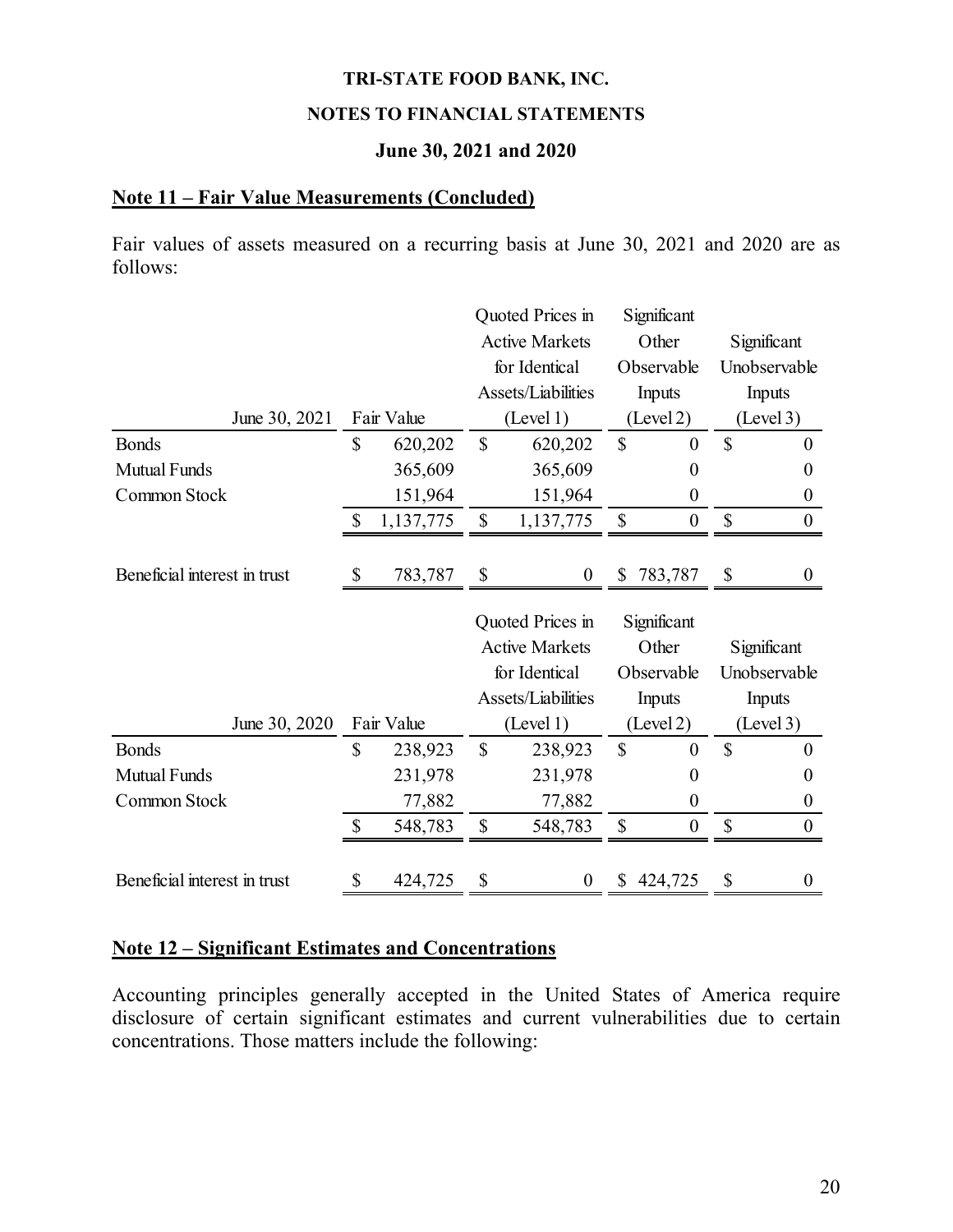#### **NOTES TO FINANCIAL STATEMENTS**

#### **June 30, 2021 and 2020**

### **Note 12 – Significant Estimates and Concentrations (Concluded)**

#### **Investments in Beneficial Interest in Trust**

The trust in which the Organization holds a beneficial interest invests in various investment securities. Investment securities are exposed to various risks, such as interest rate, market and credit risks. Due to the level of risk associated with certain investment securities, it is at least reasonably possible that changes in the values of the investment securities will occur in the near term and that such change could materially affect the amounts reported in the accompanying statements of financial position.

#### **General Litigation**

The Organization is subject to claims and lawsuits that arose primarily in the ordinary course of its activities. It is the opinion of management that the disposition or ultimate resolution of such claims and lawsuits will not have a material adverse effect on the financial position, change in net assets and cash flows of the Organization.

#### **Note 13 – Liquidity and Availability**

Financial assets available for general expenditure, that is, without donor or other restrictions limiting their use, within one year of the balance sheet date, comprise the following:

| Cash and cash equivalent       | Ж | 273,963   |
|--------------------------------|---|-----------|
| Unconditional promises to give |   | 397,785   |
| Investments                    |   | 1,137,775 |
|                                |   | 1,809,523 |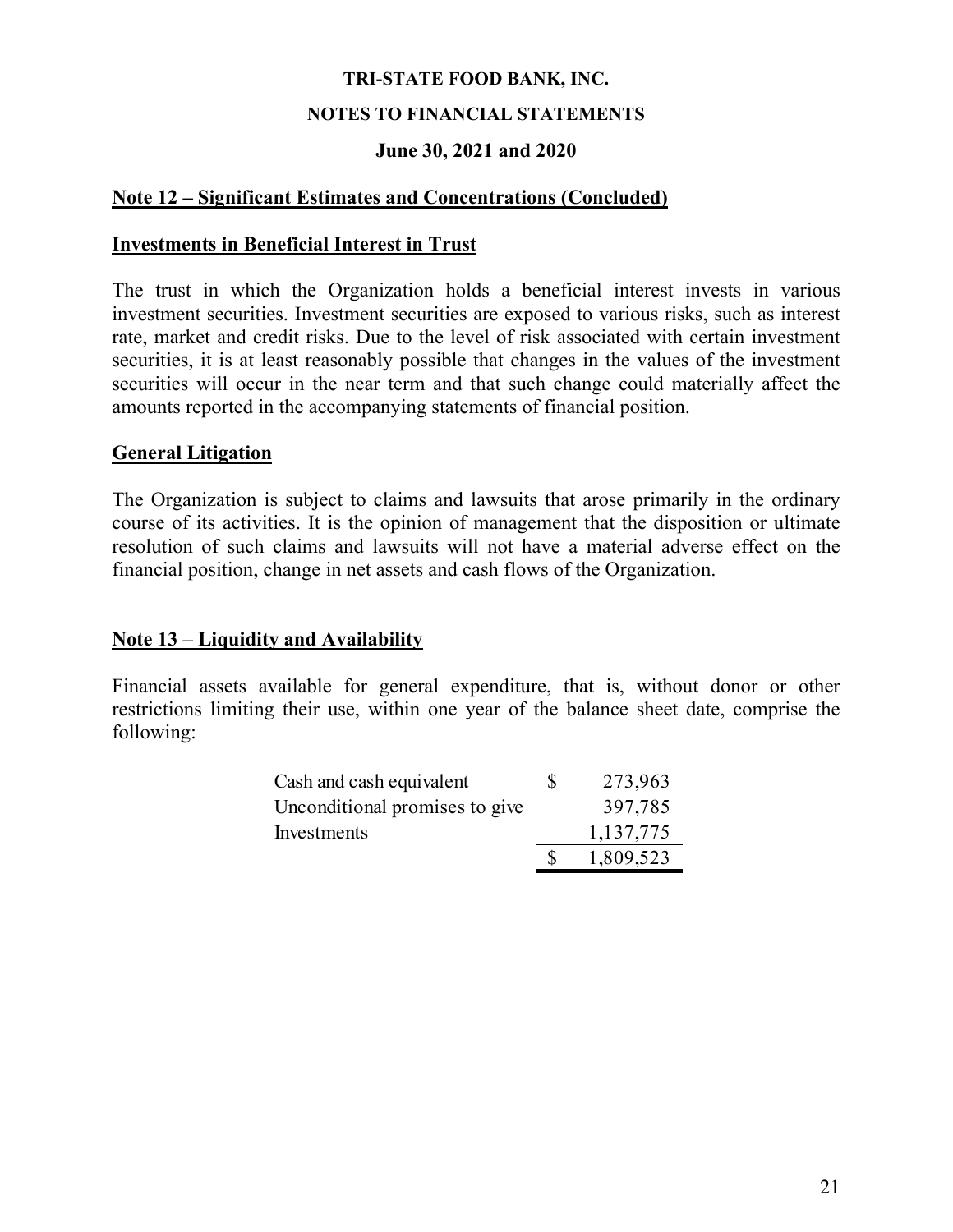### **NOTES TO FINANCIAL STATEMENTS**

### **June 30, 2021 and 2020**

### **Note 14 – Mortgage Payable**

|                                                                                                                         | 2021                    |              | 2020                  |
|-------------------------------------------------------------------------------------------------------------------------|-------------------------|--------------|-----------------------|
| Mortgage payable, monthly installments<br>of $$18,868$ , including interest of 3.98%<br>due August 22, 2026, secured by |                         |              |                       |
| real estate<br>Less current maturities                                                                                  | 2,074,176<br>(108, 297) | <sup>S</sup> | 1,947,489<br>(87,018) |
|                                                                                                                         | 1,965,879               |              | 1,860,471             |

Maturities of long term debt are as follows:

| <b>Years Ending</b> |               |
|---------------------|---------------|
| June 30             |               |
| 2022                | \$<br>108,297 |
| 2023                | 112,687       |
| 2024                | 117,255       |
| 2025                | 122,007       |
| 2026                | 126,953       |
| Thereafter          | 1,486,977     |
|                     | 2,074,176     |

### **Note 15 – Unconditional Promises to Give**

Promises to give are as follows:

| 2021                                             | 2020      |
|--------------------------------------------------|-----------|
| 169,150<br>Due in one year or less<br>\$         | \$194,000 |
| Between one and five years<br>276,850            | 486,527   |
| 446,000                                          | 680,527   |
| Less:                                            |           |
| Allowance for uncollectible accounts<br>(44,600) | (68, 053) |
| (3,615)<br>Discount to net present value         | (6,193)   |
| (48,215)                                         | (74, 246) |
| 397,785<br>Net unconditional promises to give    | \$606,281 |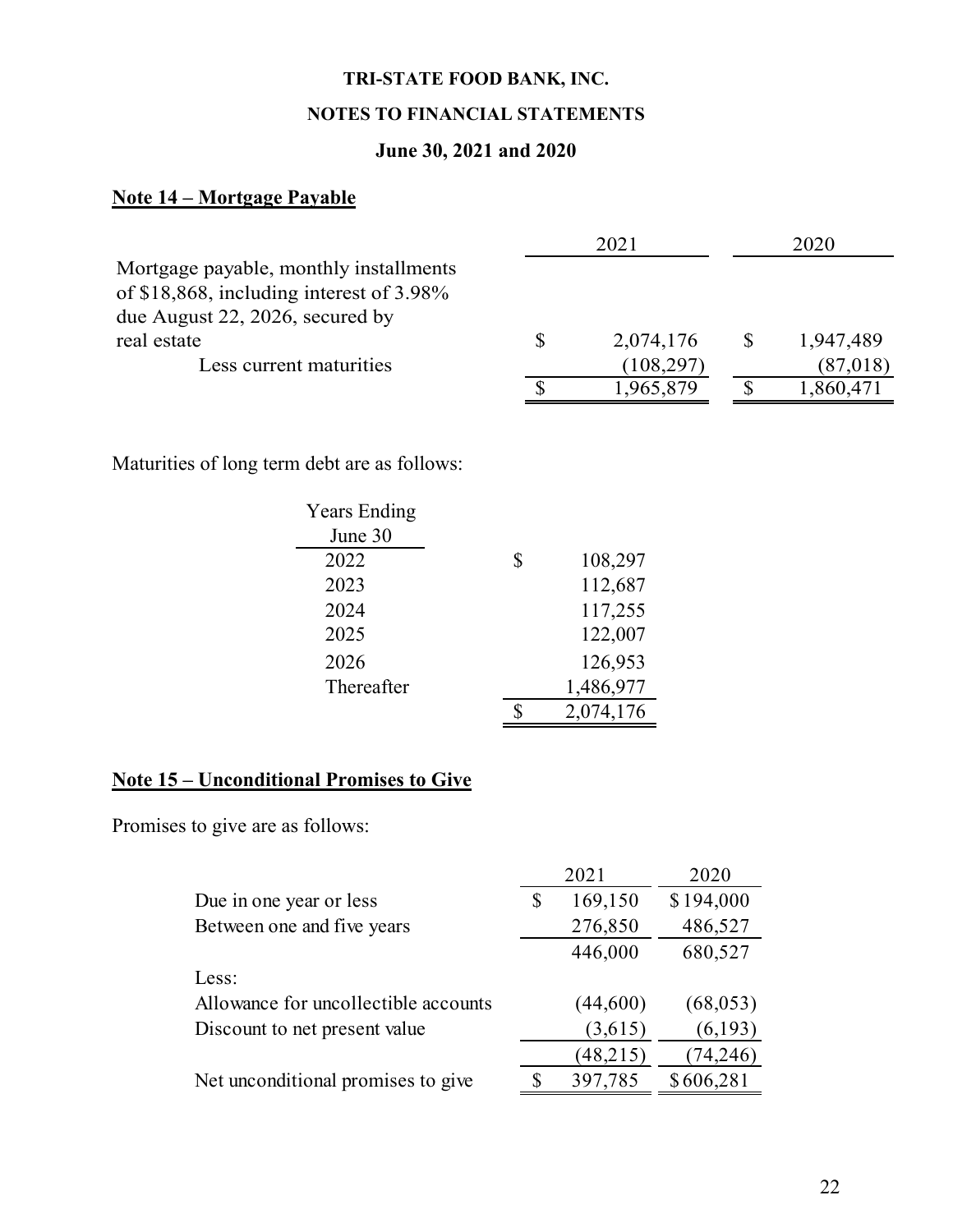#### **NOTES TO FINANCIAL STATEMENTS**

#### **June 30, 2021 and 2020**

### **Note 15 – Unconditional Promises to Give (Concluded)**

One organization's pledge receivable balance accounts for approximately 67% of the discounted pledge receivable at June 30, 2021. Unconditional promises to give have been discounted by the applicable federal rate at the time the pledge was made, which range from .25% to 2.11%.

### **Note 16 – Operating Lease**

The Organization entered into an agreement to lease a building on April 1, 2021 for a period of 12 months with an option to purchase at the end of the lease after a three month extension of the lease. Rental expense for the year ended June 30, 2021 was \$7,500. Future minimum rental payments are as follows:

| Year Ended June 30, |    |        |
|---------------------|----|--------|
| 2022 \$             |    | 30,000 |
| 2023                |    | 5,000  |
|                     | S. | 35,000 |

### **Note 17 – Capital Lease**

The Organization leases a truck under a capital lease. The economic substance of the lease is that the Organization is financing the acquisition of the asset through the lease, and accordingly, it is recorded in the Organization's assets and liabilities. The truck's title will be transferred to the Organization at the end of the lease.

The following is an analysis of the leased assets included in Property and Equipment:

| Ryder Truck                   | \$282,027 |  |
|-------------------------------|-----------|--|
| Less accumulated depreciation | 49.769    |  |
|                               | \$232,258 |  |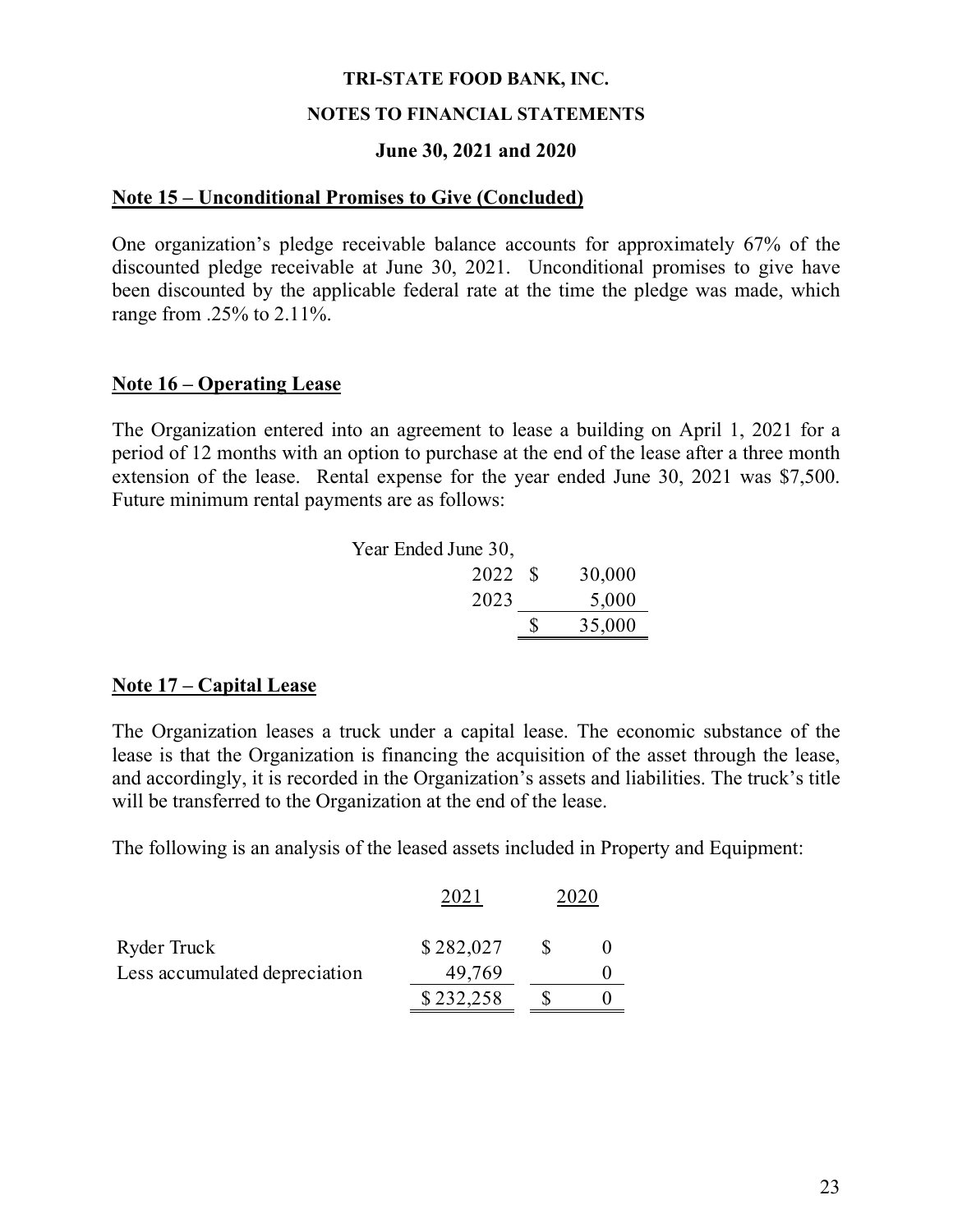### **NOTES TO FINANCIAL STATEMENTS**

### **June 30, 2021 and 2020**

### **Note 17 – Capital Lease (Concluded)**

Minimum future lease payments under capital leases as of June 30, 2021 for each of the next five years and in the aggregate are:

| Year Ended June 30, |    |         |
|---------------------|----|---------|
| 2022                | -S | 36,953  |
| 2023                |    | 36,953  |
| 2024                |    | 36,953  |
| 2025                |    | 24,635  |
| 2026                |    | 72,627  |
|                     |    | 208,121 |
|                     |    |         |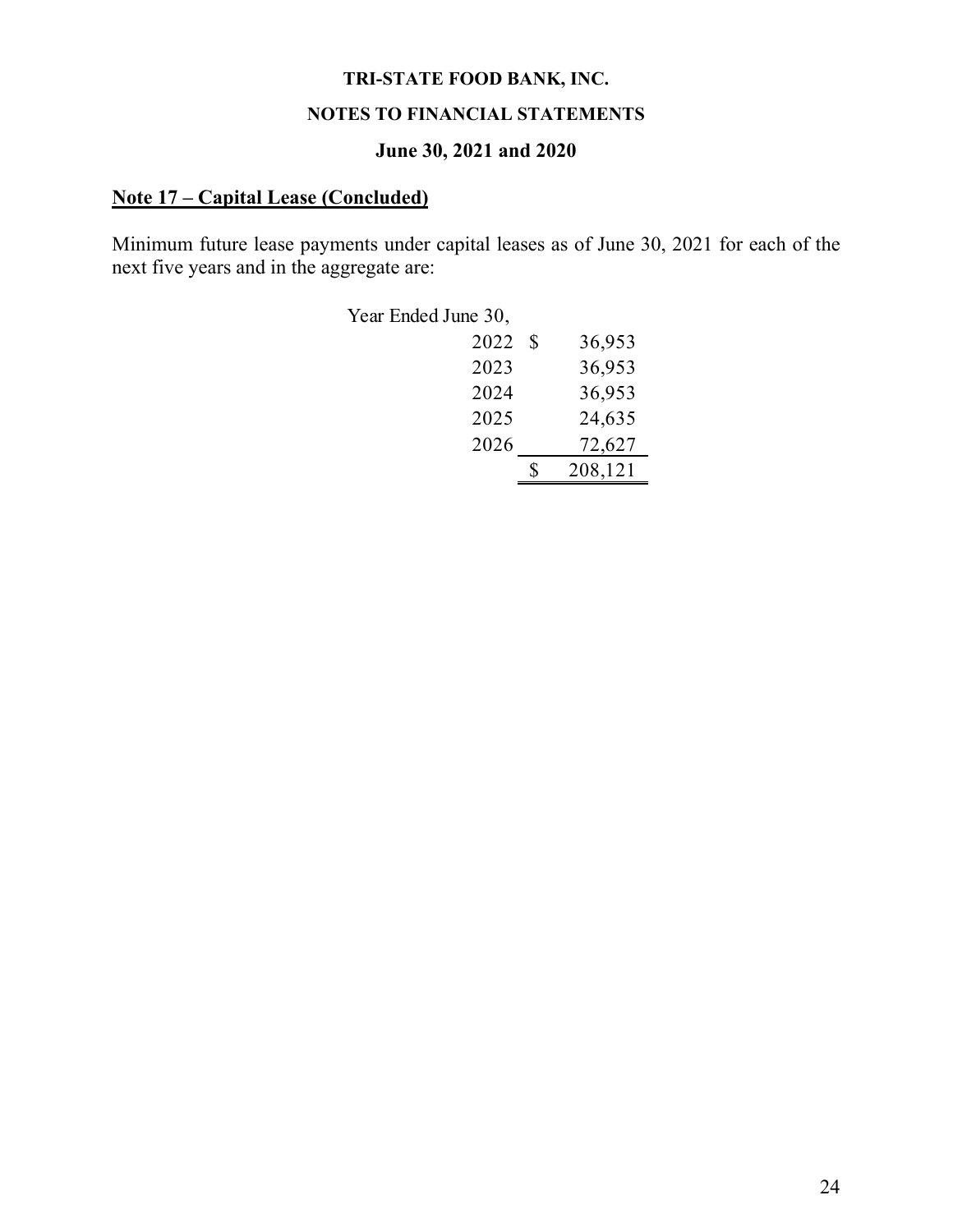**- - - - - SUPPLEMENTARY INFORMATION - - - - -**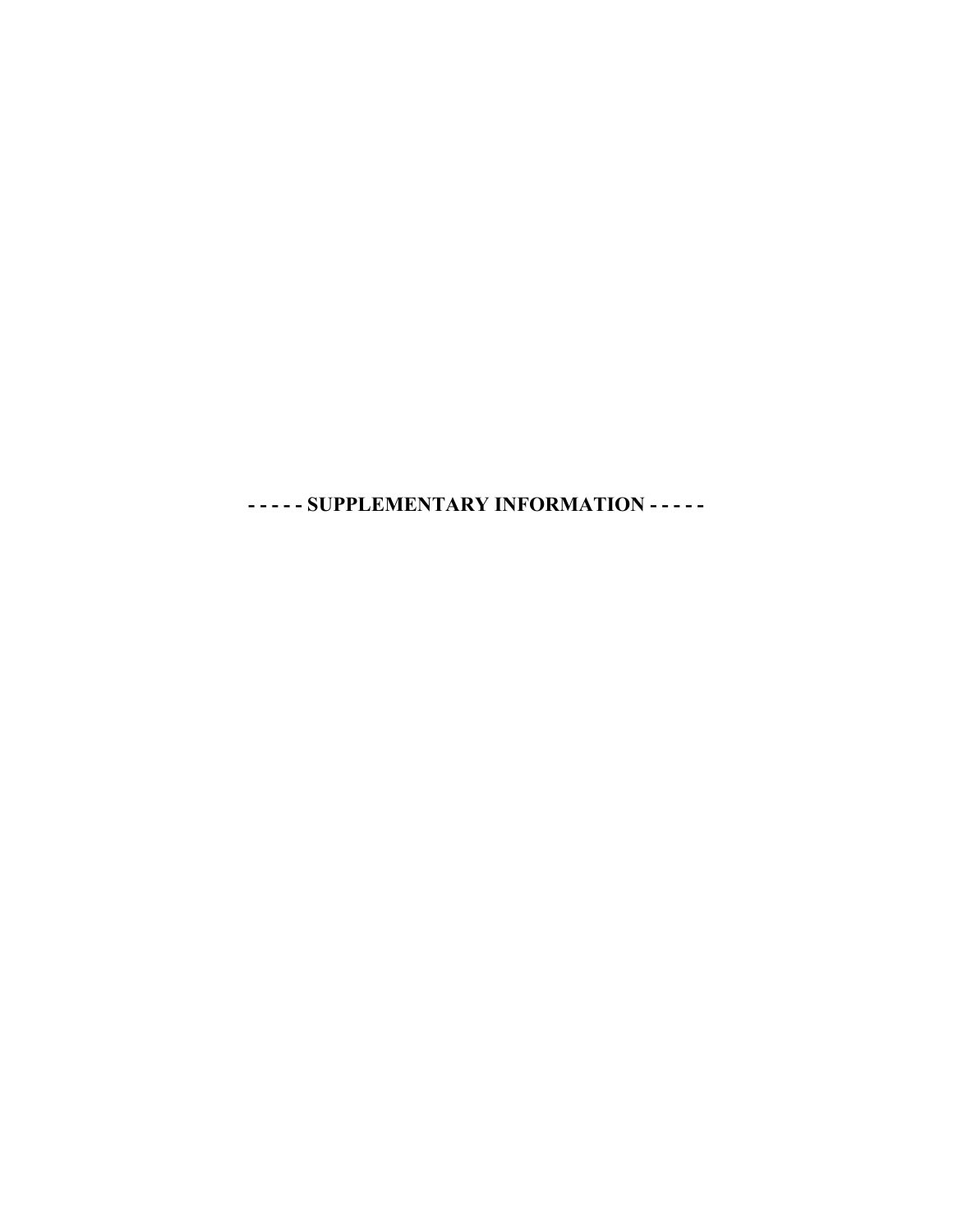| <b>Grantee Name</b>  | Tri-State Food Bank                                                                               |  |  |  |  |
|----------------------|---------------------------------------------------------------------------------------------------|--|--|--|--|
| <b>ID Numbers</b>    | AUDIT:28815<br>Grantee: 676813 DUNS: 147801989<br>FEIN: 351539870                                 |  |  |  |  |
| <b>Audit Period</b>  | 7/1/2020 - 6/30/2021                                                                              |  |  |  |  |
| <b>Submitted</b>     | 11/15/2021; Tammy Berry; Director of Finance & HR;<br>bookkeeper@tristatefoodbank.org; 8123033580 |  |  |  |  |
| Accepted             |                                                                                                   |  |  |  |  |
| <b>Program Count</b> |                                                                                                   |  |  |  |  |

| <b>All Programs Total</b>              |              |                |              |              |  |  |  |
|----------------------------------------|--------------|----------------|--------------|--------------|--|--|--|
| Category                               | <b>State</b> | <b>Federal</b> | <b>Other</b> | <b>Total</b> |  |  |  |
| Personal Services (Salaries and Wages) | 0.00         | 577,426.48     | 35,400.00    | 612,826.48   |  |  |  |
| <b>Fringe Benefits</b>                 | 0.00         | 66,675.50      | 0.00         | 66,675.50    |  |  |  |
| Travel                                 | 0.00         | 56,900.50      | 0.00         | 56,900.50    |  |  |  |
| Equipment                              | 0.00         | 107,839.00     | 0.00         | 107,839.00   |  |  |  |
| <b>Supplies</b>                        | 0.00         | 25,894.00      | 33,650.00    | 59,544.00    |  |  |  |
| <b>Contractual Services</b>            | 0.00         | 2,760.00       | 0.00         | 2,760.00     |  |  |  |
| Consultant (Professional Services)     | 0.00         | 0.00           | 0.00         | 0.00         |  |  |  |
| Construction                           | 0.00         | 0.00           | 0.00         | 0.00         |  |  |  |
| Occupancy - Rent and Utilities         | 0.00         | 81,541.50      | 4,950.00     | 86,491.50    |  |  |  |
| Research and Development               | 0.00         | 0.00           | 0.00         | 0.00         |  |  |  |
| Telecommunications                     | 0.00         | 0.00           | 0.00         | 0.00         |  |  |  |
| Training and Education                 | 0.00         | 0.00           | 0.00         | 0.00         |  |  |  |
| Direct Administrative Costs            | 0.00         | 0.00           | 0.00         | 0.00         |  |  |  |
| Miscellaneous Costs                    | 0.00         | 446,246.00     | 0.00         | 446,246.00   |  |  |  |
| All Grant Specific Categories          | 0.00         | 0.00           | 0.00         | 0.00         |  |  |  |
| <b>TOTAL DIRECT EXPENDITURES</b>       | 0.00         | 1,365,282.98   | 74,000.00    | 1,439,282.98 |  |  |  |
| <b>Indirect Costs</b>                  | 0.00         | 0.00           | 0.00         | 0.00         |  |  |  |
| <b>TOTAL EXPENDITURES</b>              | 0.00         | 1,365,282.98   | 74,000.00    | 1,439,282.98 |  |  |  |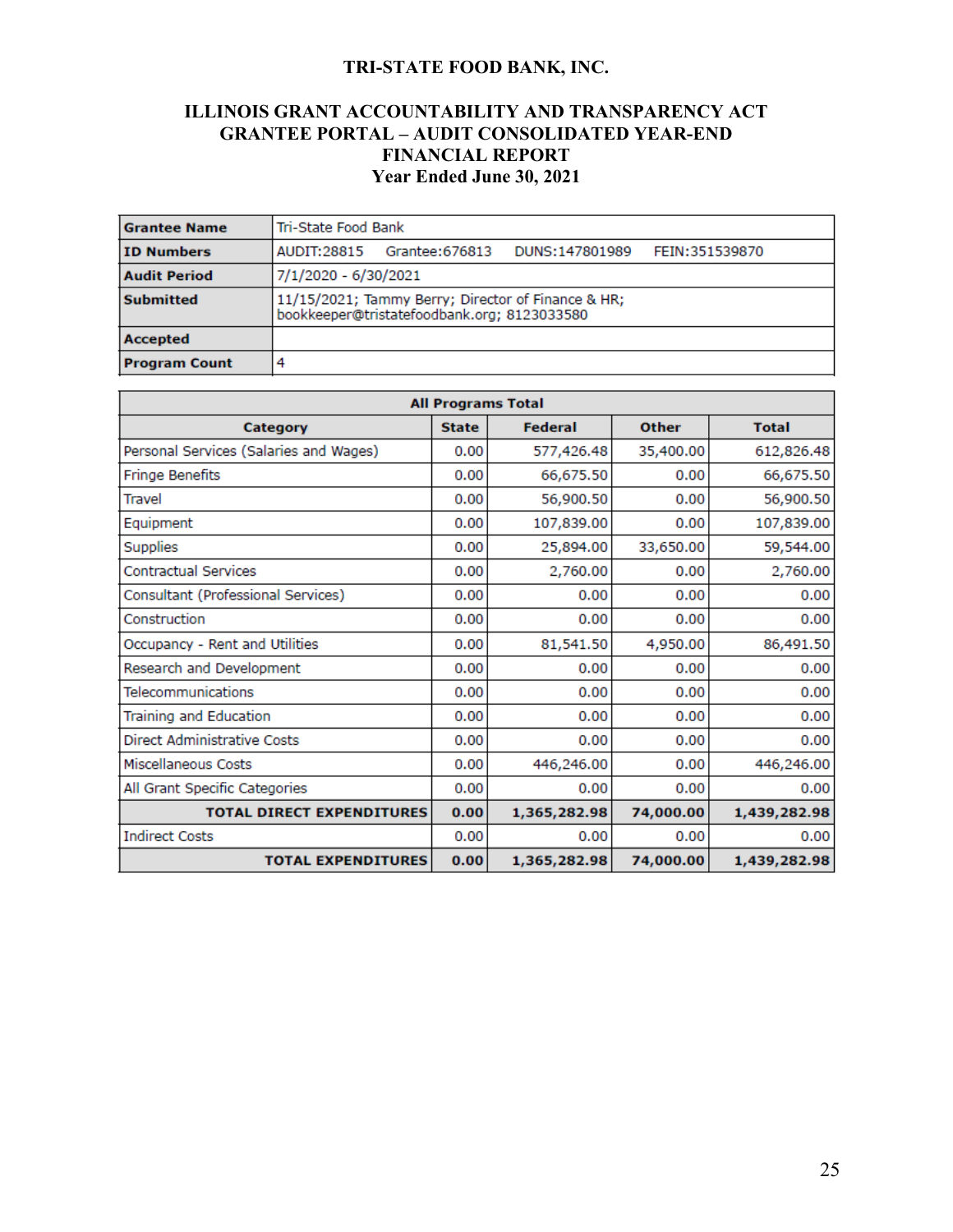| <b>State Agency</b>           | Department Of Human Services (444)                |
|-------------------------------|---------------------------------------------------|
| <b>Program Name</b>           | Commodity Supplemental Food Program (444-80-0667) |
| <b>Program Limitations</b> No |                                                   |
| <b>Mandatory Match</b>        | No                                                |
| <b>Indirect Cost Rate</b>     | 0.00<br>Base:                                     |

| Category                               | <b>State</b> | <b>Federal</b> | <b>Other</b> | <b>Total</b> |
|----------------------------------------|--------------|----------------|--------------|--------------|
| Personal Services (Salaries and Wages) | 0.00         | 30,300.00      | 0.00         | 30,300.00    |
| Travel                                 | 0.00         | 7,069.00       | 0.00         | 7,069.00     |
| Supplies                               | 0.00         | 3,900.00       | 0.00         | 3,900.00     |
| Occupancy - Rent and Utilities         | 0.00         | 3,900.00       | 0.00         | 3,900.00     |
| <b>TOTAL DIRECT EXPENDITURES</b>       | 0.00         | 45,169.00      | 0.00         | 45,169.00    |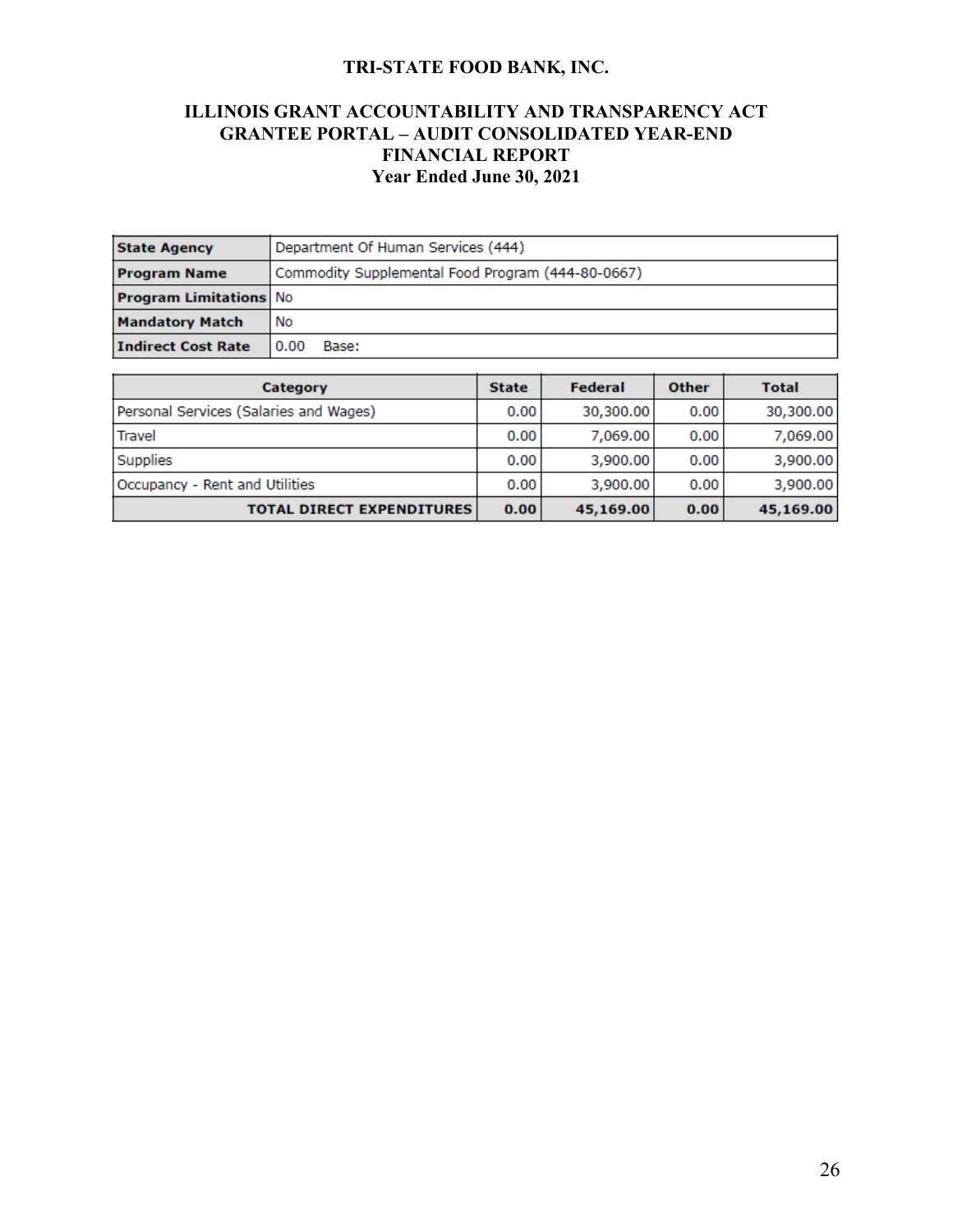| <b>State Agency</b>             | Department Of Human Services (444)                                     |
|---------------------------------|------------------------------------------------------------------------|
| <b>Program Name</b>             | Emergency Food Assistance Program (Administrative Costs) (444-80-0166) |
| <b>Program Limitations   No</b> |                                                                        |
| <b>Mandatory Match</b>          | No                                                                     |
| <b>Indirect Cost Rate</b>       | 0.00<br>Base:                                                          |

| Category                               | <b>State</b> | Federal    | <b>Other</b> | <b>Total</b> |
|----------------------------------------|--------------|------------|--------------|--------------|
| Personal Services (Salaries and Wages) | 0.00         | 83,713.48  | 0.00         | 83,713.48    |
| <b>Fringe Benefits</b>                 | 0.00         | 10,445.50  | 0.00         | 10,445.50    |
| Travel                                 | 0.00         | 7,980.00   | 0.00         | 7,980.00     |
| Equipment                              | 0.00         | 107,839.00 | 0.00         | 107,839.00   |
| <b>Contractual Services</b>            | 0.00         | 2,760.00   | 0.00         | 2,760.00     |
| Occupancy - Rent and Utilities         | 0.00         | 20,209.00  | 0.00         | 20,209.00    |
| Miscellaneous Costs                    | 0.00         | 49,951.00  | 0.00         | 49,951.00    |
| <b>TOTAL DIRECT EXPENDITURES</b>       | 0.00         | 282,897.98 | 0.00         | 282,897.98   |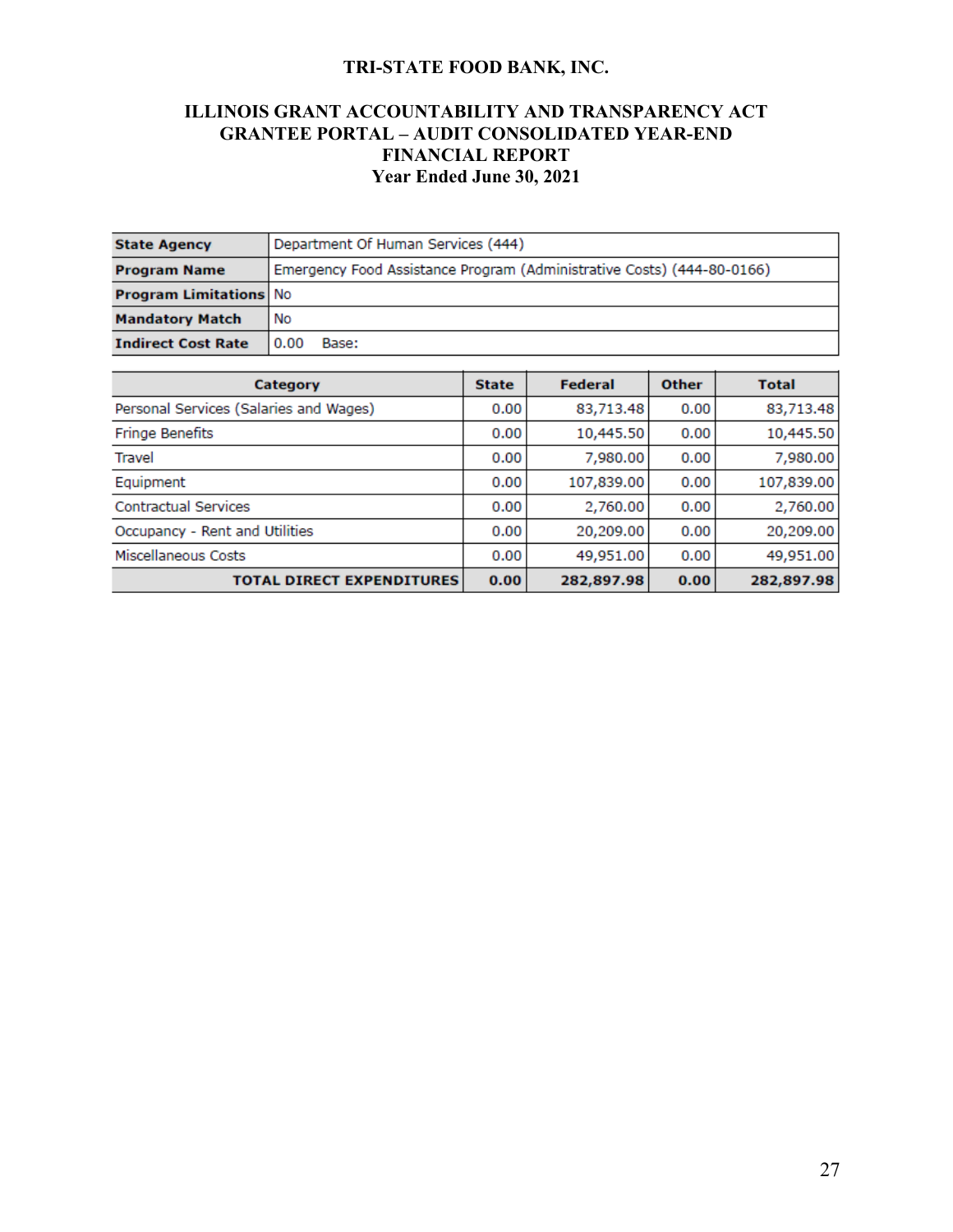| <b>State Agency</b>           | Department Of Human Services (444)                    |
|-------------------------------|-------------------------------------------------------|
| <b>Program Name</b>           | The Poverty Aleviation Strategy Program (444-80-2456) |
| <b>Program Limitations No</b> |                                                       |
| <b>Mandatory Match</b>        | No                                                    |
| <b>Indirect Cost Rate</b>     | 0.00<br>Base:                                         |

| Category                         | <b>State</b> | Federal   | Other | <b>Total</b> |
|----------------------------------|--------------|-----------|-------|--------------|
| Miscellaneous Costs              | 0.00         | 37,100.00 | 0.00  | 37,100.00    |
| <b>TOTAL DIRECT EXPENDITURES</b> | 0.00         | 37,100.00 | 0.00  | 37,100.00    |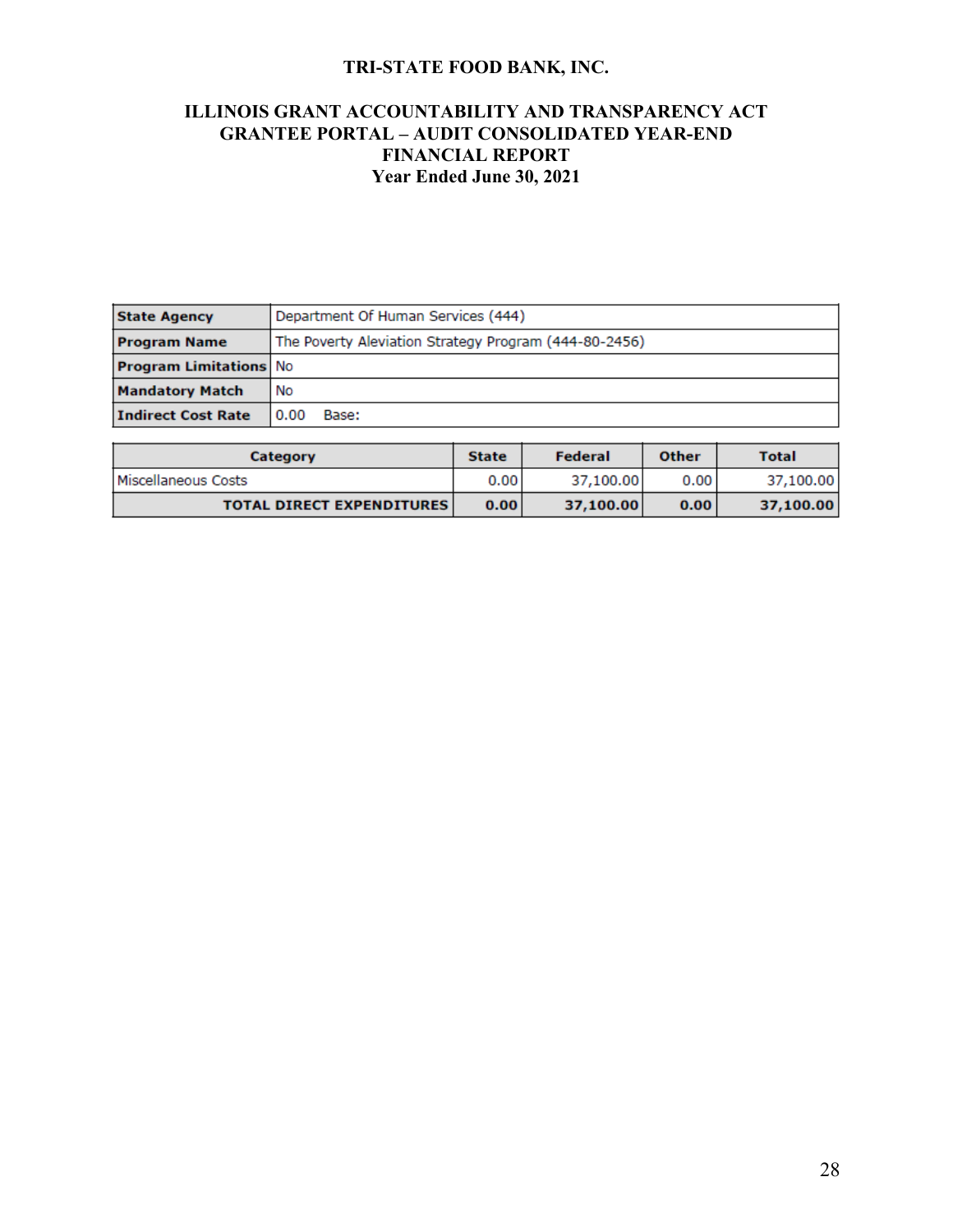| <b>State Agency</b>           | Department Of Human Services (444)                       |
|-------------------------------|----------------------------------------------------------|
| <b>Program Name</b>           | TRADE MITIGATION PROGRAM OPERATIONAL FUNDS (444-80-2154) |
| <b>Program Limitations</b> No |                                                          |
| <b>Mandatory Match</b>        | No                                                       |
| <b>Indirect Cost Rate</b>     | 0.00<br>Base:                                            |

| Category                               | <b>State</b> | <b>Federal</b> | <b>Other</b> | <b>Total</b> |
|----------------------------------------|--------------|----------------|--------------|--------------|
| Personal Services (Salaries and Wages) | 0.00         | 17,220.00      | 0.00         | 17,220.00    |
| Travel                                 | 0.00         | 6,601.50       | 0.00         | 6,601.50     |
| Occupancy - Rent and Utilities         | 0.00         | 6,601.50       | 0.00         | 6,601.50     |
| Miscellaneous Costs                    | 0.00         | 258.00         | 0.00         | 258.00       |
| <b>TOTAL DIRECT EXPENDITURES</b>       | 0.00         | 30,681.00      | 0.00         | 30,681.00    |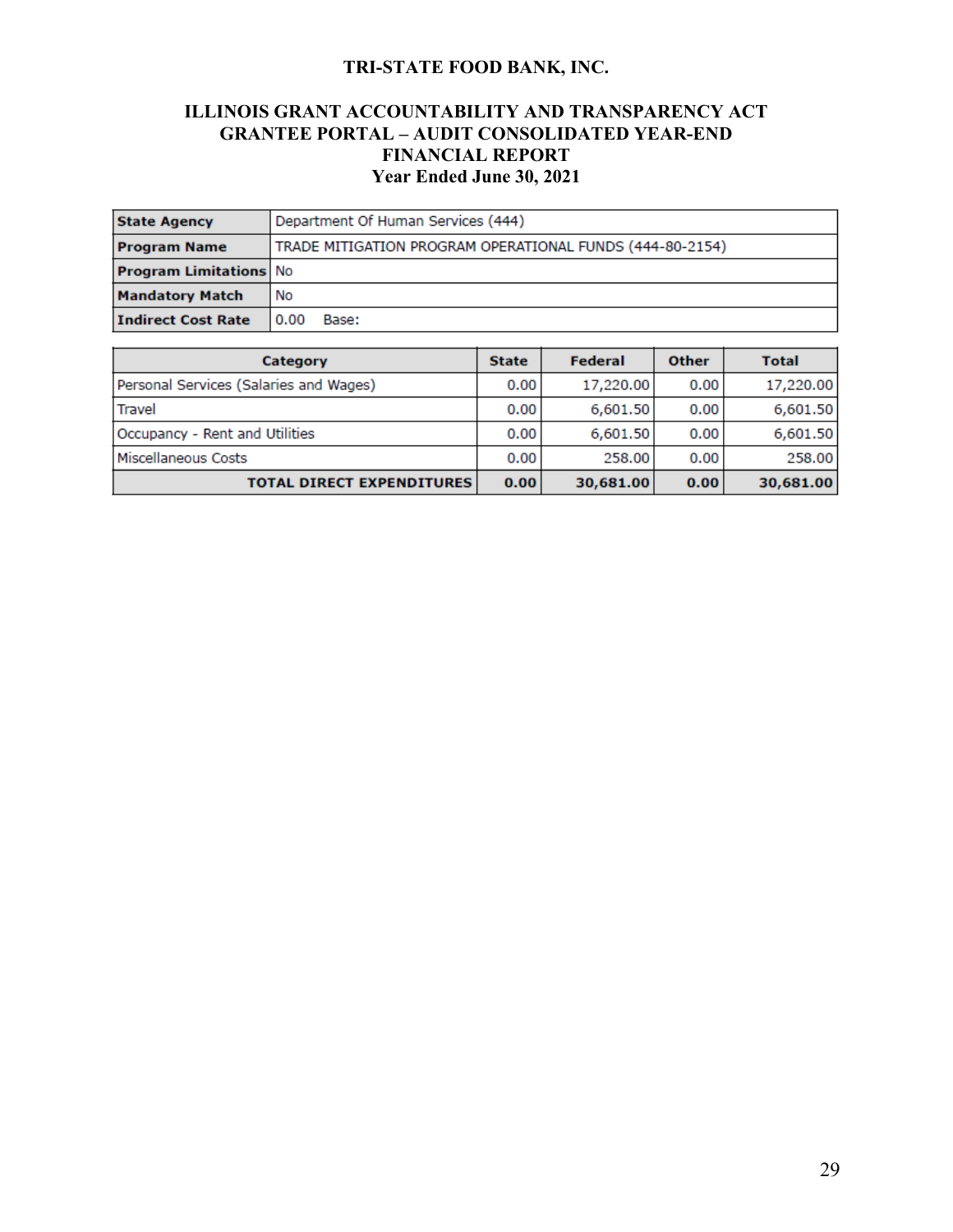| <b>Program Name</b>                    | Other grant programs and activities |              |                |              |              |  |  |  |
|----------------------------------------|-------------------------------------|--------------|----------------|--------------|--------------|--|--|--|
|                                        |                                     |              |                |              |              |  |  |  |
|                                        | Category                            | <b>State</b> | <b>Federal</b> | <b>Other</b> | <b>Total</b> |  |  |  |
| Personal Services (Salaries and Wages) |                                     | 0.00         | 446,193.00     | 35,400.00    | 481,593.00   |  |  |  |
| <b>Fringe Benefits</b>                 |                                     | 0.00         | 56,230.00      | 0.00         | 56,230.00    |  |  |  |
| Travel                                 |                                     | 0.00         | 35,250.00      | 0.00         | 35,250.00    |  |  |  |
| Supplies                               |                                     | 0.00         | 21,994.00      | 33,650.00    | 55,644.00    |  |  |  |
| Occupancy - Rent and Utilities         |                                     | 0.00         | 50,831.00      | 4,950.00     | 55,781.00    |  |  |  |
| Miscellaneous Costs                    |                                     | 0.00         | 358,937.00     | 0.00         | 358,937.00   |  |  |  |
|                                        | <b>TOTAL DIRECT EXPENDITURES</b>    | 0.00         | 969,435.00     | 74,000.00    | 1,043,435.00 |  |  |  |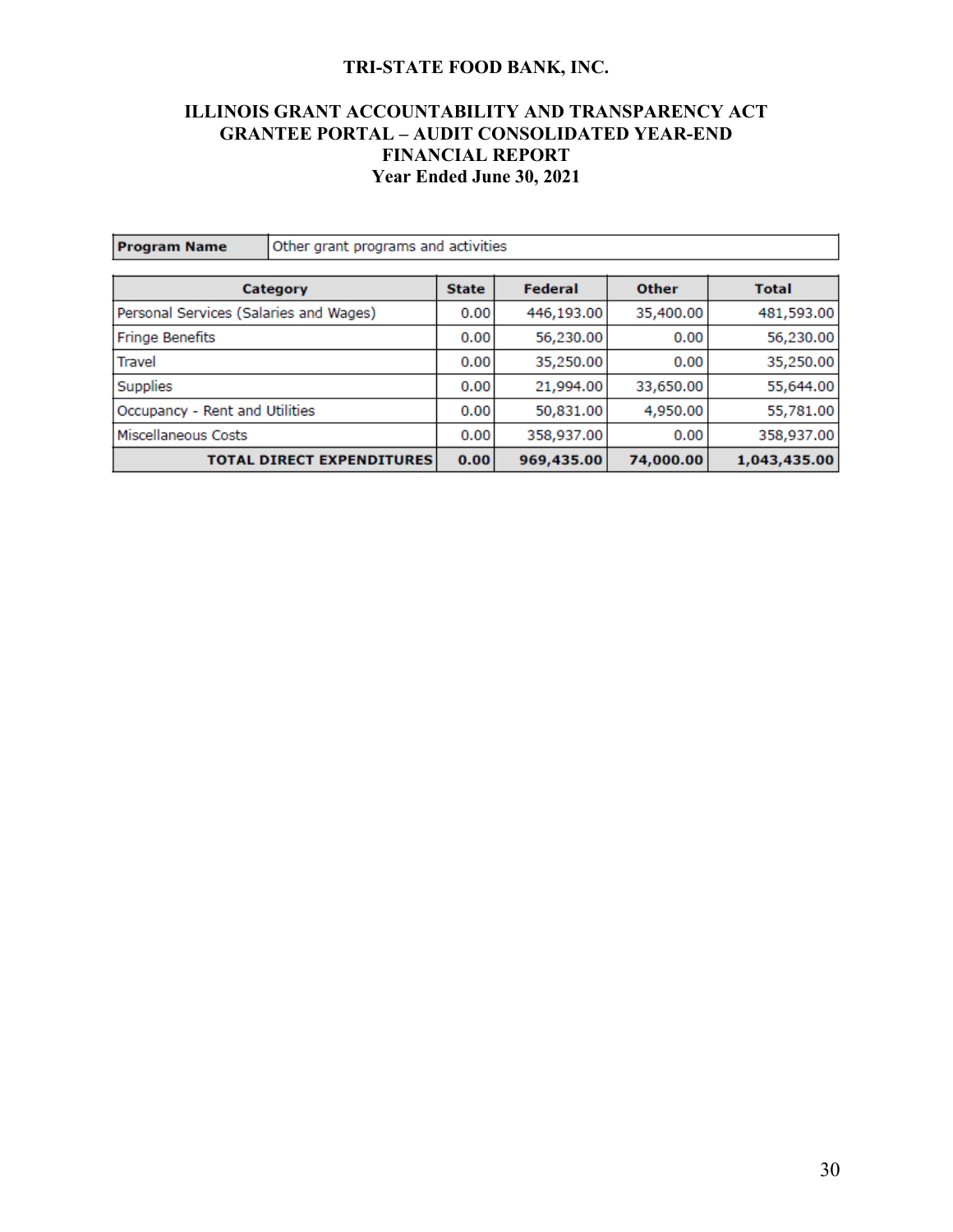| <b>Program Name</b> | All other costs not allocated    |              |         |       |                   |
|---------------------|----------------------------------|--------------|---------|-------|-------------------|
|                     |                                  |              |         |       |                   |
|                     | Category                         | <b>State</b> | Federal | Other | <b>Total</b>      |
|                     |                                  | 0.00         | 0.00    | 0.00  | 0.00 <sub>1</sub> |
|                     | <b>TOTAL DIRECT EXPENDITURES</b> | 0.00         | 0.00    | 0.00  | 0.00              |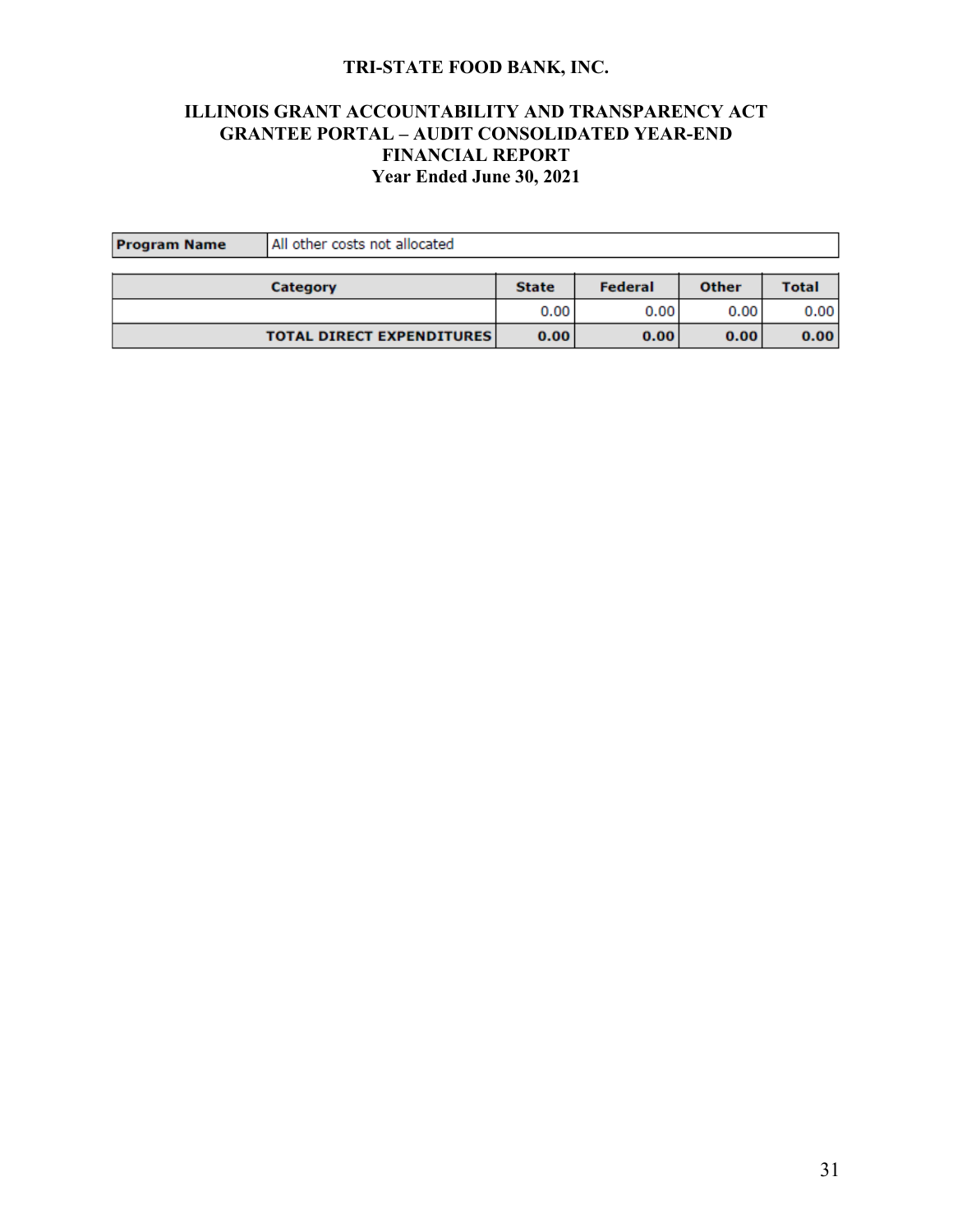### **SCHEDULE OF EXPENDITURES OF FEDERAL AWARDS**

# **Year Ended June 30, 2021**

| <b>Federal Grantor/Pass-Through</b><br><b>Grantor/Program Title</b>         | Federal<br><b>CFDA</b><br><b>Number</b> | <b>Grant Number/</b><br>Pass-through<br><b>Entity Identifying</b><br><b>Number</b> | Passed<br><b>Through to</b><br><b>Subrecipients</b> | <b>Total</b><br>Federal<br><b>Expenditures</b> |
|-----------------------------------------------------------------------------|-----------------------------------------|------------------------------------------------------------------------------------|-----------------------------------------------------|------------------------------------------------|
| Food Distribution Cluster                                                   |                                         |                                                                                    |                                                     |                                                |
| United States Department of Agriculture<br><b>Emergency Food Assistance</b> |                                         |                                                                                    |                                                     |                                                |
| Program (Food Commodities)                                                  |                                         |                                                                                    |                                                     |                                                |
| State of Indiana Department of Health                                       | 10.569                                  |                                                                                    | \$<br>3,617,498                                     | \$<br>3,617,498                                |
| State of Indiana Office of Community and Rural Affairs                      | 10.569                                  |                                                                                    | 487,562                                             | 487,562                                        |
| Indiana State Department of Agriculture                                     | 10.569                                  | A337-17-FB-310                                                                     | 18,420                                              | 18,420                                         |
| Commonwealth of Kentucky,                                                   |                                         |                                                                                    |                                                     |                                                |
| Department of Agriculture, Division of                                      |                                         |                                                                                    |                                                     |                                                |
| Food Distribution                                                           | 10.569                                  |                                                                                    | 3,063,356                                           | 3,063,356                                      |
| Commonwealth of Kentucky,                                                   |                                         |                                                                                    |                                                     |                                                |
| Department of Agriculture, Division of                                      |                                         |                                                                                    |                                                     |                                                |
| Food Distribution                                                           | 10.569                                  | 2000002345                                                                         | 1,125,997                                           | 1,125,997                                      |
| State of Illinois Department of                                             |                                         |                                                                                    |                                                     |                                                |
| Human Services                                                              | 10.569                                  | <b>FCSUH01404</b>                                                                  | 463,408                                             | 463,408                                        |
| State of Illinois Department of                                             |                                         |                                                                                    |                                                     |                                                |
| Human Services                                                              | 10.569                                  |                                                                                    | 1,422,494                                           | 1,422,494                                      |
| Total CFDA Number 10.569                                                    |                                         |                                                                                    | 10,198,735                                          | 10,198,735                                     |
| <b>Emergency Food Assistance</b><br>Program (Administrative Costs)          |                                         |                                                                                    |                                                     |                                                |
| State of Indiana Department of Health                                       | 10.568                                  | 2000002345                                                                         | $\boldsymbol{0}$                                    | 417,889                                        |
| Commonwealth of Kentucky,                                                   |                                         |                                                                                    |                                                     |                                                |
| Department of Agriculture, Division of                                      |                                         |                                                                                    |                                                     |                                                |
| Food Distribution                                                           | 10.568                                  | 40010568TFAPA21                                                                    |                                                     | 253,323                                        |
|                                                                             |                                         |                                                                                    |                                                     |                                                |
| State of Illinois Department of<br>Human Services                           | 10.568                                  | <b>FCSZH01404</b>                                                                  | $\mathbf{0}$                                        | 319,998                                        |
|                                                                             |                                         |                                                                                    |                                                     |                                                |
| Total CFDA Number 10.568                                                    |                                         |                                                                                    | $\boldsymbol{0}$                                    | 991,210                                        |
| Commodity Supplemental Food Program                                         |                                         |                                                                                    |                                                     |                                                |
| State of Illinois Department of                                             |                                         |                                                                                    |                                                     |                                                |
| Human Services                                                              | 10.565                                  | <b>FCSZQ00668</b>                                                                  | $\boldsymbol{0}$                                    | 45,169                                         |
| Commonwealth of Kentucky,                                                   |                                         |                                                                                    |                                                     |                                                |
| Department of Agriculture, Division of                                      |                                         |                                                                                    |                                                     |                                                |
| Food Distribution                                                           | 10.565                                  | 40010565CSFBA21                                                                    | $\boldsymbol{0}$                                    | 134,007                                        |
| State of Indiana Department of Health                                       | 10.565                                  | 2000002345                                                                         | $\boldsymbol{0}$                                    | 57,965                                         |
| Total CFDA Number 10.565                                                    |                                         |                                                                                    | $\boldsymbol{0}$                                    | 237,141                                        |
| Total Food Distribution Cluster                                             |                                         |                                                                                    | 10,198,735                                          | 11,427,086                                     |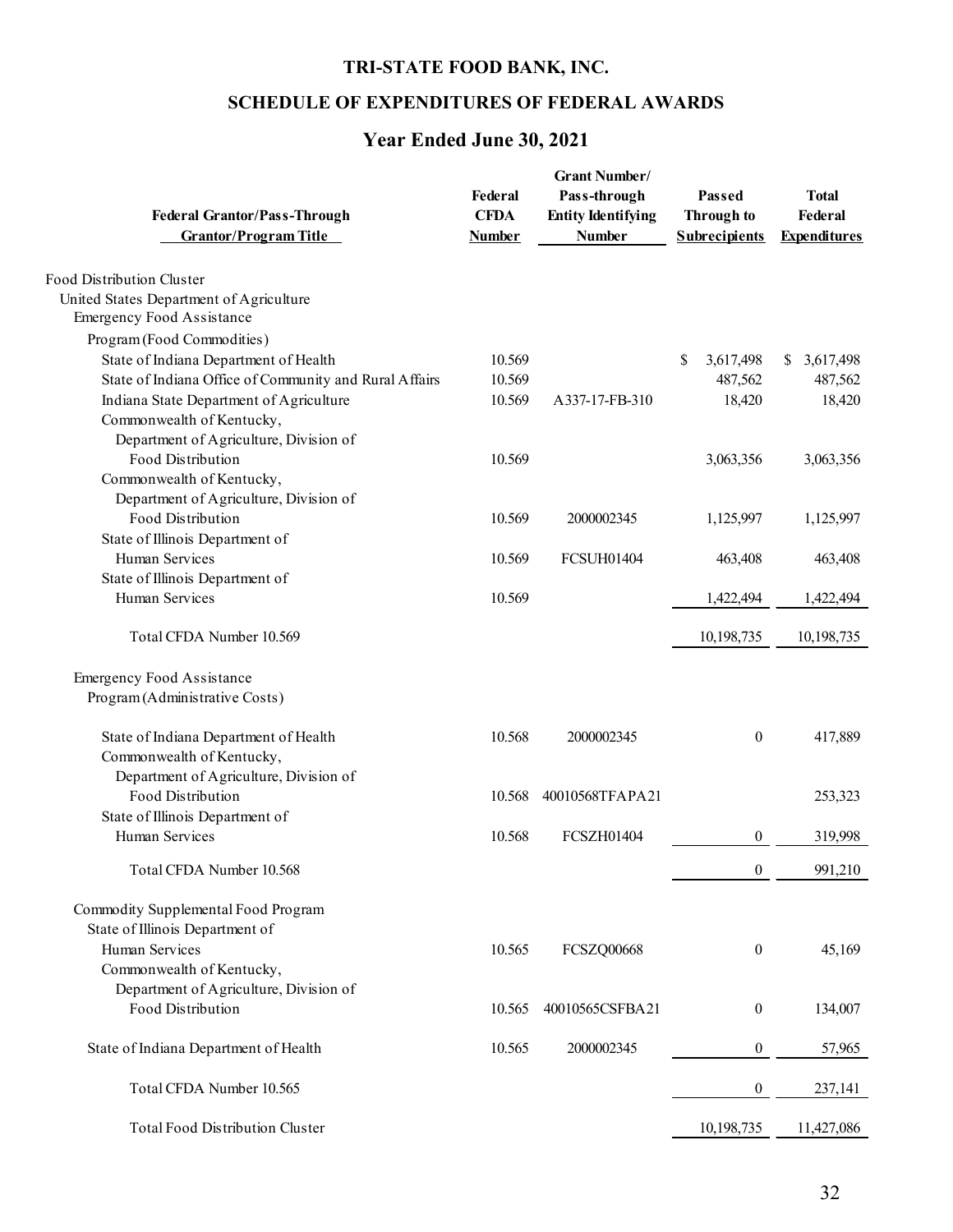# **SCHEDULE OF EXPENDITURES OF FEDERAL AWARDS (CONCLUDED)**

# **Year Ended June 30, 2021**

| <b>Federal Grantor/Pass-Through</b><br><b>Grantor/Program Title</b>                                                                                                                                               | Federal<br><b>CFDA</b><br><b>Number</b> | <b>Grant Number/</b><br>Pass-through<br><b>Entity Identifying</b><br><b>Number</b> | Passed<br><b>Through to</b><br><b>Subrecipients</b> | <b>Total</b><br>Federal<br><b>Expenditures</b> |
|-------------------------------------------------------------------------------------------------------------------------------------------------------------------------------------------------------------------|-----------------------------------------|------------------------------------------------------------------------------------|-----------------------------------------------------|------------------------------------------------|
| Trade Mitigation Program                                                                                                                                                                                          |                                         |                                                                                    |                                                     |                                                |
| State of Indiana Office of Community and Rural Affairs<br>Commonwealth of Kentucky,<br>Department of Agriculture, Division of                                                                                     | 10.718                                  |                                                                                    | \$<br>56,162                                        | \$<br>56,162                                   |
| Food Distribution                                                                                                                                                                                                 | 10.718                                  |                                                                                    | 25,200                                              | 25,200                                         |
| State of Illinois Department of                                                                                                                                                                                   |                                         |                                                                                    |                                                     |                                                |
| Human Services                                                                                                                                                                                                    | 10.718                                  |                                                                                    | 30,681                                              | 30,681                                         |
|                                                                                                                                                                                                                   |                                         |                                                                                    |                                                     |                                                |
| Total CFDA Number 10.718                                                                                                                                                                                          |                                         |                                                                                    | 112,043                                             | 112,043                                        |
| <b>Child Nutrition Cluster</b><br>United States Department of Agriculture<br>Summer Food Service Program for                                                                                                      |                                         |                                                                                    |                                                     |                                                |
| Children (SFSPC)                                                                                                                                                                                                  |                                         |                                                                                    |                                                     |                                                |
| State of Indiana Department of Education                                                                                                                                                                          | 10.559                                  |                                                                                    | 2,060                                               | 2,060                                          |
| United States Department of Agriculture<br>Child and Adult Care Food Program                                                                                                                                      |                                         |                                                                                    |                                                     |                                                |
| State of Indiana Department of Education                                                                                                                                                                          | 10.558                                  |                                                                                    | 22,829                                              | 22,829                                         |
|                                                                                                                                                                                                                   |                                         |                                                                                    |                                                     |                                                |
| Total United States Department of Agriculture                                                                                                                                                                     |                                         |                                                                                    | 10,335,667                                          | 11,564,018                                     |
| <b>CDBG</b> - Entitlement Grants Cluster<br>United States Department of Housing<br>and Urban Development<br>City of Evansville, Indiana, Department<br>of Metropolitan Development<br>Community Development Block |                                         |                                                                                    |                                                     |                                                |
| Grants/Entitlement Grants                                                                                                                                                                                         |                                         | 14.218 B-14-MC-18-0002                                                             | $\boldsymbol{0}$                                    | 74,000                                         |
|                                                                                                                                                                                                                   |                                         |                                                                                    | 10,335,667<br>\$                                    | \$11,638,018                                   |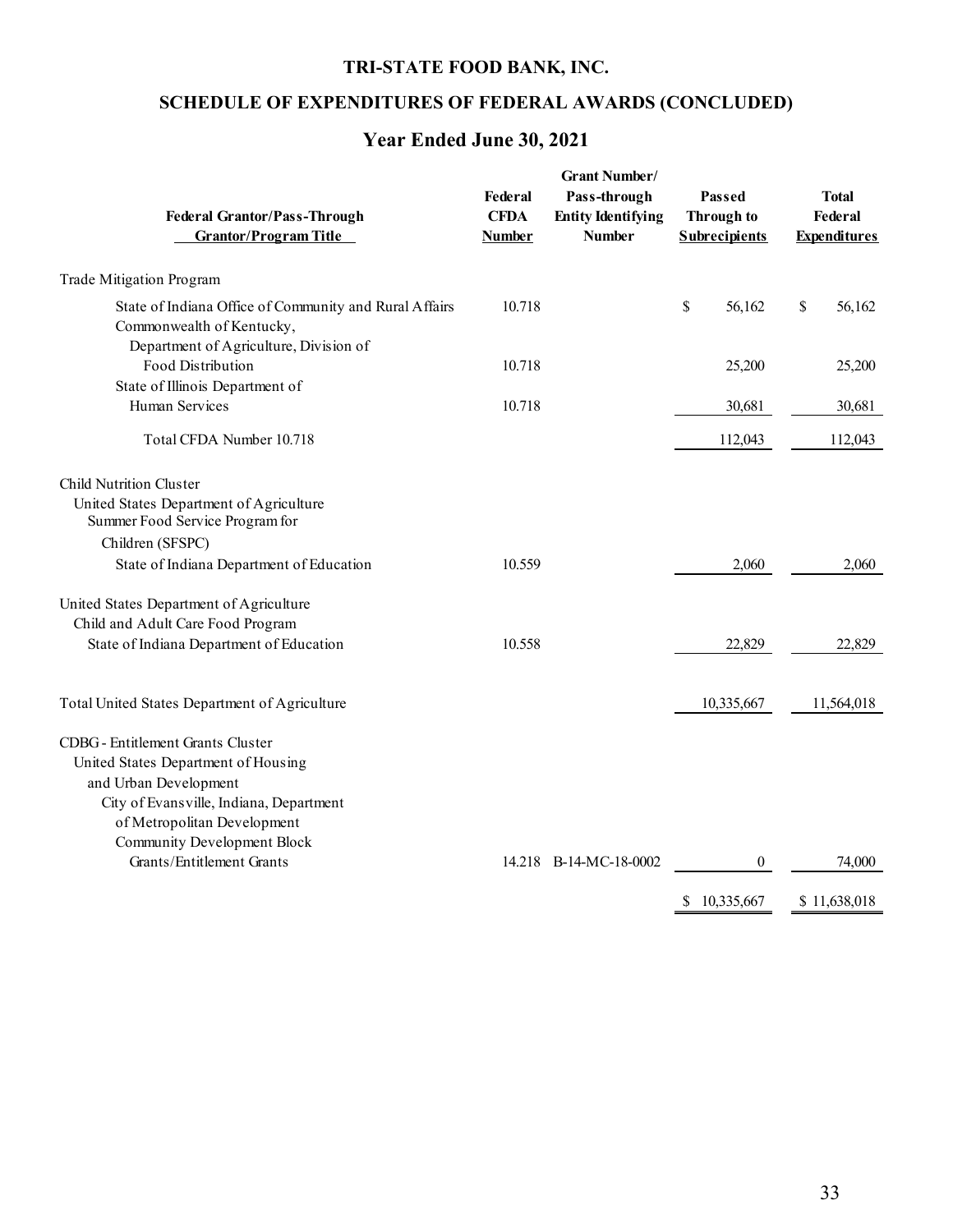### **NOTES TO SCHEDULE OF EXPENDITURES OF FEDERAL AWARDS**

### **June 30, 2021**

### **Note A – Basis of Accounting**

The accompanying schedule of expenditures of federal awards (Schedule) includes the federal award activity of the Organization under programs of the federal government for the year ended June 30, 2021. The information in this schedule is presented in accordance with the requirements of Title 2 U.S. *Code of Federal Regulations* Part 200, *Uniform Administrative Requirements, Cost Principles, and Audit Requirements for Federal Awards* (Uniform Guidance). Because the Schedule presents only a selected portion of the operations of the Organization, it is not intended to and does not present the financial position, changes in net assets or cash flows of the Organization.

### **Note B – Summary of Significant Accounting**

Expenditures reported on the Schedule are reported on the accrual basis of accounting. Such expenditures are recognized following the cost principles contained in OMB Circular A-21, *Cost Principles for Education Institutions*, wherein certain types of expenditures are not allowable or are limited as to reimbursement. Negative amounts shown on the schedule represent adjustments or credits made in the normal course of business to amounts reported as expenditures in prior years. The Organization has elected not to use the 10% de minimis indirect cost rates allowed under the Uniform Guidance. Pass-through entity identifying numbers are presented where available.

#### **Note C – Federal Loan Programs**

There are no federal loan programs administered directly by the Organization.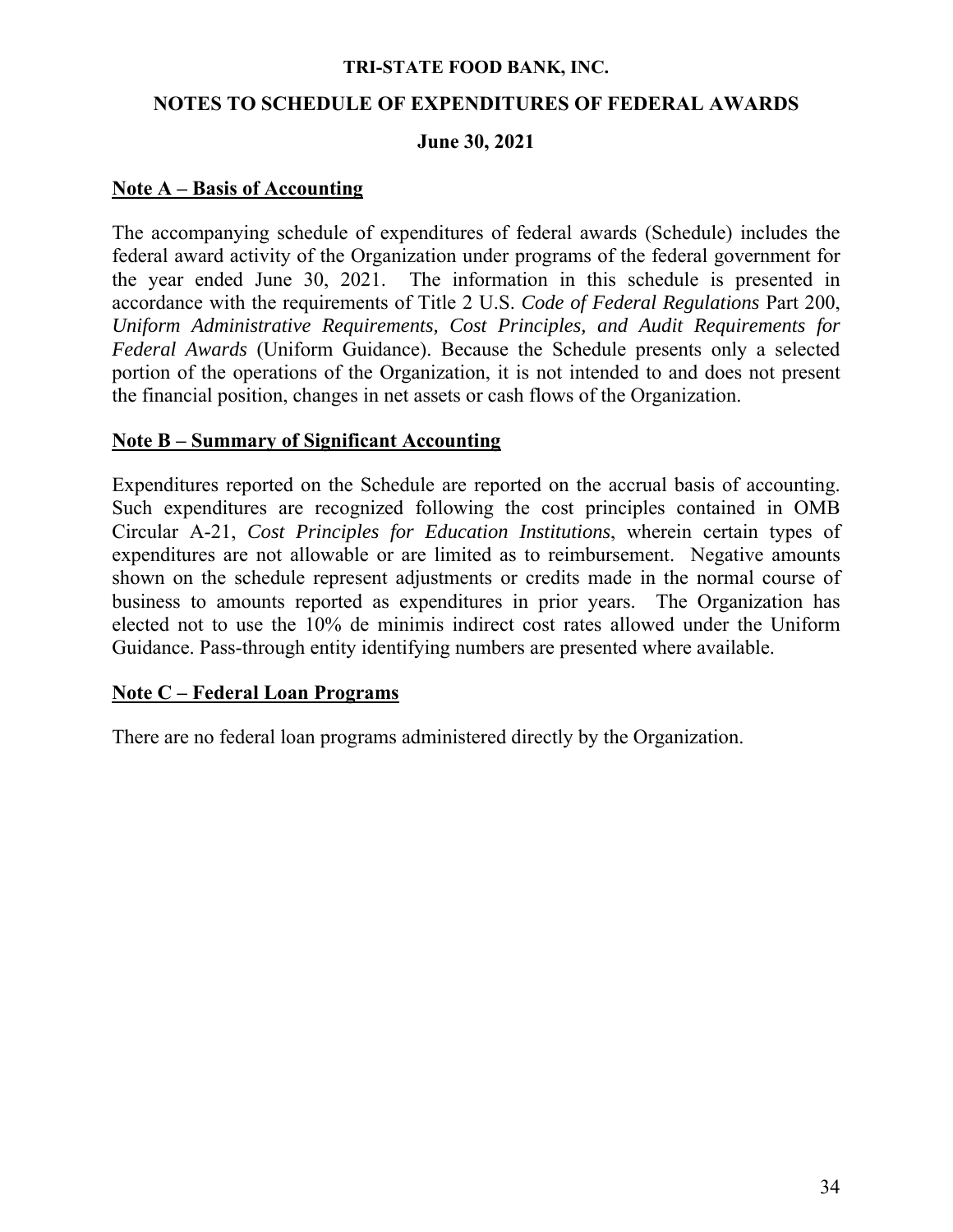# **NOTES TO SCHEDULE OF EXPENDITURES OF FEDERAL AWARDS (CONCLUDED)**

### **June 30, 2021**

### **Note D – Subrecipients**

Of the federal expenditures presented in the Schedule, the Organization provided federal awards to subrecipients as follows:

|             |                                                                        | Amount           |
|-------------|------------------------------------------------------------------------|------------------|
| <b>CFDA</b> |                                                                        | Provided to      |
| Number      | Program Name                                                           | Subrecipients    |
|             | <b>Indiana</b>                                                         |                  |
| 10.569      | Emergency Food Assistance Program (Food Commodities)                   | 4,123,480<br>\$. |
| 10.559      | Summer Food Service Program for Children (SFSPC)                       | 2,060            |
| 10.558      | Child and Adult Care Food Program                                      | 22,829           |
| 10.718      | <b>Trade Mitigation Program</b>                                        | 56,162           |
|             | (Noncash Assistance to 23 Soup Kitchens, 1 Site, and 23 Food Pantries) | 4,204,531        |
|             | <i>Illinois</i>                                                        |                  |
| 10.569      | Emergency Food Assistance Program (Food Commodities)                   | 1,885,902        |
| 10.718      | <b>Trade Mitigation Program</b>                                        | 30,681           |
|             | (Noncash Assistance to 2 Soup Kitchens and 23 Food Pantries)           | 1,916,583        |
|             | Kentucky                                                               |                  |
| 10.569      | Emergency Food Assistance Program (Food Commodities)                   | 4,189,353        |
| 10.718      | <b>Trade Mitigation Program</b>                                        | 25,200           |
|             | (Noncash Assistance to 5Soup Kitchens and 16 Food Pantries)            | 4,214,553        |
|             | Total noncash subrecipients' food assistance                           | \$10,335,667     |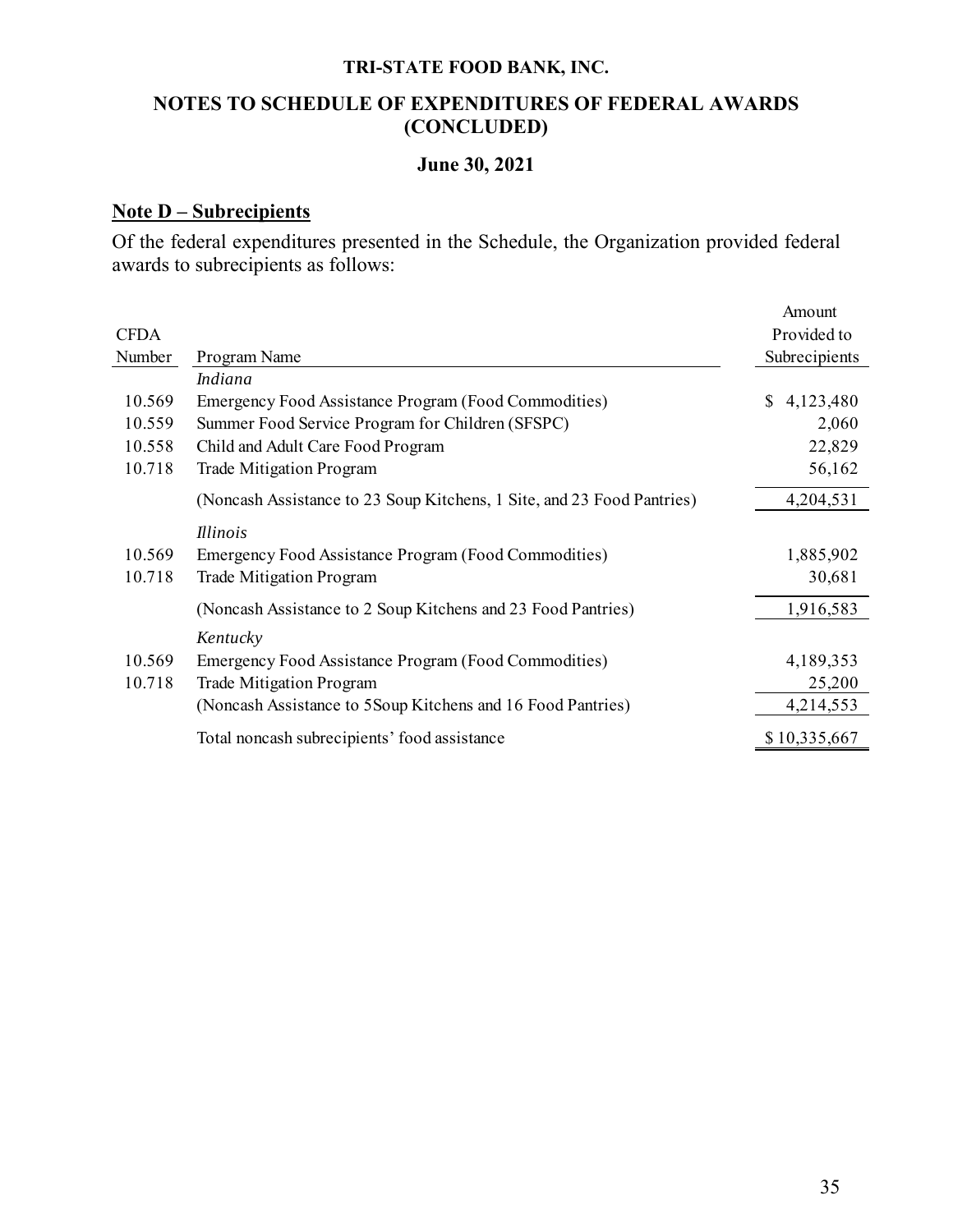

### **INDEPENDENT AUDITOR'S REPORT ON INTERNAL CONTROL OVER FINANCIAL REPORTING AND ON COMPLIANCE AND OTHER MATTERS BASED ON AN AUDIT OF FINANCIAL STATEMENTS PERFORMED IN ACCORDANCE WITH**  *GOVERNMENT AUDITING STANDARDS*

To the Board of Directors Tri-State Food Bank, Inc. Evansville, Indiana

We have audited, in accordance with the auditing standards generally accepted in the United States of America and the standards applicable to financial audits contained in *Government Auditing Standards* issued by the Comptroller General of the United States, the financial statements of the Tri-State Food Bank, Inc. (a nonprofit organization) (Organization) which comprise the statements of financial position as of June 30, 2021 and 2020, and the related statements of activities, functional expenses, and cash flows for the years then ended and the related notes to the financial statements, and have issued our report thereon dated December 16, 2021.

### **Internal Control Over Financial Reporting**

In planning and performing our audit of the financial statements, we considered the Organization's internal control over financial reporting (internal control) to determine the audit procedures that are appropriate in the circumstances for the purpose of expressing our opinions on the financial statements, but not for the purpose of expressing an opinion on the effectiveness of the Organization's internal control. Accordingly, we do not express an opinion on the effectiveness of the Organization's internal control.

A *deficiency in internal control* exists when the design or operation of a control does not allow management or employees, in the normal course of performing their assigned functions, to prevent, or detect and correct, misstatements on a timely basis. A *material weakness* is a deficiency, or a combination of deficiencies, in internal control such that there is a reasonable possibility that a material misstatement of the entity's financial statements will not be prevented, or detected and corrected on a timely basis. A *significant deficiency* is a deficiency, or a combination of deficiencies, in internal control that is less severe than a material weakness, yet important enough to merit attention by those charged with governance.

Our consideration of internal control was for the limited purpose described in the first paragraph of this section and was not designed to identify all deficiencies in internal control that might be material weaknesses or significant deficiencies and therefore, material weaknesses or significant deficiencies may exist that were not identified. Given these limitations, during our audit we did not identify any deficiencies in internal control that we consider to be material weaknesses.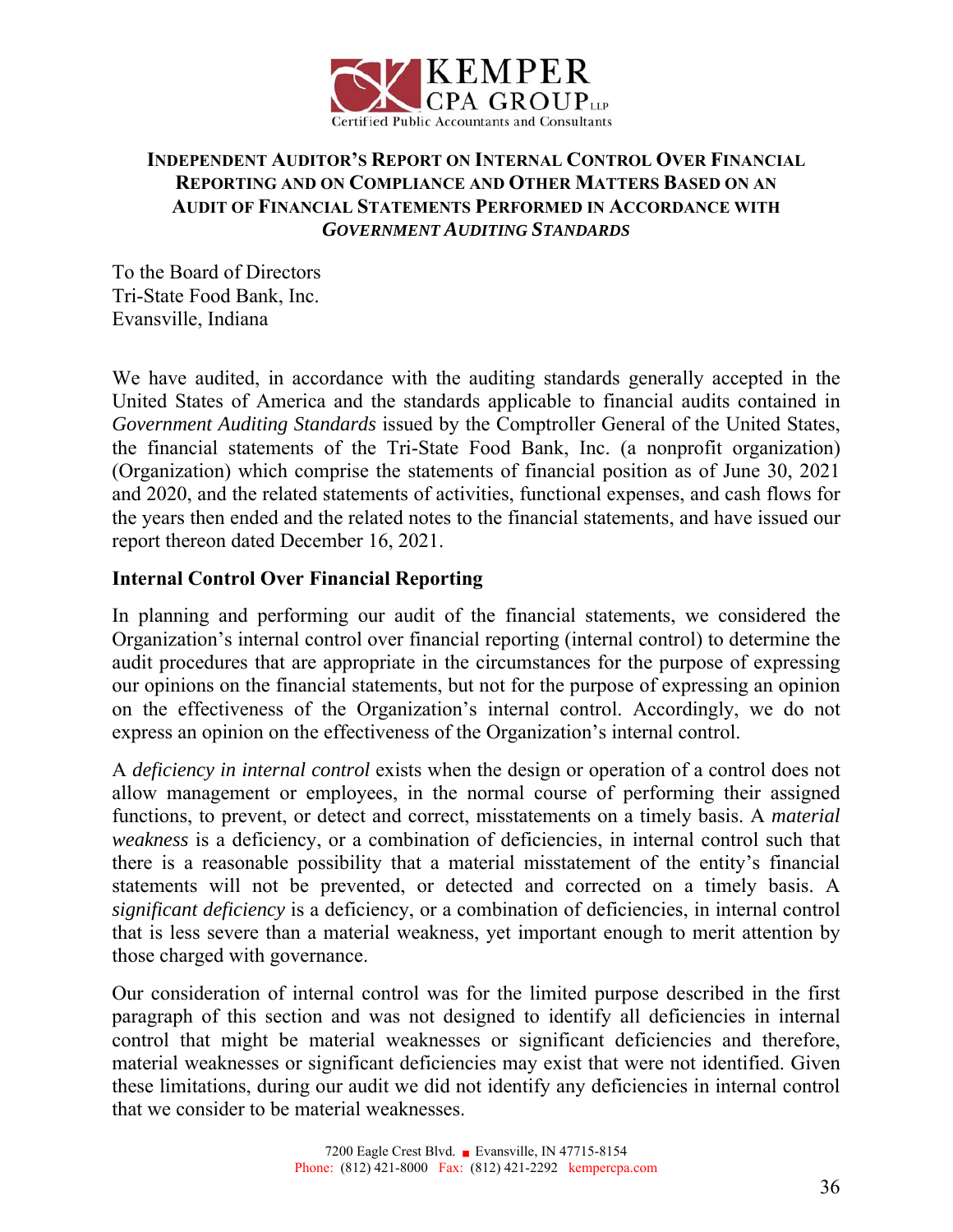To the Board of Directors Tri-State Food Bank, Inc.

### **Compliance and Other Matters**

As part of obtaining reasonable assurance about whether the Organization's financial statements are free from material misstatement, we performed tests of its compliance with certain provisions of laws, regulations, contracts, and grant agreements, noncompliance with which could have a direct and material effect on the determination of financial statement amounts. However, providing an opinion on compliance with those provisions was not an objective of our audit, and accordingly, we do not express such an opinion. The results of our tests disclosed an instance of noncompliance or other matter that is required to be reported under *Government Auditing Standards* and which is described in the accompanying schedule of findings and questioned costs as item 2021- 001.

#### **The Organization's Response to Finding**

The Organization's response to the finding identified in our audit is described in the accompanying schedule of findings and questioned costs. The Organization's response was not subjected to the auditing procedures applied in the audit of the financial statements and, accordingly, we express no opinion on it.

#### **Purpose of this Report**

The purpose of this report is solely to describe the scope of our testing of internal control and compliance and the result of that testing, and not to provide an opinion on the effectiveness of the entity's internal control or on compliance. This report is an integral part of an audit performed in accordance with *Government Auditing Standards* in considering the entity's internal control and compliance. Accordingly, this communication is not suitable for any other purpose.

Kemper CPA though LUP

Evansville, Indiana

December 16, 2021 Certified Public Accountants and Consultants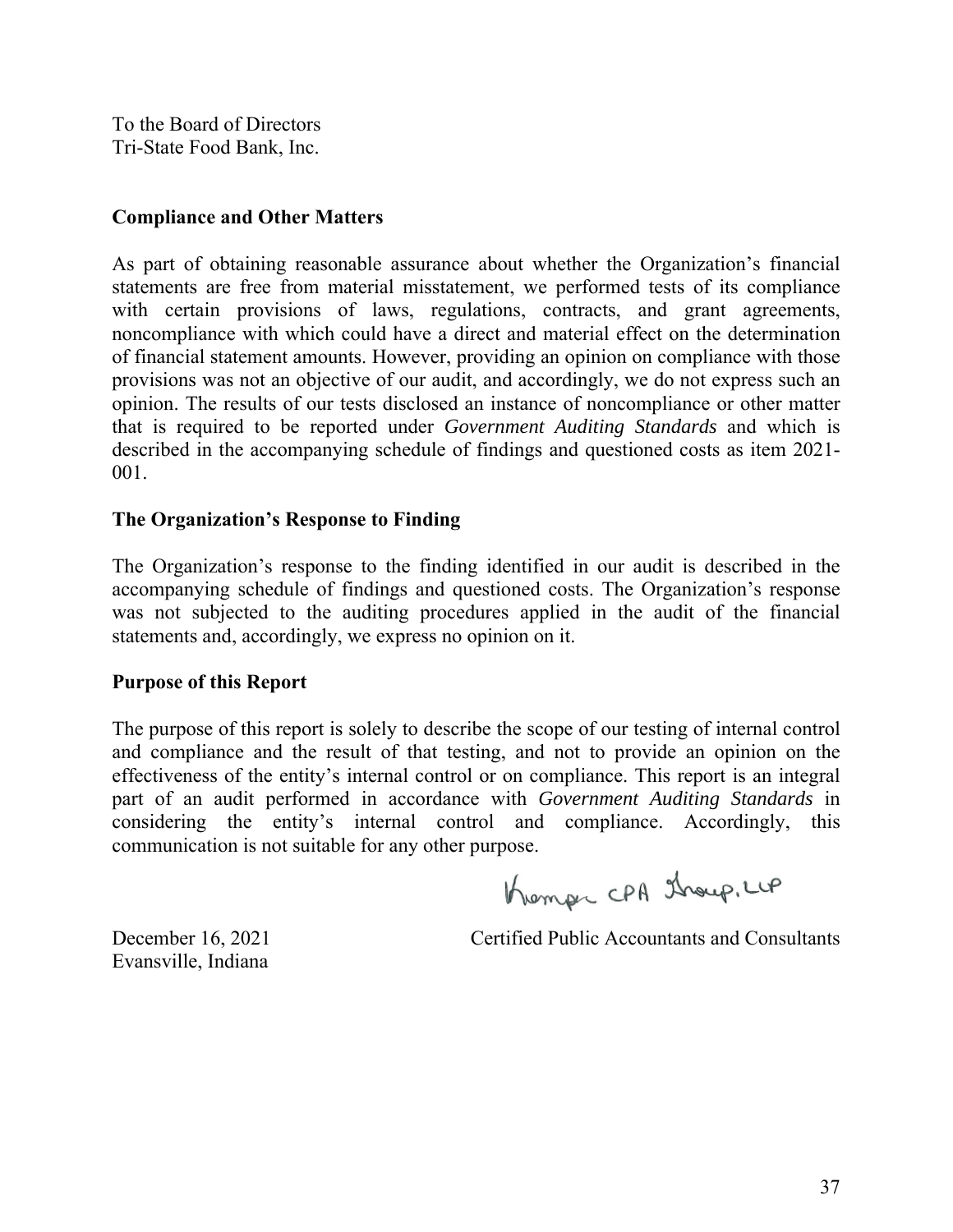

### **INDEPENDENT AUDITOR'S REPORT ON COMPLIANCE FOR EACH MAJOR PROGRAM AND ON INTERNAL CONTROL OVER COMPLIANCE REQUIRED BY THE UNIFORM GUIDANCE**

To the Board of Directors Tri-State Food Bank, Inc. Evansville, Indiana

### **Report on Compliance for Each Major Federal Program**

We have audited the Tri-State Food Bank, Inc.'s (Organization) compliance with the types of compliance requirements described in the *OMB Compliance Supplement* that could have a direct and material effect on each of the Organization's major federal programs for the year ended June 30, 2021. The Organization's major federal programs are identified in the summary of auditor's results section of the accompanying schedule of findings and questioned costs.

### *Management's Responsibility*

Management is responsible for compliance with the requirements of laws, regulations, contracts, and grants applicable to its federal programs.

#### *Auditor's Responsibility*

Our responsibility is to express an opinion on compliance for each of the Organization's major federal programs based on our audit of the types of compliance requirements referred to above. We conducted our audit of compliance in accordance with auditing standards generally accepted in the United States of America; the standards applicable to financial audits contained in *Government Auditing Standards*, issued by the Comptroller General of the United States; and the audit requirements of Title 2 U.S. *Code of Federal Regulations* Part 200, *Uniform Administrative Requirements, Cost Principles, and Audit Requirements for Federal Awards* (Uniform Guidance)*.* Those standards and the Uniform Guidance require that we plan and perform the audit to obtain reasonable assurance about whether noncompliance with the types of compliance requirements referred to above that could have a direct and material effect on a major federal program occurred. An audit includes examining, on a test basis, evidence about the Organization's compliance with those requirements and performing such other procedures, as we considered necessary in the circumstances.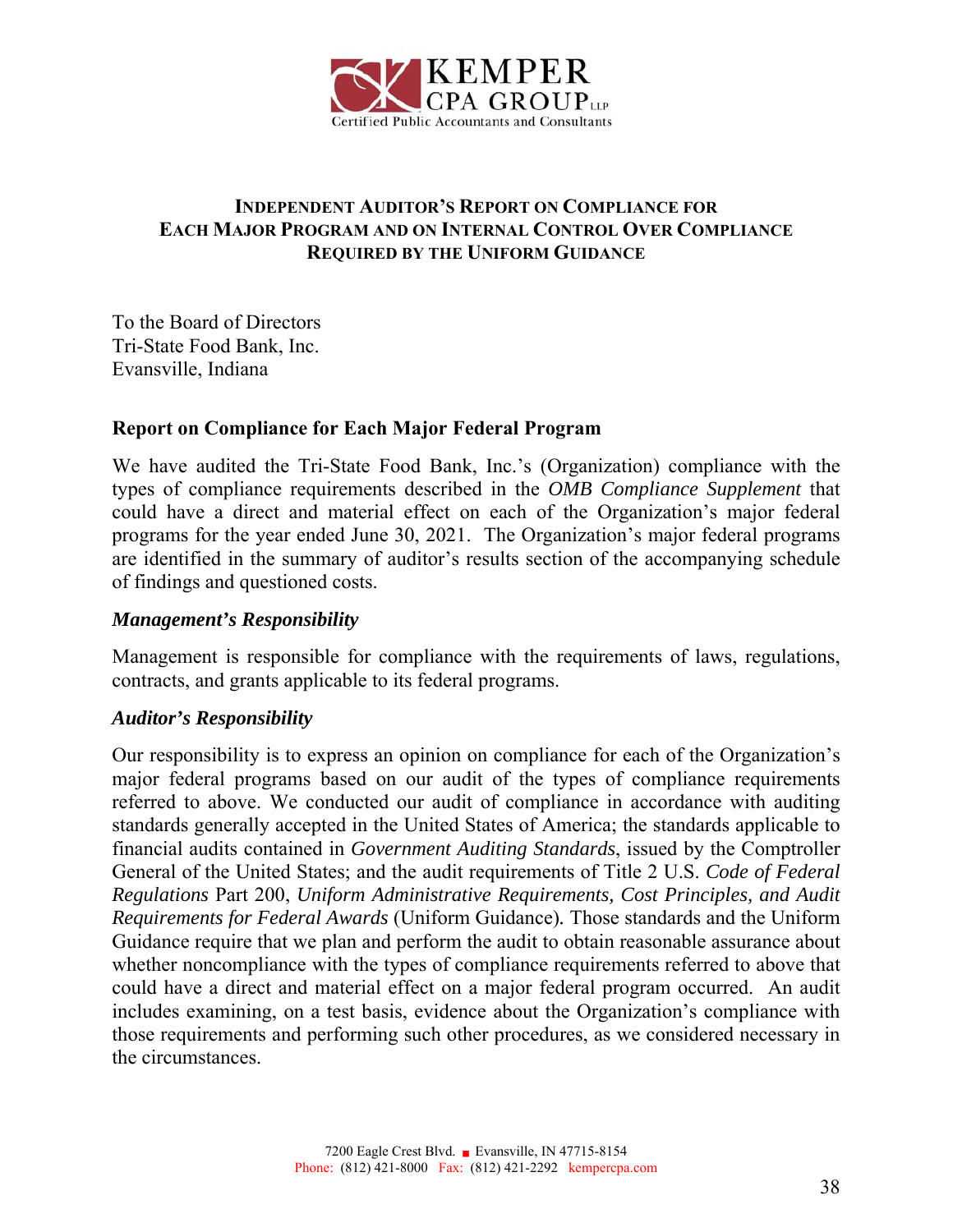To the Board of Directors Tri-State Food Bank, Inc.

We believe that our audit provides a reasonable basis for our opinion on compliance for each major federal program. However, our audit does not provide a legal determination of the Organization's compliance.

### *Opinion on Each Major Federal Program*

In our opinion, the Organization complied, in all material respects, with the types of compliance requirements referred to above that could have a direct and material effect on each of its major federal programs for the year ended June 30, 2021.

### *Other Matters*

The results of our auditing procedures disclosed an instance of noncompliance which is required to be reported in accordance with the Uniform Guidance and which are described in the accompanying schedule of findings and questioned costs as item 2021- 001. Our opinion on each major federal program is not modified with respect to these matters.

The Organization's response to the noncompliance findings identified in our audit is described in the accompanying schedule of findings and questioned costs. The Organization's response was not subjected to the auditing procedures applied in the audit of compliance and, accordingly, we express no opinion on the response.

### **Report on Internal Control Over Compliance**

Management of the Organization is responsible for establishing and maintaining effective internal control over compliance with the types of compliance requirements referred to above. In planning and performing our audit of compliance, we considered the Organization's internal control over compliance with the types of requirements that could have a direct and material effect on each major federal program to determine the auditing procedures that are appropriate in the circumstances for the purpose of expressing an opinion on compliance for each major federal program and to test and report on internal control over compliance in accordance with the Uniform Guidance, but not for the purpose of expressing an opinion on the effectiveness of internal control over compliance. Accordingly, we do not express an opinion on the effectiveness of the Organization's internal control over compliance.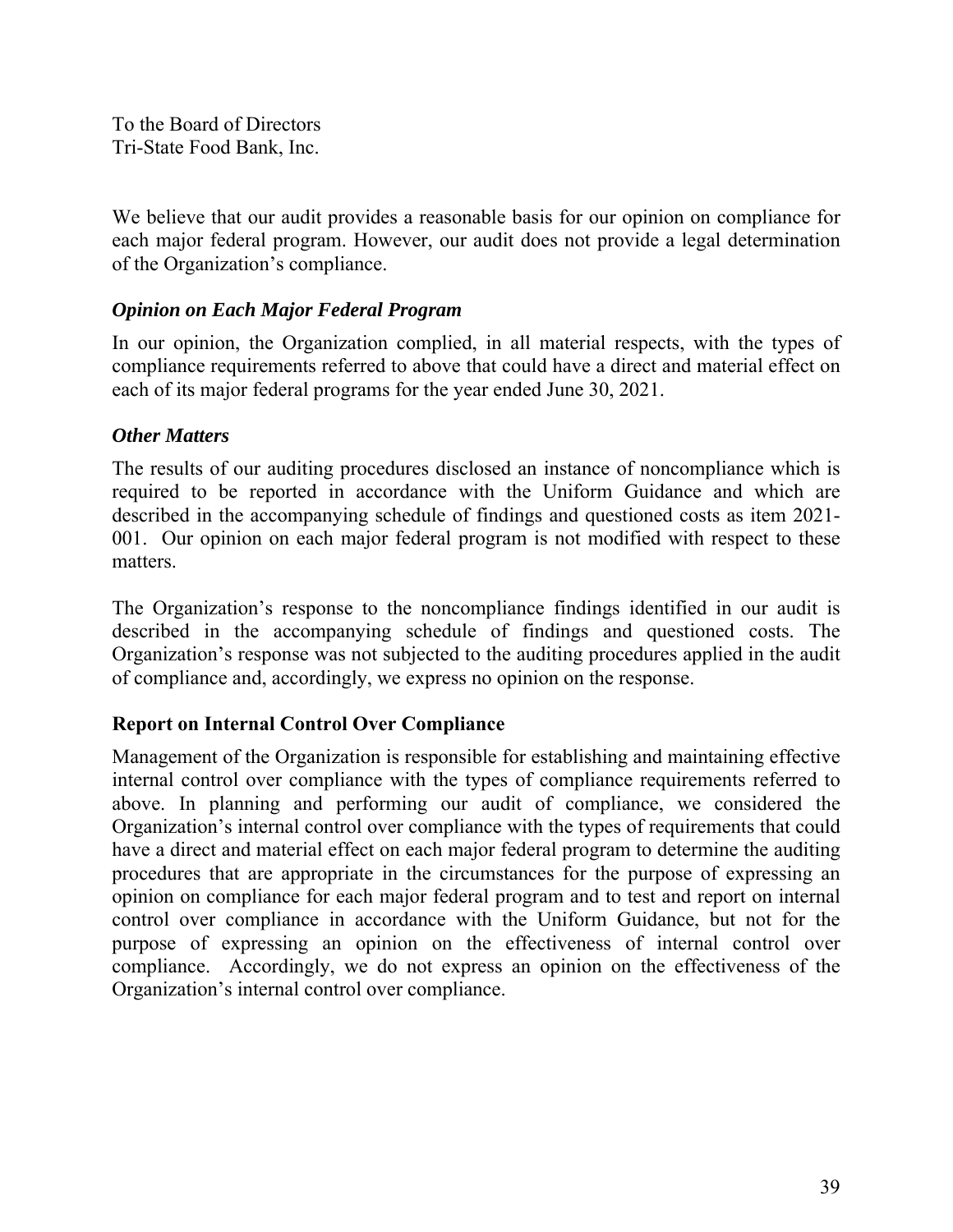To the Board of Directors Tri-State Food Bank, Inc.

A *deficiency in internal control over compliance* exists when the design or operation of a control over compliance does not allow management or employees, in the normal course of performing their assigned functions, to prevent, or detect and correct, noncompliance with a type of compliance requirement of a federal program on a timely basis. A *material weakness in internal control over compliance* is a deficiency, or a combination of deficiencies, in internal control over compliance, such that there is a reasonable possibility that material noncompliance with a type of compliance requirement of a federal program will not be prevented, or detected and corrected, on a timely basis. A *significant deficiency in internal control over compliance* is a deficiency, or a combination of deficiencies, in internal control over compliance with a type of compliance requirement of a federal program that is less severe than a material weakness in internal control over compliance, yet important enough to merit attention by those charged with governance.

Our consideration of internal control over compliance was for the limited purpose described in the first paragraph of this section and was not designed to identify all deficiencies in internal control over compliance that might be material weaknesses or significant deficiencies. We did not identify any deficiencies in internal control over compliance that we consider to be material weaknesses. However, material weaknesses may exist that have not been identified.

The purpose of this report on internal control over compliance is solely to describe the scope of our testing of internal control over compliance and the results of that testing based on the requirements of the Uniform Guidance. Accordingly, this report is not suitable for any other purpose.

Kemper CPA though up

Evansville, Indiana

December 16, 2021 Certified Public Accountants and Consultants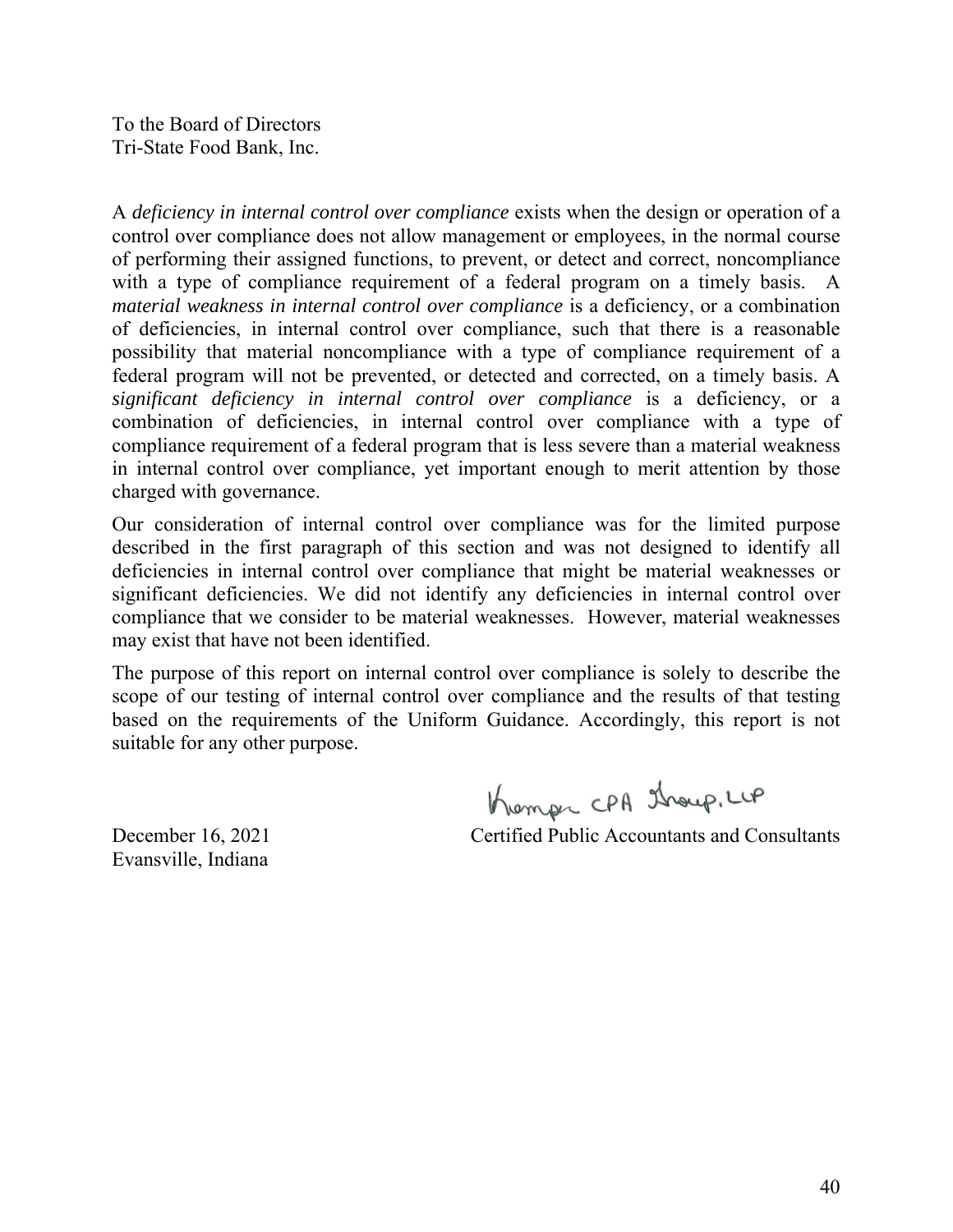# **SUMMARY SCHEDULE OF PRIOR AUDIT FINDINGS**

# **June 30, 2021**

**Finding No.** Condition Condition Current Status

No findings for the year ended June 30, 2020.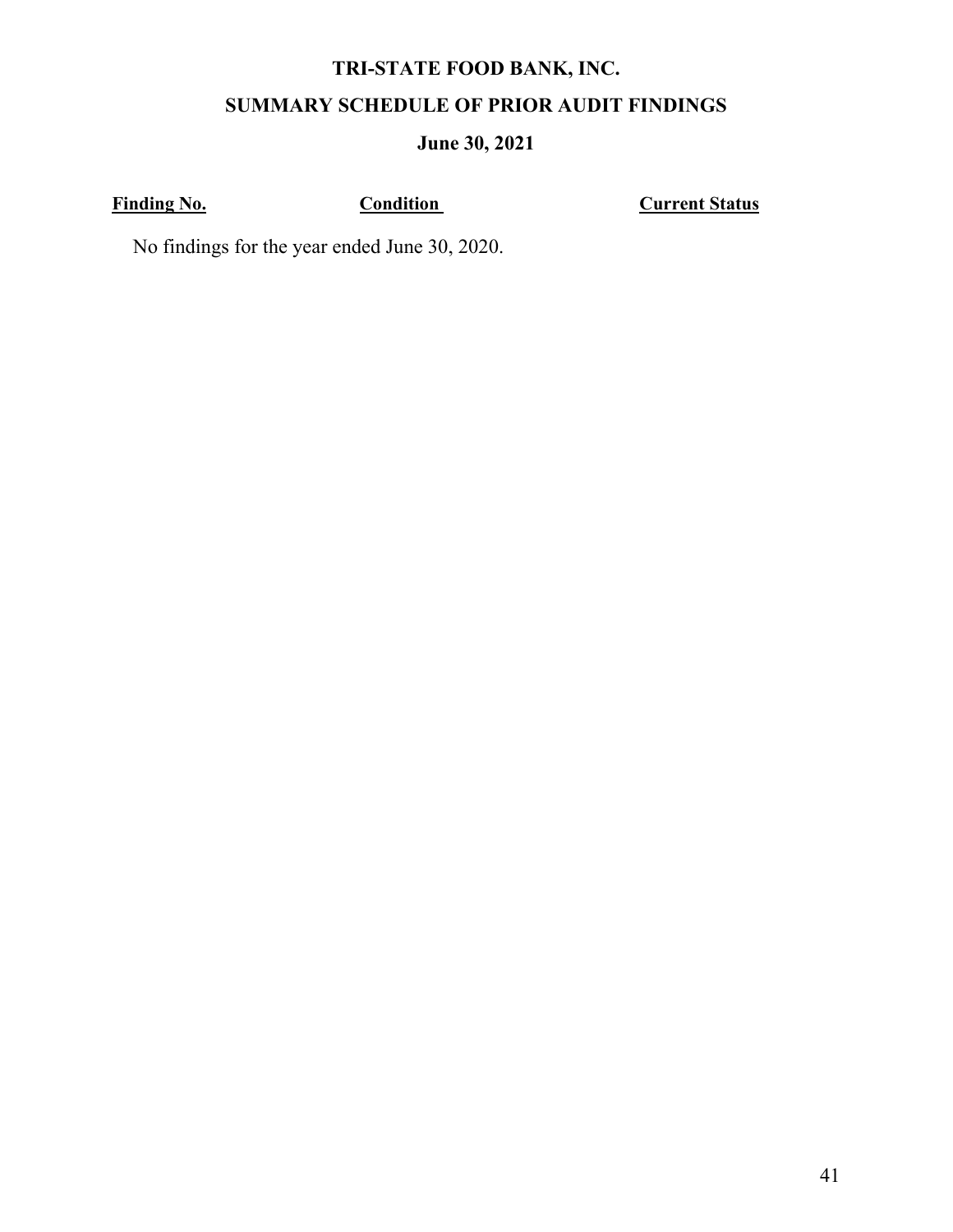# **SCHEDULE OF FINDINGS AND QUESTIONED COSTS**

# **June 30, 2021**

# **SECTION I – SUMMARY OF AUDITOR'S RESULTS**

### **Financial Statements**

| 1) | Type of report the auditor issued on whether the financial<br>statements audited were prepared in accordance with GAAP: |                       |                                                                                                                  | Unmodified    |
|----|-------------------------------------------------------------------------------------------------------------------------|-----------------------|------------------------------------------------------------------------------------------------------------------|---------------|
| 2) | Internal control over financial reporting:                                                                              |                       |                                                                                                                  |               |
|    | Material weaknesses identified?<br>a)                                                                                   |                       | No                                                                                                               |               |
|    | Significant deficiencies identified?<br>b)                                                                              |                       | None reported                                                                                                    |               |
|    | Noncompliance material to the financial statements noted?<br>$\mathbf{c})$                                              |                       | No                                                                                                               |               |
|    |                                                                                                                         | <b>Federal Awards</b> |                                                                                                                  |               |
| 1) | Internal control over major program:                                                                                    |                       |                                                                                                                  |               |
|    | Material weaknesses identified?<br>a)                                                                                   |                       | No                                                                                                               |               |
|    | Significant deficiencies identified?<br>b)                                                                              |                       |                                                                                                                  | None reported |
| 2) | Type of auditor's report issued on compliance for major programs:                                                       |                       |                                                                                                                  | Unmodified    |
| 3) | Any audit findings disclosed that are required to be reported in<br>accordance with 2 CFR 200.516(a)?                   |                       |                                                                                                                  | Yes           |
| 4) | Identification of major program:                                                                                        |                       |                                                                                                                  |               |
|    |                                                                                                                         | <b>CFDA</b> Number    | Name of Federal Program                                                                                          |               |
|    | <b>Food Distribution Cluster</b>                                                                                        |                       |                                                                                                                  |               |
|    | 10.565<br>10.568                                                                                                        |                       | <b>Commodity Supplemental Food Program</b><br><b>Emergency Food Assistance Program</b><br>(Administrative Costs) |               |
|    |                                                                                                                         | 10.569                | <b>Emergency Food Assistance Program</b><br>(Food Commodities)                                                   |               |
| 5) | Dollar threshold used to distinguish between Type A and Type B<br>programs:                                             |                       |                                                                                                                  | \$750,000     |
| 6) | Auditee qualified as a low-risk auditee?                                                                                |                       | Yes                                                                                                              |               |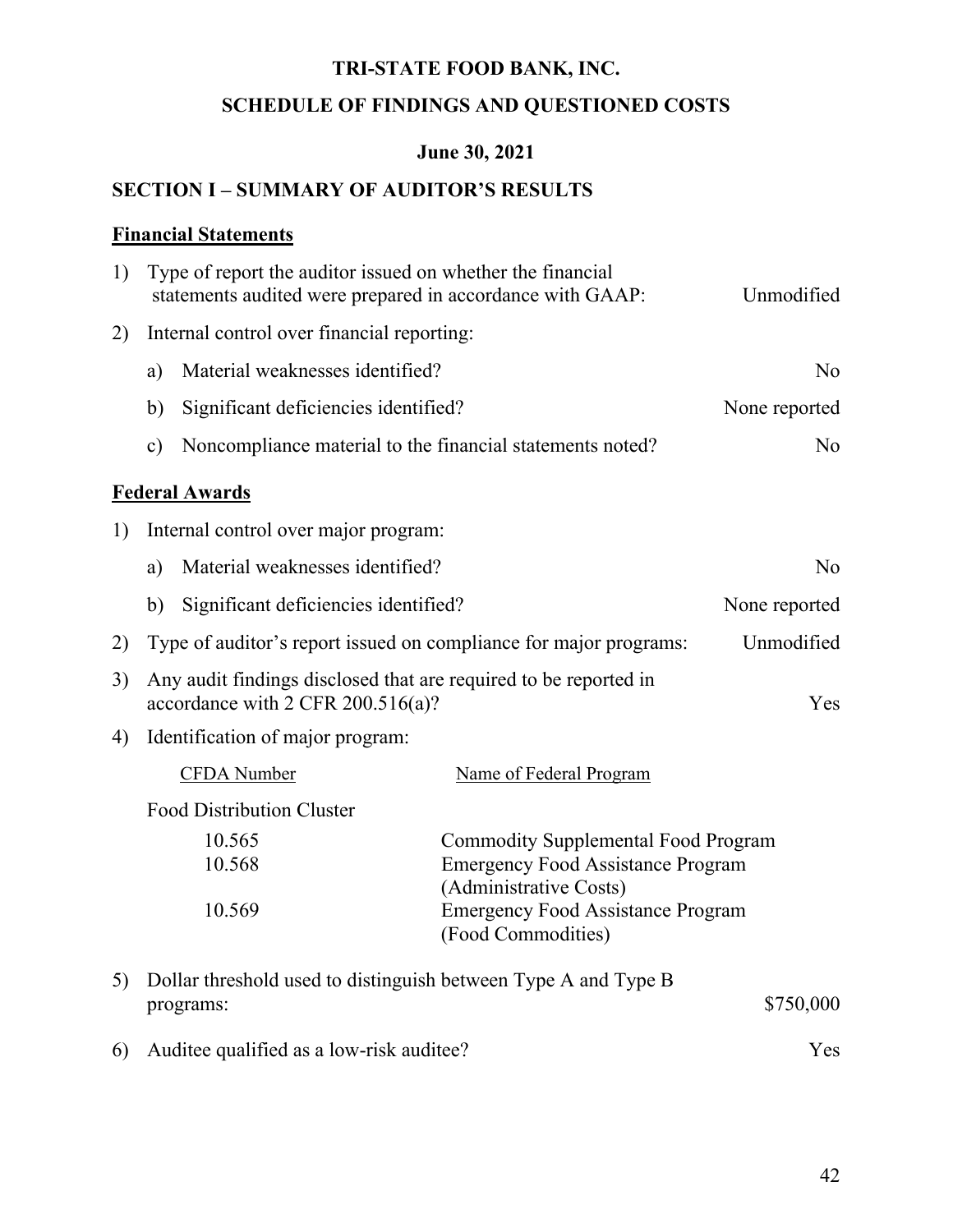#### **SCHEDULE OF FINDINGS AND QUESTIONED COSTS**

#### **June 30, 2021**

#### **SECTION II – FINANCIAL STATEMENT FINDINGS**

None for the year ended June 30, 2021.

### **SECTION III – MAJOR FEDERAL AWARD FINDINGS AND QUESTIONED COSTS**

#### **FINDING OF NONCOMPLIANCE:**

**Finding No.: 2021-001 Subrecipient Eligibility** 

**Federal Program Name: Food Distribution Cluster** 

**CFDA Numbers:** 10.565, 10.568, 10.569

**Federal Agency:** U.S. Department of Agriculture

**Information on Federal Program:** The objective of the Food Distribution Cluster is to strengthen the nutrition safety net through the provision of U.S. Department of Agriculture (USDA)-donated foods (USDA Foods) to low-income persons. Included in the cluster are the Commodity Supplemental Food Program (CSFP) and the Emergency Food Assistance Program (TEFAP).

**Criteria or Specific Requirement:** The Organization must enter into written agreements with their subrecipient agencies that includes certain information, including references to 7 CFR section 247.4.

**Condition:** During the testing of eight subrecipient agency agreements, we noted 3 that did not have all required information.

**Questioned Costs:** N/A

**Context:** Of 76 agencies receiving commodities, KCPAG tested 8. There were 3 agreements that were missing a reference to 7 CFR section 247.4.

**Effect:** The Organization is not in compliance with applicable regulations.

**Cause:** The Organization used a simplified contract for CSFP that did not have the required information.

#### **Identification as a repeat finding, if applicable:** N/A

**Recommendation:** We recommend that the Organization update all agreements to include all required information and references.

**Views of Responsible Officials:** Management acknowledges that Illinois CSFP contracts did not have required language which references 7 CFR section 247.4. We will take corrective action immediately to comply with the CSFP federal regulations (7 CFR Part 247.4 by updating all of our CSFP contracts with the required language.